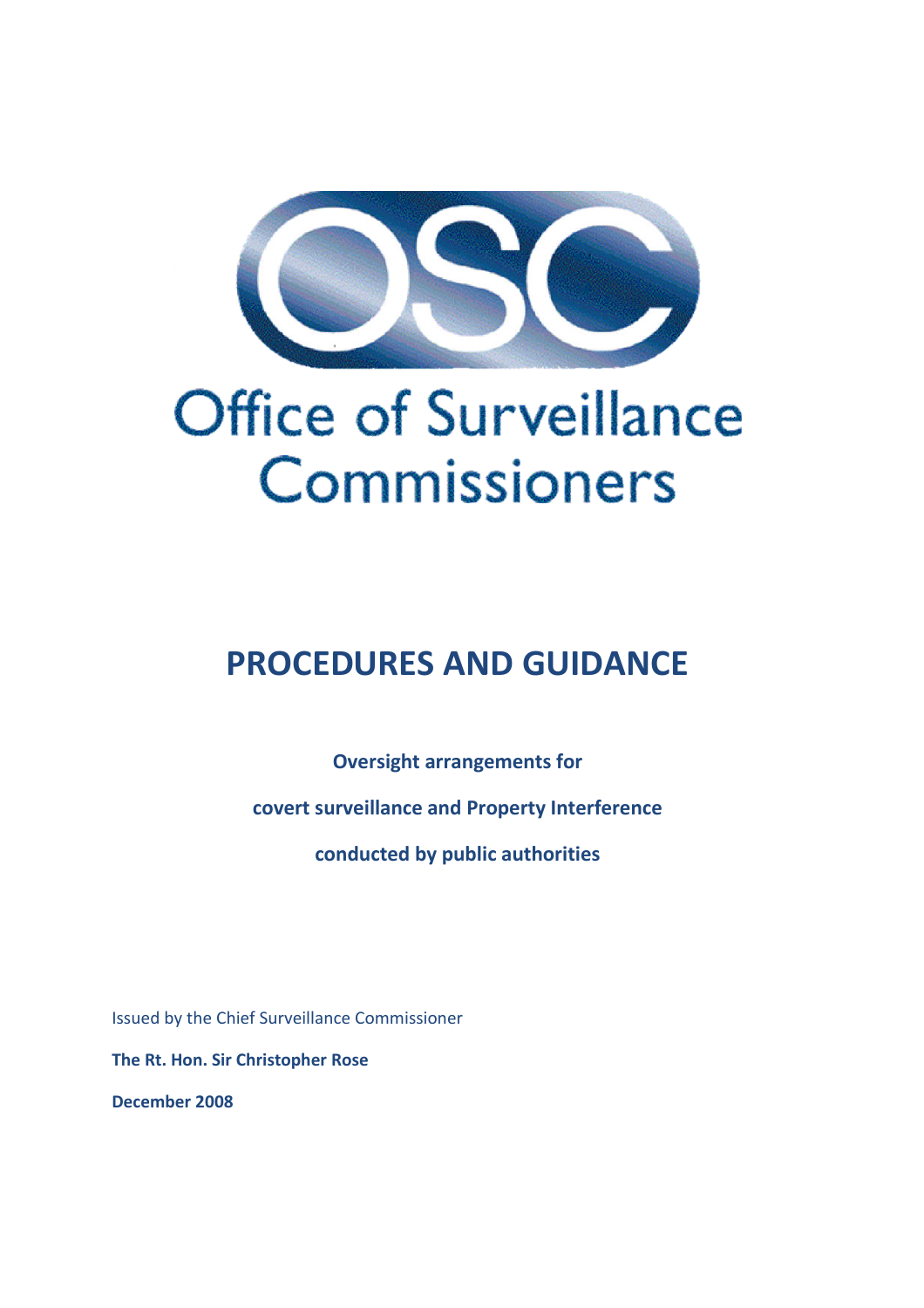**The opinions expressed in the Guidelines section of this publication are those of the Surveillance Commissioners. There is no statutory requirement to publish them but they are a response to frequent requests for guidance from public authorities on matters identified during inspections. In the absence of case law, they are the most reliable indicator of likely judicial interpretation. Applicants and authorising officers should take note of the interpretations when constructing and considering applications for the use of covert surveillance.**

Copyright OSC 2008 all rights reserved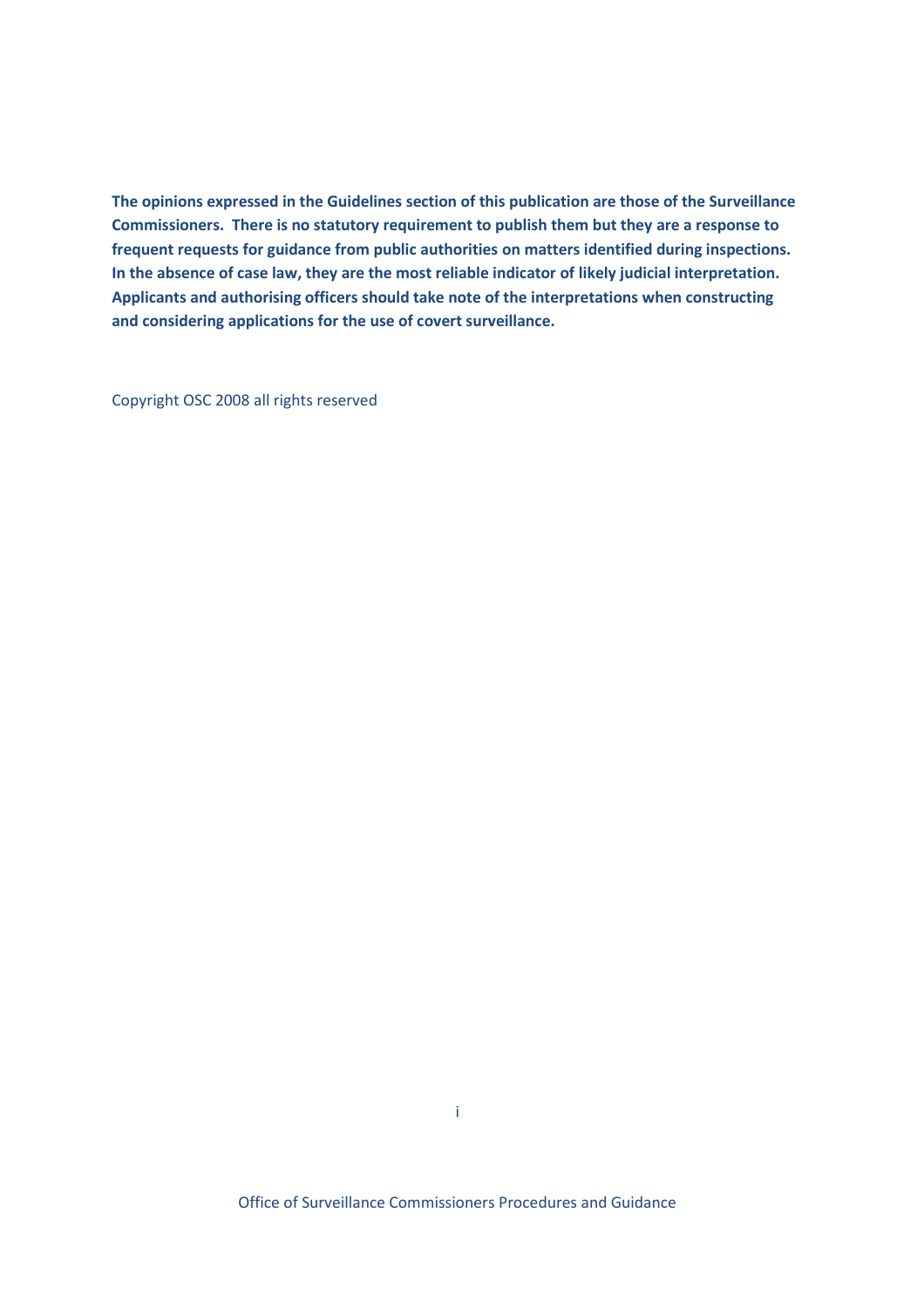#### **Amendment Sheet**

| Date | Amendment<br><b>Number</b> | <b>Amendment</b> | Made by |
|------|----------------------------|------------------|---------|
|      |                            |                  |         |
|      |                            |                  |         |
|      |                            |                  |         |
|      |                            |                  |         |
|      |                            |                  |         |
|      |                            |                  |         |
|      |                            |                  |         |
|      |                            |                  |         |
|      |                            |                  |         |
|      |                            |                  |         |
|      |                            |                  |         |
|      |                            |                  |         |
|      |                            |                  |         |
|      |                            |                  |         |
|      |                            |                  |         |
|      |                            |                  |         |
|      |                            |                  |         |
|      |                            |                  |         |
|      |                            |                  |         |
|      |                            |                  |         |
|      |                            |                  |         |
|      |                            |                  |         |

**ii**

Office of Surveillance Commissioners Procedures and Guidance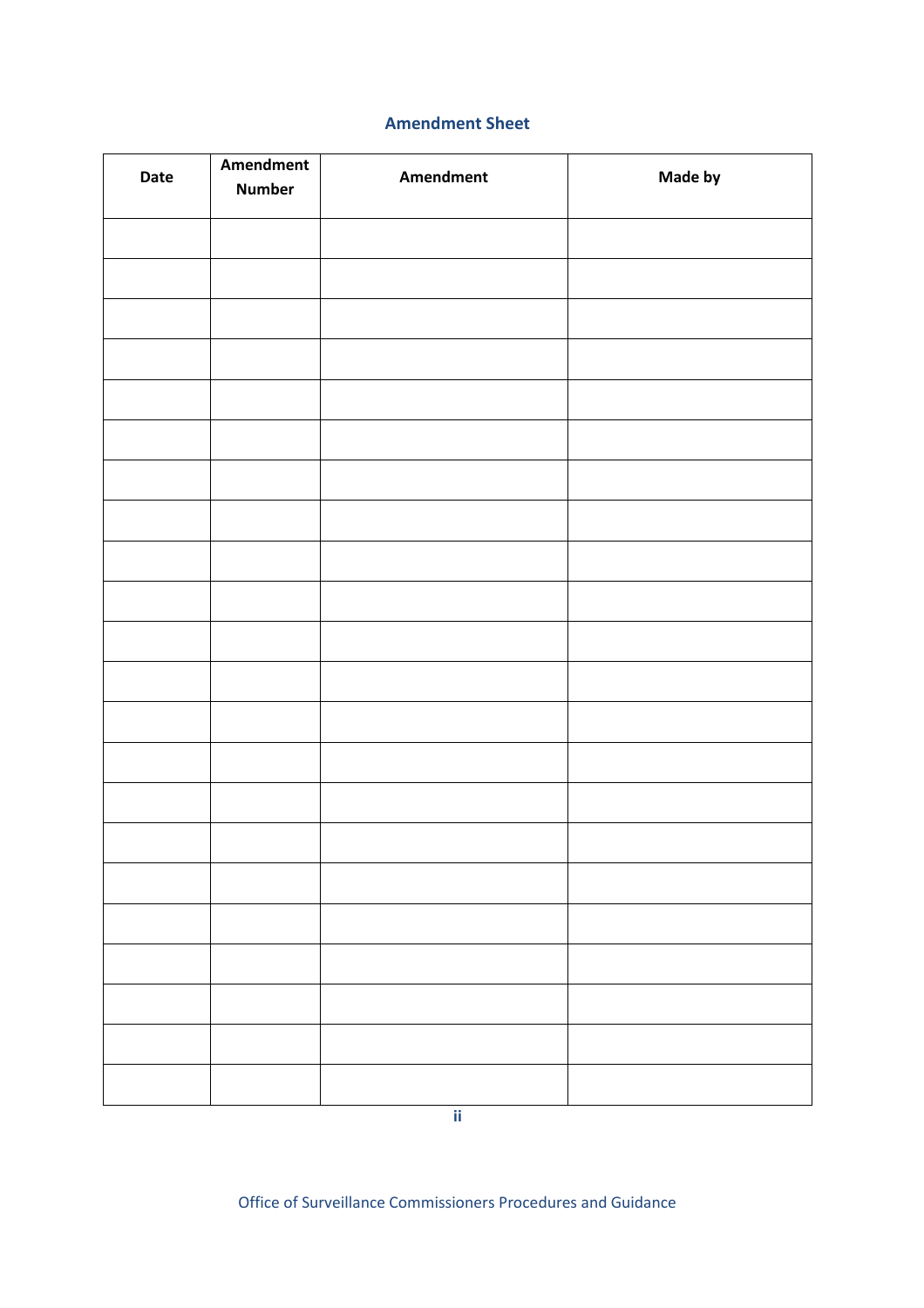# **Contents**

| ROLE OF THE OFFICE OF SURVEILLANCE COMMISSIONERS (OSC) 1                                                                                                                                                                                                                                                                                                                 |  |
|--------------------------------------------------------------------------------------------------------------------------------------------------------------------------------------------------------------------------------------------------------------------------------------------------------------------------------------------------------------------------|--|
|                                                                                                                                                                                                                                                                                                                                                                          |  |
| <b>SECTION 2 - PROPERTY INTERFERENCE AND INTRUSIVE SURVEILLANCE</b>                                                                                                                                                                                                                                                                                                      |  |
|                                                                                                                                                                                                                                                                                                                                                                          |  |
|                                                                                                                                                                                                                                                                                                                                                                          |  |
|                                                                                                                                                                                                                                                                                                                                                                          |  |
| PRIOR APPROVALS IN INTRUSIVE SURVEILLANCE AND PROPERTY                                                                                                                                                                                                                                                                                                                   |  |
|                                                                                                                                                                                                                                                                                                                                                                          |  |
|                                                                                                                                                                                                                                                                                                                                                                          |  |
|                                                                                                                                                                                                                                                                                                                                                                          |  |
|                                                                                                                                                                                                                                                                                                                                                                          |  |
|                                                                                                                                                                                                                                                                                                                                                                          |  |
|                                                                                                                                                                                                                                                                                                                                                                          |  |
|                                                                                                                                                                                                                                                                                                                                                                          |  |
|                                                                                                                                                                                                                                                                                                                                                                          |  |
| All covert activity that is not properly authorised should be reported as soon as it is                                                                                                                                                                                                                                                                                  |  |
| $\begin{array}{c} \rule{2.5cm}{0.4cm} \rule{2.5cm}{0.4cm} \rule{2.5cm}{0.4cm} \rule{2.5cm}{0.4cm} \rule{2.5cm}{0.4cm} \rule{2.5cm}{0.4cm} \rule{2.5cm}{0.4cm} \rule{2.5cm}{0.4cm} \rule{2.5cm}{0.4cm} \rule{2.5cm}{0.4cm} \rule{2.5cm}{0.4cm} \rule{2.5cm}{0.4cm} \rule{2.5cm}{0.4cm} \rule{2.5cm}{0.4cm} \rule{2.5cm}{0.4cm} \rule{2.5cm}{0.4cm} \rule{2.$<br>Applicant |  |
|                                                                                                                                                                                                                                                                                                                                                                          |  |
|                                                                                                                                                                                                                                                                                                                                                                          |  |
|                                                                                                                                                                                                                                                                                                                                                                          |  |
|                                                                                                                                                                                                                                                                                                                                                                          |  |
|                                                                                                                                                                                                                                                                                                                                                                          |  |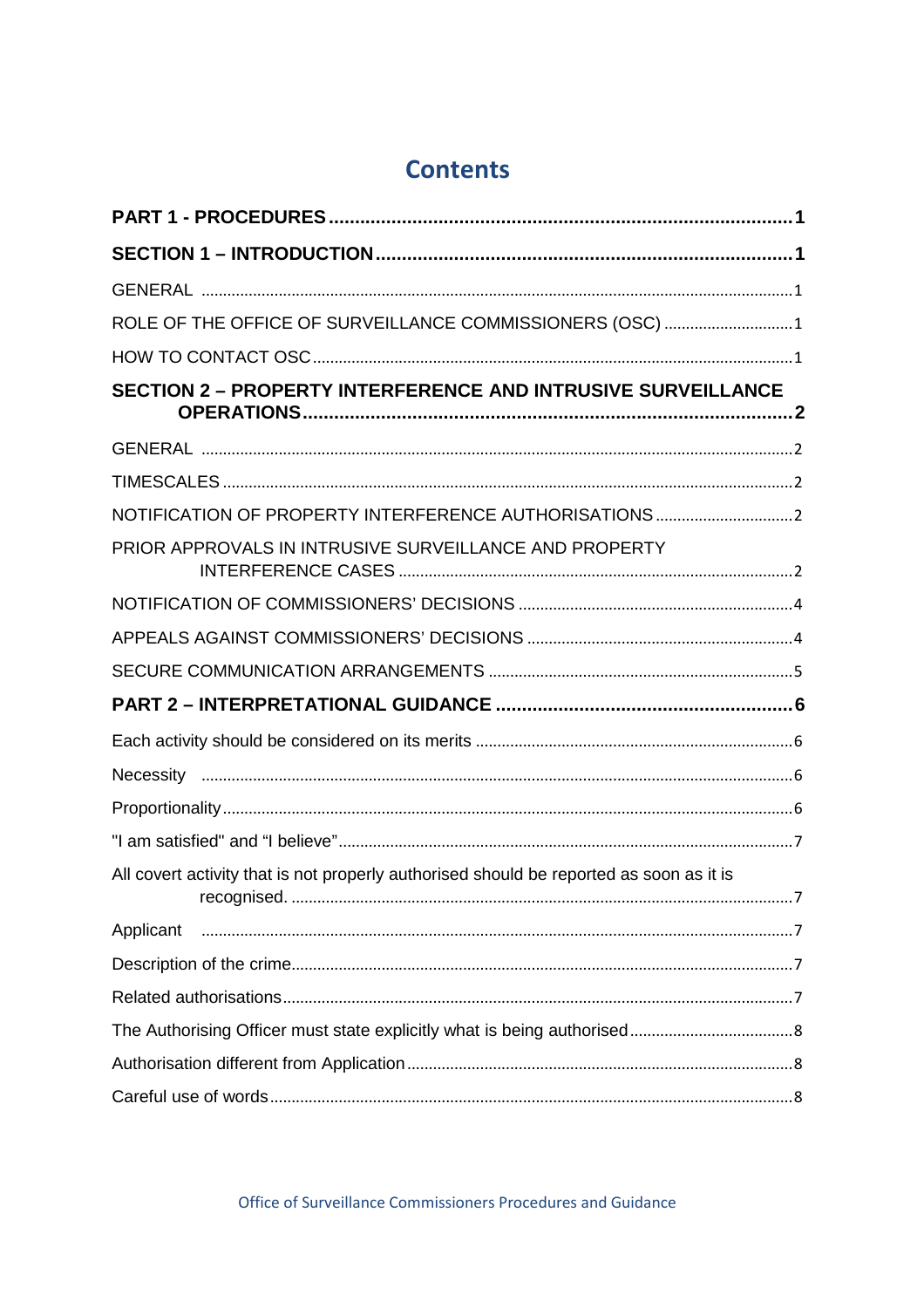| Authorising more than has been requested, more than is justifiable in the specific        |
|-------------------------------------------------------------------------------------------|
| What must be specified in authorisations (section 32(5) of RIPA and section 6(5) of       |
|                                                                                           |
| Absence of Authorising Officer (section 94(1) of PA97, section 34(2) of RIPA and section  |
| Authorisations under section 93(3) of PA97: execution by another organisation 11          |
| The impact of UK SI 2003/3171 (restricting local authority grounds to section 28(3)(b) of |
| The use by one authority of another to conduct surveillance for a crime that it has no    |
|                                                                                           |
| One public authority may not force the terms of an authorisation on another12             |
|                                                                                           |
|                                                                                           |
|                                                                                           |
|                                                                                           |
|                                                                                           |
|                                                                                           |
|                                                                                           |
|                                                                                           |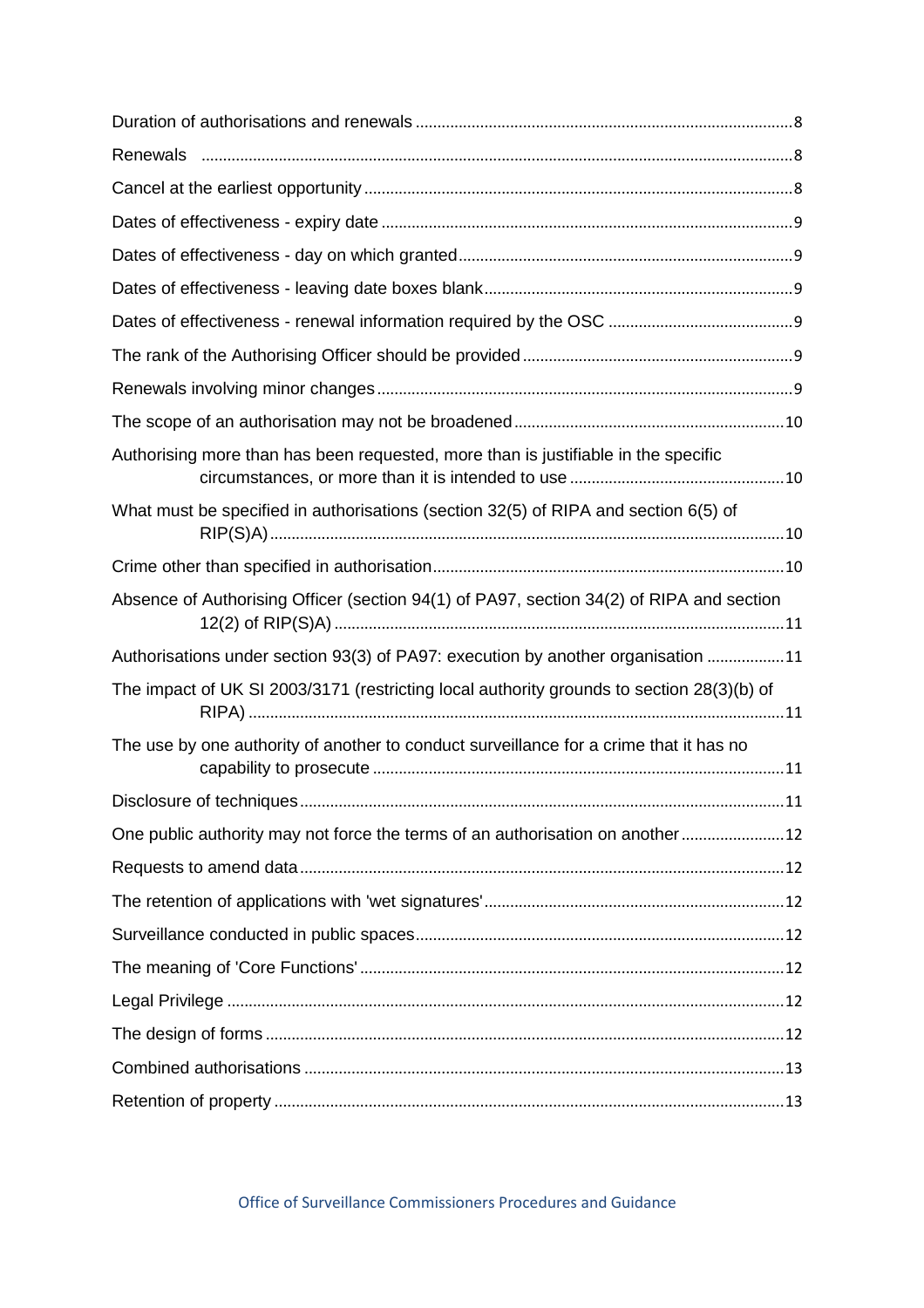| The Authorising Officer should provide direction regarding the management and disposal of                                                                                      |
|--------------------------------------------------------------------------------------------------------------------------------------------------------------------------------|
| The Authorising Officer should fully understand the capability of surveillance equipment13                                                                                     |
| The Authorising Officer should be responsible for the conduct of reviews  13                                                                                                   |
|                                                                                                                                                                                |
|                                                                                                                                                                                |
| Private information (section 26(10) of RIPA and section 1(9) of RIP(S)A)  14                                                                                                   |
| Biographical information does not satisfy the private information test on its own14                                                                                            |
|                                                                                                                                                                                |
|                                                                                                                                                                                |
|                                                                                                                                                                                |
|                                                                                                                                                                                |
| Urgent oral authorisation (section $43(1)(a)$ of RIPA, section $19(1)(a)$ of RIP(S)A and section                                                                               |
| Use by officers of covert surveillance devices to confirm at a later date what has been said<br>or done by another person (section 48(2) of RIPA and section 31(2) of RIP(S)A) |
|                                                                                                                                                                                |
|                                                                                                                                                                                |
|                                                                                                                                                                                |
|                                                                                                                                                                                |
|                                                                                                                                                                                |
| Renewals for Property Interference and Intrusive Surveillance must specify all actions                                                                                         |
|                                                                                                                                                                                |
|                                                                                                                                                                                |
|                                                                                                                                                                                |
| Specify the interference - maintenance and retrieval outside the authorising force area19                                                                                      |
| Property Interference outside designated operational areas of responsibility 19                                                                                                |
|                                                                                                                                                                                |
|                                                                                                                                                                                |
| Tracking devices and surveillance equipment within public authority vehicles 19                                                                                                |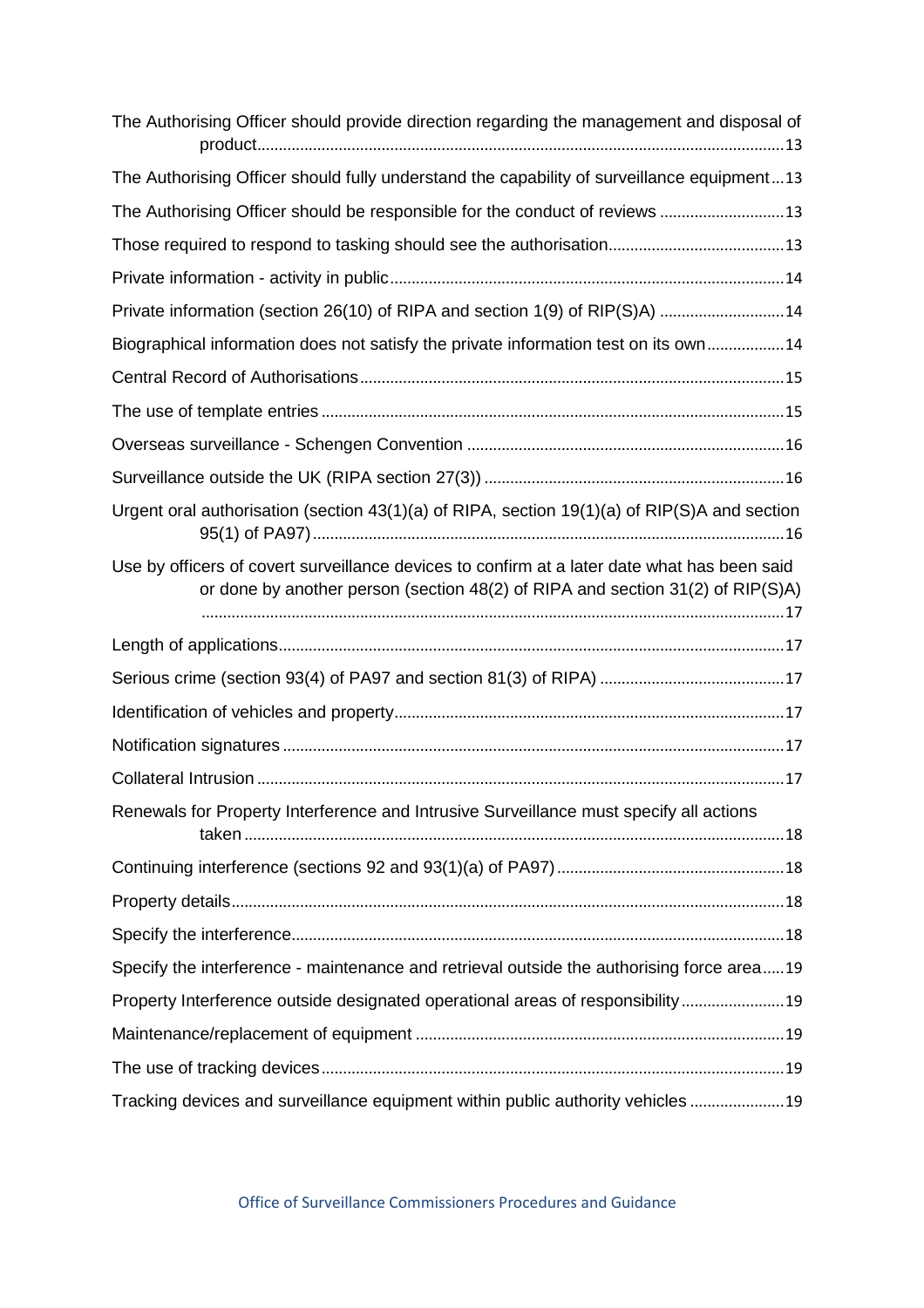| Urgent authorisations by persons other than the Authorising Officer or his Designated      |
|--------------------------------------------------------------------------------------------|
|                                                                                            |
|                                                                                            |
| What constitutes 'property' and 'interference' (section 92 of PA97): keys, shoes, baggage  |
|                                                                                            |
|                                                                                            |
| <b>Boats</b>                                                                               |
|                                                                                            |
|                                                                                            |
|                                                                                            |
|                                                                                            |
| Covert search of residential premises or a private vehicle and of items found therein      |
| The use of listening devices on police property and in prison cells (section 32(5) of RIPA |
|                                                                                            |
|                                                                                            |
|                                                                                            |
|                                                                                            |
|                                                                                            |
|                                                                                            |
|                                                                                            |
|                                                                                            |
|                                                                                            |
|                                                                                            |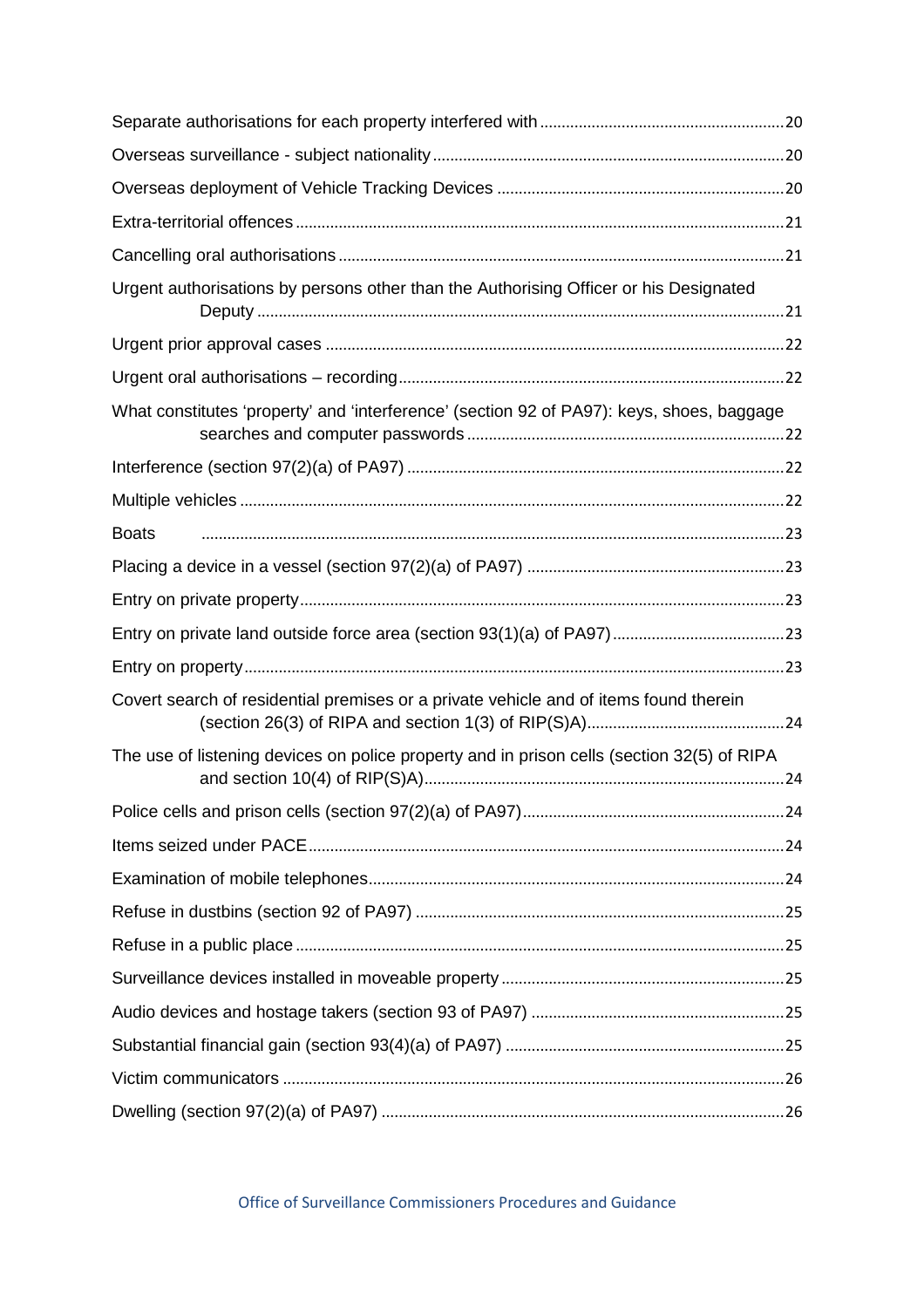| Residential premises (section 48(1) of RIPA and section 31(1) of RIP(S)A)27               |  |
|-------------------------------------------------------------------------------------------|--|
|                                                                                           |  |
|                                                                                           |  |
|                                                                                           |  |
|                                                                                           |  |
|                                                                                           |  |
| Authorisation for Undercover Officers (section 29(4)(b) of RIPA and section 7(5)(b) of    |  |
|                                                                                           |  |
|                                                                                           |  |
| Use of Directed Surveillance for a prospective CHIS (paragraph 2.12 (RIPA) and paragraph  |  |
|                                                                                           |  |
| Adult CHIS (including Undercover Officers and those authorised to participate in crime)   |  |
|                                                                                           |  |
|                                                                                           |  |
|                                                                                           |  |
|                                                                                           |  |
|                                                                                           |  |
|                                                                                           |  |
|                                                                                           |  |
| Handlers and Controllers must be from the same investigating authority as the Authorising |  |
|                                                                                           |  |
|                                                                                           |  |
|                                                                                           |  |
|                                                                                           |  |
|                                                                                           |  |
|                                                                                           |  |

Office of Surveillance Commissioners Procedures and Guidance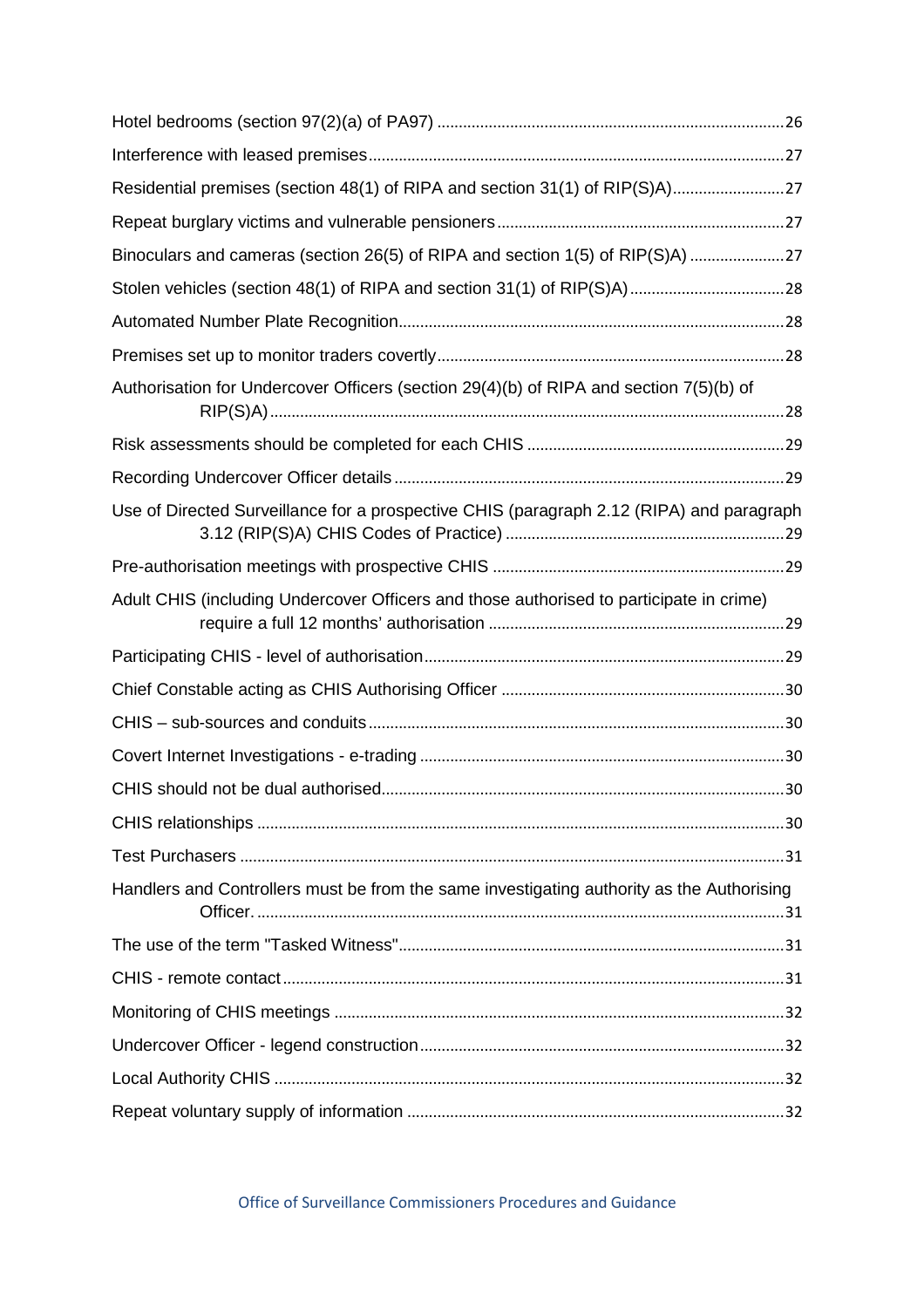| Extent of Directed Surveillance (section 26 of RIPA and section 1(2) of RIP(S)A) 33         |
|---------------------------------------------------------------------------------------------|
| Subject or operation specific (section 26(2)(a) of RIPA and section 1(2)(a) of RIP(S)A) 33  |
| Immediate response (section 26(2) of RIPA and section 1(2)(c) of RIP(S)A) 33                |
| Crime in progress: private information (section 26(10) of RIPA and section 1(9) of RIP(S)A) |
|                                                                                             |
|                                                                                             |
|                                                                                             |
|                                                                                             |
|                                                                                             |
|                                                                                             |
| Urgent oral authorisations - essential information to be provided to local authority CCTV   |
|                                                                                             |
|                                                                                             |
|                                                                                             |
|                                                                                             |
|                                                                                             |
| Police use of grounds of national security (cf RIPA ss 28(3)(a) and 29(3)(a)) 36            |
|                                                                                             |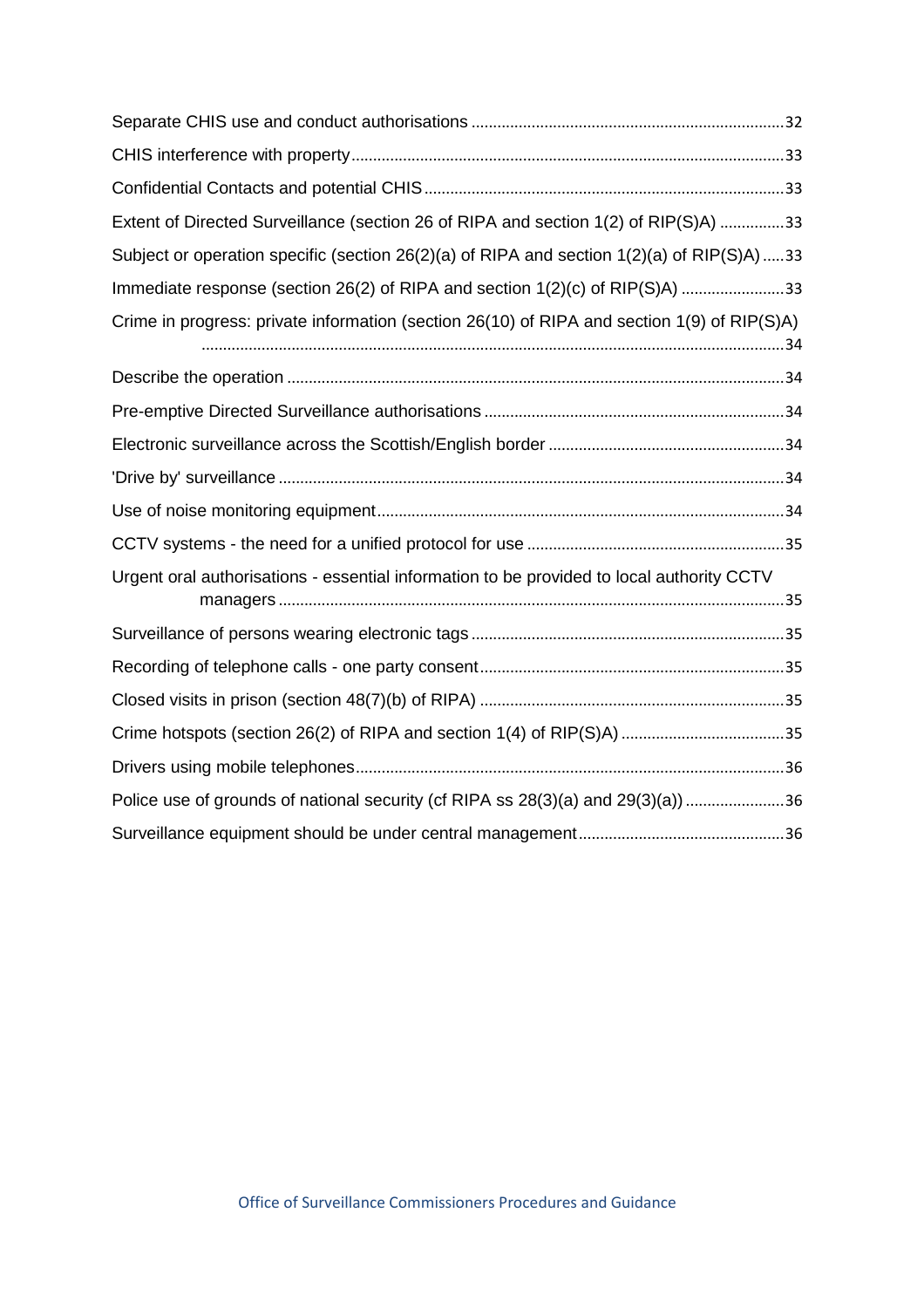# **PART 1 - PROCEDURES**

# **SECTION 1 – INTRODUCTION**

# *GENERAL*

1. This document explains the role of the Office of Surveillance Commissioners and how the Commissioners carry out their statutory functions. It also sets out the requirements of the Chief Surveillance Commissioner with regard to the notification of authorisations for Property Interference and Intrusive Surveillance. It takes account of the implementation of the Police Act 1997 ('PA97'), the Regulation of Investigatory Powers Act 2000 ('RIPA') and the Regulation of Investigatory Powers (Scotland) Act 2000 ('RIP(S)A') and replaces the Procedures and Guidance issued by this office in September 2006.

2. For the first time it is made available to all public authorities inspected by the OSC. Previously it has only been available to Law Enforcement Agencies.

3. The terms 'he' and 'his' are used throughout this document when referring to a Commissioner, an Authorising Officer and the subjects of covert surveillance. This is simply for ease of reference and does not indicate an assumption that they are male.

# *ROLE OF THE OFFICE OF SURVEILLANCE COMMISSIONERS (OSC)*

4. The OSC is a Non Departmental Public Body (NDPB) which was established to oversee covert surveillance and Property Interference operations carried out by public authorities. The work of the OSC is led by the Chief Surveillance Commissioner. He reports directly to the Prime Minister and First Minister of Scotland and is supported by Surveillance Commissioners, Assistant Surveillance Commissioners, Inspectors and a Secretariat based in London and Belfast.

5. The Commissioners are appointed under Part III of PA97 and RIP(S)A to oversee operations carried out under those Acts as well as under Parts II and III of RIPA.

6. The work of the Commissioners is divided into three main categories: first, considering notifications of authorisations for Property Interference when they are granted, renewed or cancelled; secondly, deciding whether to give or withhold approval for certain operations under PA97 and under RIPA/RIP(S)A before they take place; and thirdly, oversight of the use of powers conferred by the Acts relating to encryption keys.

7. Even if a Commissioner's prior approval is required before an authorisation becomes effective, the responsibility for authorising an operation always remains with the Authorising Officer within the relevant law enforcement agency. It is the responsibility of each Authorising Officer to ensure that any necessary approvals are obtained from the Commissioners.

# *HOW TO CONTACT OSC*

8. Any queries on interpretational issues or operating practices should be directed to the appropriate regional office in the first instance. If necessary, queries can be referred to the Secretary to OSC who is based at the central office in London. Authorisations for England, Wales and Scotland will be processed by the central office (telephone: 020 7828 3421) and those for Northern Ireland by the Belfast office (telephone 02890 527931).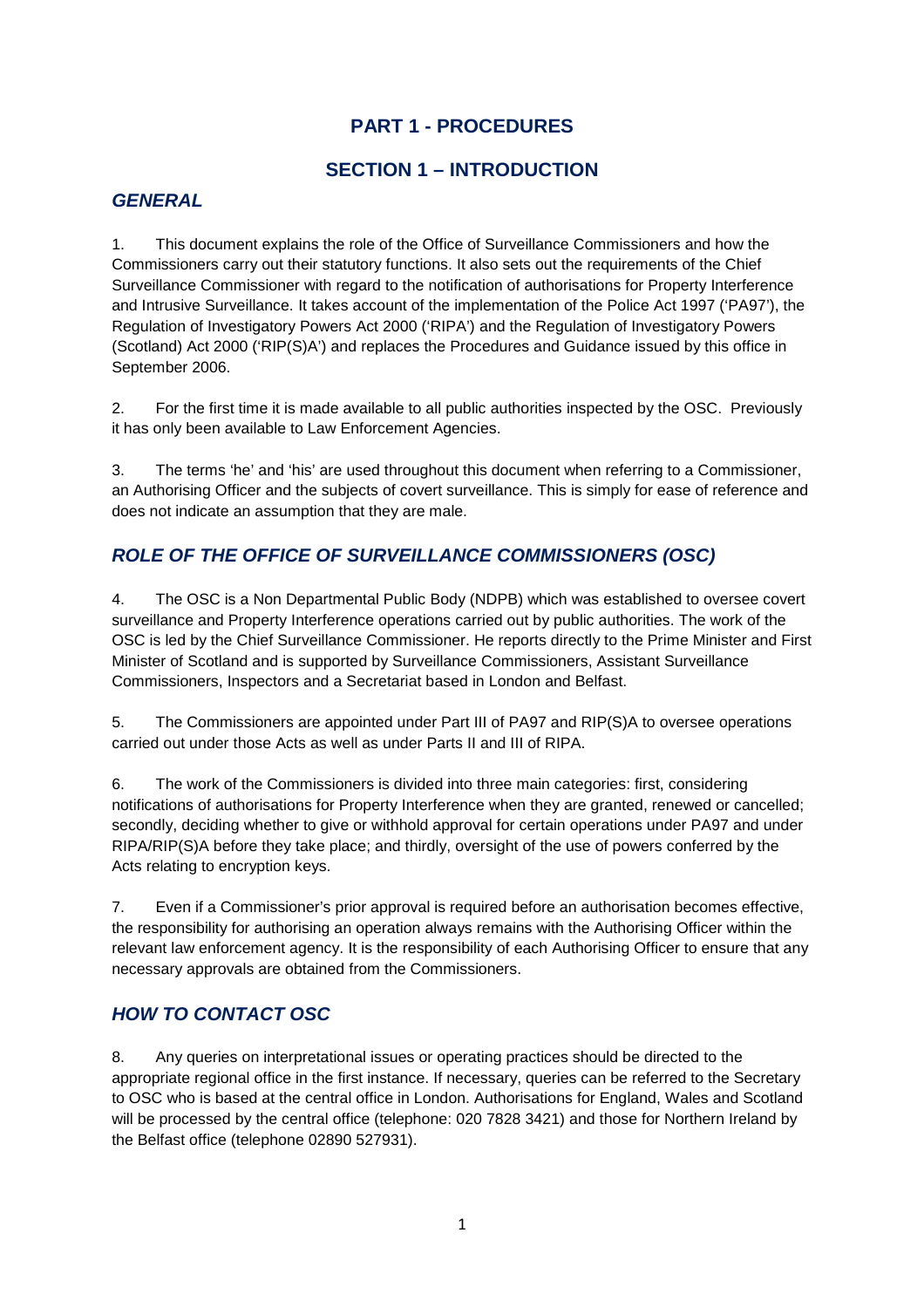9. Section 2 of this guidance sets out the procedures to be adopted by law enforcement agencies in notifying Commissioners of authorisations and requesting prior approval where appropriate. These procedures only cover the requirements subsequent to authorisation by an Authorising Officer. Procedures prior to this remain the responsibility of the relevant law enforcement agency.

# **SECTION 2 – PROPERTY INTERFERENCE AND INTRUSIVE SURVEILLANCE OPERATIONS**

# *GENERAL*

10. Most authorisations, applications for prior approval, renewals and cancellations will be sent to OSC offices by BRENT fax or through CLUSTER. However, there will be occasions outside normal working hours when the Authorising Officer or his staff need to contact the Commissioners directly. This will apply when a Commissioner's prior approval is required for operations that need to start outside office hours. It applies also to cases where the prior approval of a Commissioner would normally be required, but where, because of the urgency of the case, prior approval has not been sought or obtained (but see 0 - 23 below). The OSC will therefore supply force authority bureaux with a rota showing the Duty Commissioners for each of the regions and how they can be contacted.

11. OSC working hours are 9am – 5pm Monday to Friday except for Public Holidays.

# *TIMESCALES*

12. All authorisations, renewals and cancellations should be notified to the OSC within four working hours of being given. Renewals should be submitted to the OSC before the existing authorisation expires. If there are any problems in meeting these targets, the OSC should be notified and the reasons explained.

13. Forces are reminded that, except in urgent cases, requests for prior approval should be sent to the OSC central or Belfast office at least 16 working hours before the surveillance is due to start. Some forces are not following this guidance and are allowing no more than a few hours for Commissioners to consider the papers.

14. For ease of reference the Chief Commissioner's requirements for each type of authorisation are set out below.

# *NOTIFICATION OF PROPERTY INTERFERENCE AUTHORISATIONS*

15. In most cases an authorisation for Property Interference is notified to a Commissioner for his scrutiny after it has been given but it is effective from the time of signing. This does not apply to a renewal which, if applied for before the existing authorisation expires, takes effect on expiry.

16. BRENT fax the authorisation and all supporting documentation to the appropriate office of the OSC within four working hours of the authorisation being granted.

# *PRIOR APPROVALS IN INTRUSIVE SURVEILLANCE AND PROPERTY INTERFERENCE CASES*

17. In most Intrusive Surveillance cases and in certain Property Interference cases, referred to as 'prior approval cases', an authorisation will not take effect until a Commissioner has approved it and the Authorising Officer has been notified in accordance with the legislation. The Property Interference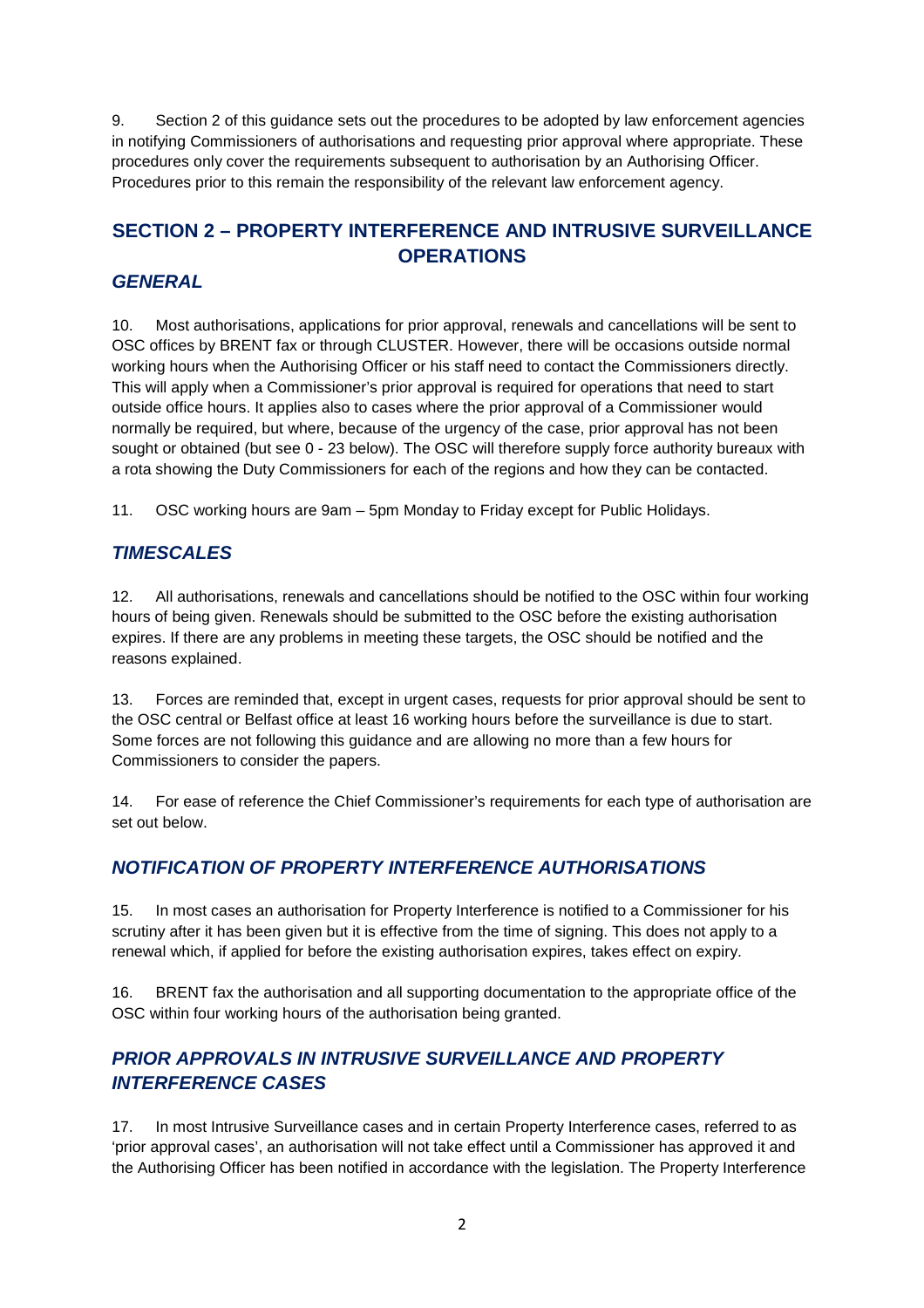cases in which prior approval is required are cases where the person giving the authorisation believes that:

- a. any of the property specified in the authorisation is
	- i. used wholly or mainly as a dwelling or as a bedroom in a hotel or
	- ii. constitutes office premises; OR
- b. the action authorised is likely to result in any person acquiring knowledge of
	- i. matters subject to legal privilege

ii. confidential personal information (of the limited character specified in section 99 of the 1997 Act), or

iii. confidential journalistic material.

#### *Prior approval cases in working hours*

18. BRENT fax the authorisation and all supporting documentation to the appropriate office of the OSC within four working hours of the authorisation being granted and, unless the matter is urgent, at least 16 working hours before the approval is needed.

#### *Prior approval cases outside working hours*

19. Contact the Duty Commissioner on the number shown on the duty rota to tell him that the authorisation has been granted and when his approval is likely to be required. He will tell you how and when the papers can be submitted to him.

20. If you have problems contacting the Duty Commissioner for your area of the UK you should contact a Commissioner who is on duty for one of the other areas.

21. If possible, contact a Commissioner as soon as you know that his approval is likely to be needed so that there are no avoidable delays once the authorisation is ready for his consideration.

#### *Renewals of prior approvals*

22. BRENT fax the authorisation and all supporting documentation to the appropriate office of the OSC within four working hours of the authorisation being renewed and at least 16 working hours before the current authorisation is due to expire. This allows time for the Commissioner to give his approval so that the renewal can become effective before the initial authorisation expires. In default a fresh application will be required.

#### *Urgent cases where there is not enough time to seek prior approval*

23. When the urgency provisions of section 95(1) and 97(3) of PA97 are used and when there is insufficient time to apply for approval (in a case where approval would otherwise be required) an oral authorisation can be granted. The need for prior approval is then dispensed with.

24. Outside working hours contact the Duty Commissioner as soon as practicable after the authorisation is granted (but not between 11pm and 7.30am) and tell him what has been authorised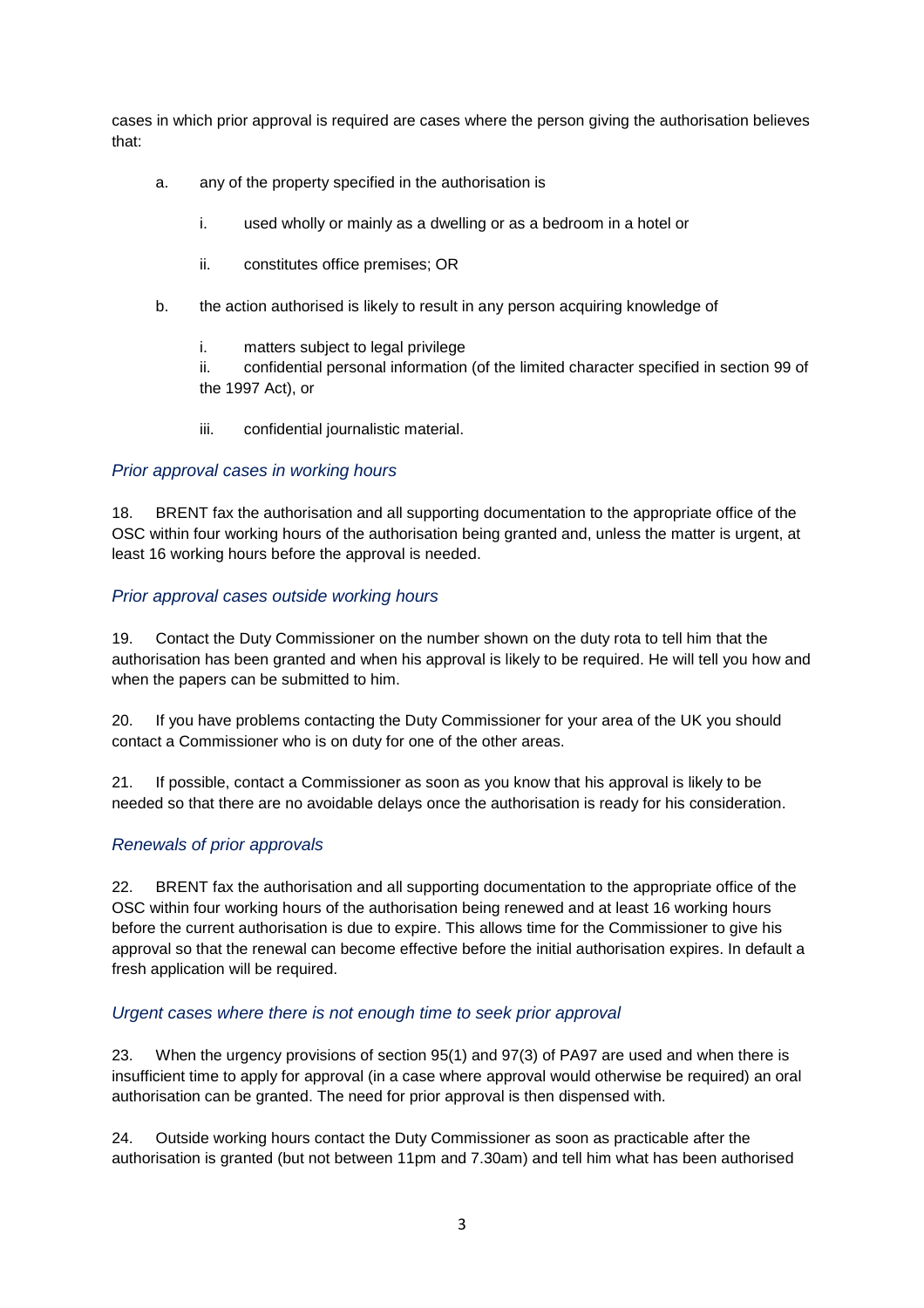and the grounds for believing that the case was one of urgency. The papers should be sent to the Commissioner (care of OSC) as soon as practicable.

#### *Notifications and renewals of notifications*

25. BRENT fax the authorisation and all supporting documentation to the appropriate office of the OSC within four working hours of the authorisation being granted or renewed.

#### *Urgent oral authorisations*

26. BRENT fax the oral authorisation forms, signed by the Applicant and the Authorising Officer, to the appropriate office of the OSC within four working hours of the authorisation being granted.

#### *Cancellations*

27. BRENT fax the cancellation form to the appropriate office of the OSC within four working hours of the Authorising Officer cancelling the authorisation.

#### *NOTIFICATION OF COMMISSIONERS' DECISIONS*

28. The Commissioners will seek to return decisions on all notifications of authorisation within 16 working hours, and decisions on applications for their prior approval within eight working hours. If an Authorising Officer needs an application for prior approval to be considered more quickly, he must make this clear when sending the application to the OSC or Duty Commissioner and they will do their utmost to meet your timescales.

# *APPEALS AGAINST COMMISSIONERS' DECISIONS*

#### *Powers of the Commissioners*

29. The Commissioners have the power to quash or cancel any authorisation where they are satisfied that the authorisation criteria were not met at the time the authorisation was given or are no longer met. They can quash authorisations given under the urgency provisions if they are satisfied that, at the time of the grant of the authorisation, there were no reasonable grounds for believing that the case was one of urgency. They also have the power to order the destruction of any material obtained other than that required for pending criminal or civil proceedings.

#### *When appeals can be brought*

30. The 1997 Act, RIPA and RIP(S)A all provide for the submission by an Authorising Officer of an appeal to the Chief Surveillance Commissioner against Commissioners' decisions.

31. An Authorising Officer may appeal to the Chief Surveillance Commissioner within a period of seven days against any decision made by a Commissioner to:

- a. refuse to approve an authorisation or its renewal,
- b. quash an authorisation or renewal,
- c. cancel an authorisation or renewal, or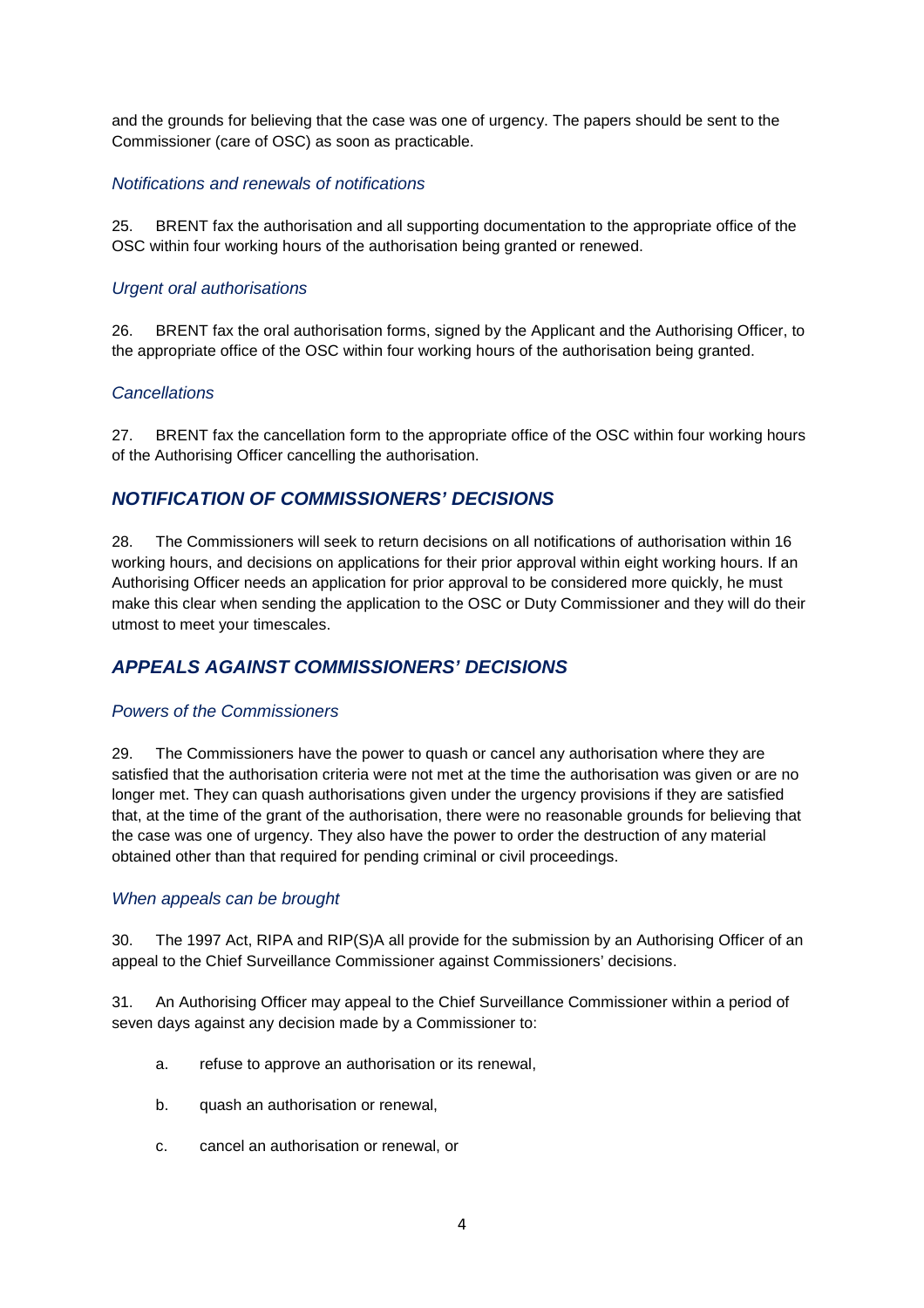d. order the destruction of records when cancelling or quashing an authorisation or renewal (other than those required for pending civil or criminal proceedings).

#### *How to appeal*

32. All appeals should be sent in the first instance to the Secretary to OSC (by secure BRENT or to OSC, PO Box 29105, London SW1V 1ZU), who will forward them to the Chief Surveillance Commissioner for his consideration.

33. The Authorising Officer should set out the full reasons for appealing, taking into account the grounds on which the Chief Surveillance Commissioner may allow an appeal as specified in the Acts.

34. The Chief Surveillance Commissioner will give notice of his determination to the Authorising Officer concerned and to the Commissioner who made the initial decision.

35. Where he dismisses an appeal, the Chief Surveillance Commissioner will make a report of his findings to the Prime Minister.

# *SECURE COMMUNICATION ARRANGEMENTS*

36. In view of the sensitivity of the material being handled, it is imperative that all parties observe strict security arrangements. In particular, the following points should be borne in mind:

a. All telephone calls and fax transmissions to and from the OSC and the Commissioners that involve sensitive material must utilise the BRENT encrypted lines. The generally published telephone lines are not secure. All Commissioners have been provided with mobile telephones to ease contact outside office hours but law enforcement agencies should have in mind that this form of communication is not secure.

b. When sending protectively marked faxes to the OSC offices or the Commissioners, speak to the OSC or the Commissioner on the BRENT telephone number before sending the fax.

c. Law enforcement agencies will need to ensure that their faxes are connected to BRENT (via a G3FI interface) through the BRENT Data port to enable secure telephone conversations to take place at the same time as a fax is being transmitted.

d. All law enforcement agencies (even those with e-mail links, as out of hours access to Commissioners may still be required) must have BRENT equipment. Separate arrangements are in place for Scottish police forces, where there is greater reliance on CLUSTER.

e. The BRENT fax machines in the central and appropriate offices are not capable of receiving information outside normal office hours, i.e. 9am – 5pm Monday to Friday.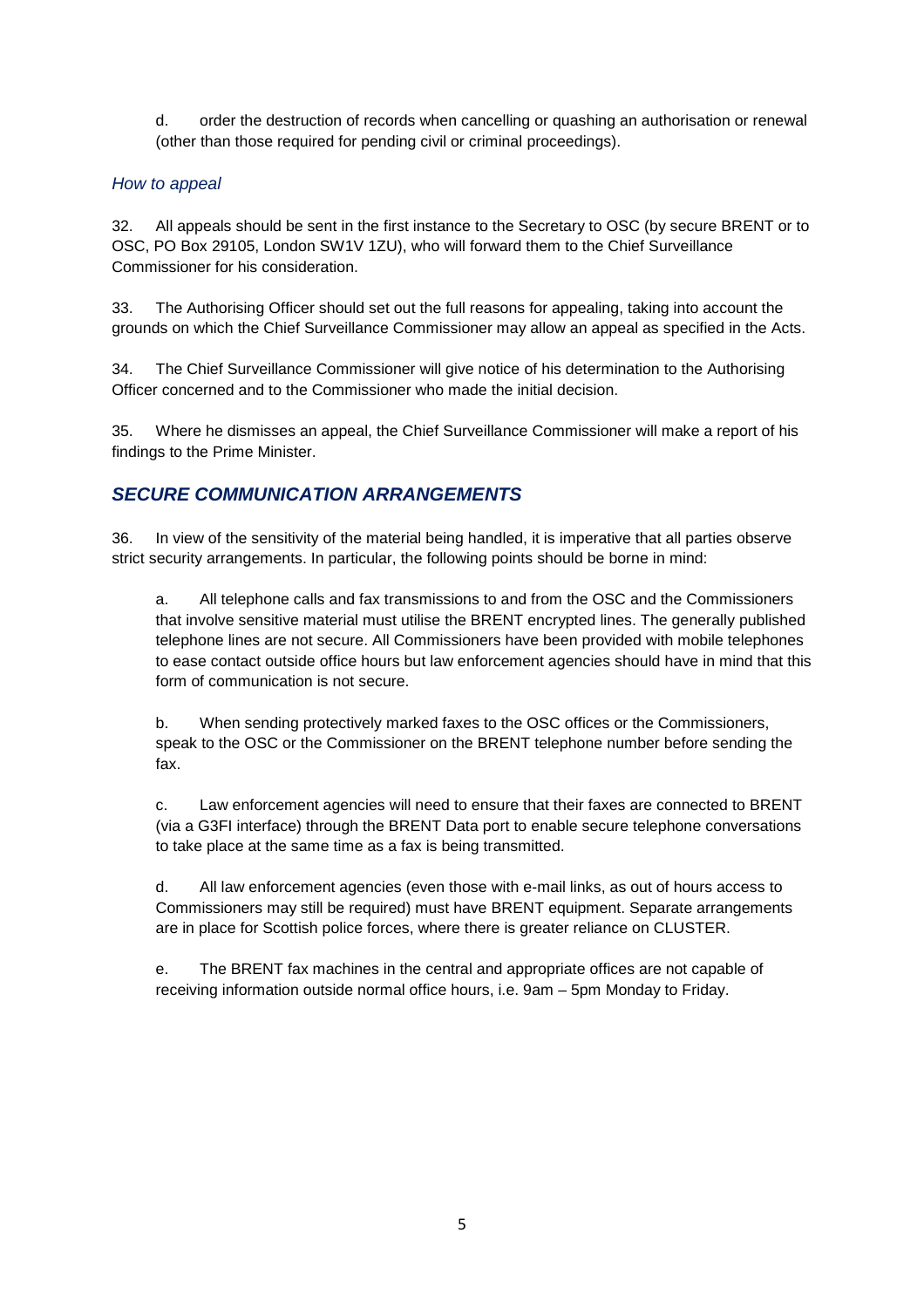# **PART 2 – INTERPRETATIONAL GUIDANCE**

#### *Each activity should be considered on its merits*

- 100 It is unacceptable to consider whether an authorisation is required based on the description of the surveillance. Test purchase operations conducted by law enforcement agencies (e.g. in drugs operations) are significantly different from those normally conducted by local authorities (e.g. by trading standards). 'Drive-by' surveillance may or may not require an authorisation depending on the circumstances.
- 101 The application of the legal principles of covert surveillance to particular facts is, ultimately, a matter of judgement: the extent to which judgement can be prescribed is limited; there cannot be a one-size-fits-all catalogue of principles, and it would be misleading if authorising officers, in particular, were to believe that such a chimera exists.

#### *Necessity*

102 The Authorising Officer must be satisfied that there is a necessity to use covert surveillance in the proposed operation. In order to be satisfied, there must be an identifiable offence to prevent or detect before an authorisation can be granted on the grounds falling within ss 28(3)(b) and 29(3)(b) of RIPA and ss 6(3) and 7(3) of RIP(S)A. So, for example, in relation to planning enforcement and noise nuisance there is no offence before service of an enforcement notice. This does not prevent the use of covert surveillance but such unauthorised activity should not be afforded the protection that the legislation provides.

#### *Proportionality*

- 103 Proportionality is a key concept of RIPA and RIP(S)A. It is often poorly articulated. An authorisation should demonstrate how an Authorising Officer has reached the conclusion that the activity is proportionate to what it seeks to achieve; including an explanation of the reasons why the method, tactic or technique proposed is not disproportionate (the proverbial 'sledgehammer to crack a nut'). Proportionality is not only about balancing the effectiveness of covert methods over overt methods but of explaining why the particular covert method, technique or tactic is the least intrusive. It is insufficient to make a simple assertion or to say that the 'seriousness' of the crime justifies any or every method available. It is equally unacceptable to consider lack of resources or a potential cost saving as sufficient ground to use technological solutions which are often capable of being more intrusive than a human being. This critical judgement can only properly be reached once all other aspects of an authorisation have been fully considered.
- 104 A potential model answer would make clear that the four elements of proportionality had been fully considered:
	- 104.1 balancing the size and scope of the operation against the gravity and extent of the perceived mischief,
	- 104.2 explaining how and why the methods to be adopted will cause the least possible intrusion on the target and others,
	- 104.3 that the activity is an appropriate use of the legislation and the only reasonable way, having considered all others, of obtaining the necessary result, and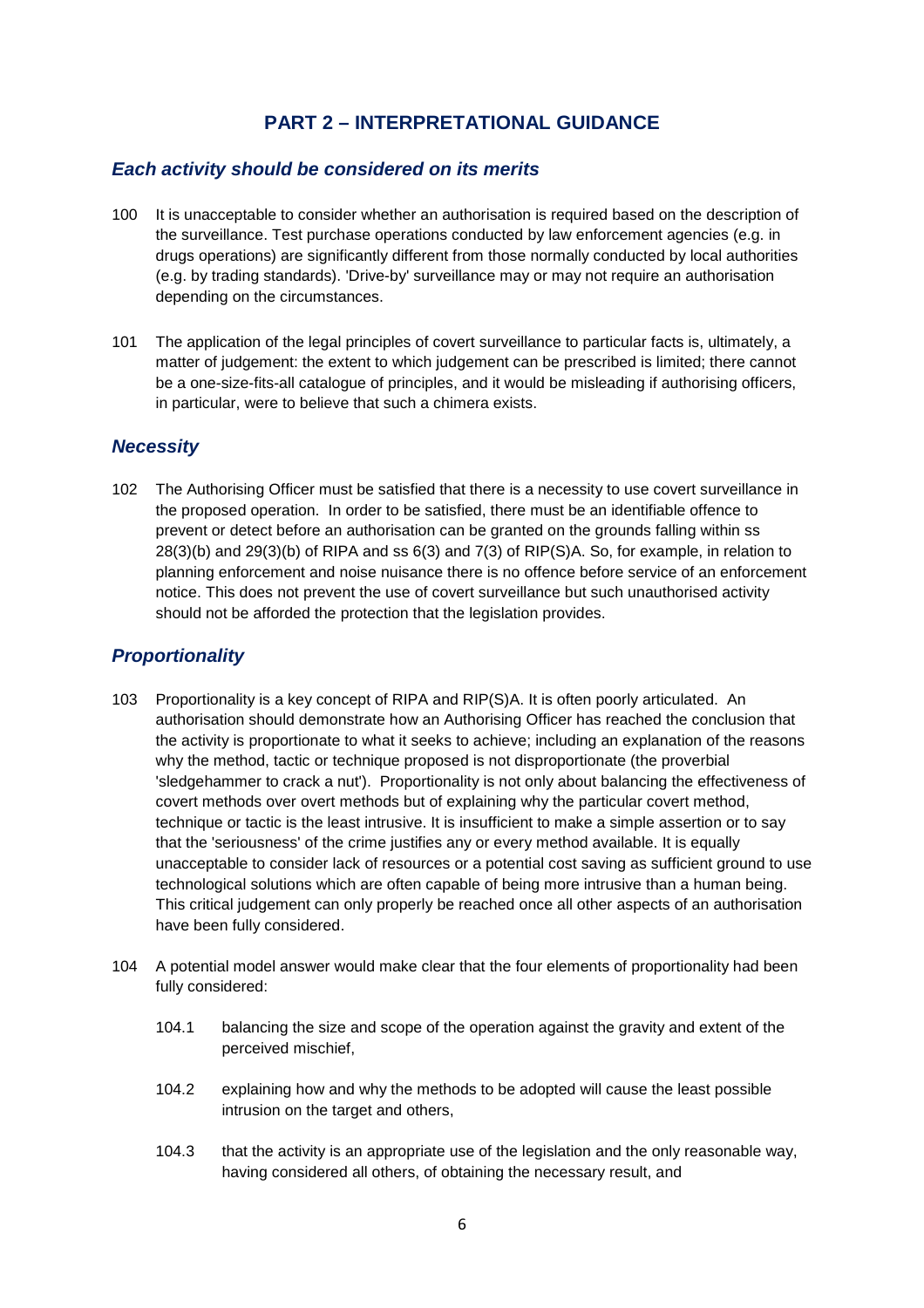104.4 evidencing what other methods had been considered and why they were not implemented.

#### *"I am satisfied" and "I believe"*

105 The Authorising Officer should set out why he is satisfied (RIP(S)A) or why he believes (RIPA) as to necessity and proportionality. A bare assertion is insufficient.

# *All covert activity that is not properly authorised should be reported as soon as it is recognised.*

- 106 Activity which should properly be authorised but which isn't should be reported to the Chief Surveillance Commissioner, in writing, as soon as the error is recognised. This does not apply to covert activity which is deliberately not authorised because an Authorising Officer considers that it does not meet the legislative criteria, but allows it to continue. It does include activity which should have been authorised but wasn't or which was conducted outwith the directions provided by an Authorising Officer. All activity which should have been authorised but was not should be recorded and reported to the Inspector(s) at the commencement of an inspection to confirm that any direction provided by the Chief Surveillance Commissioner has been followed.
- 107 When it is decided to continue with covert surveillance without the protection of RIPA or RIP(S)A it would be prudent to maintain an audit of decisions and actions.

# *Applicant*

108 In the case of police forces, SOCA and HMRC, an authorisation can only be given on application by a member of the Authorising Officer's organisation. If the application form originates in an external organisation then at least one member of the organisation by whom the form is being authorised must sign it. The form must make clear which organisation the final, submitting Applicant belongs to.

#### *Description of the crime*

109 It is important that the crime under investigation is clearly described, particularly when it may be questionable whether the serious crime criteria are met: for example, in investigations concerning Class B drugs.

#### *Related authorisations*

110 If the action authorised refers to activity under a previous authorisation the Unique Reference Number (URN) and details of that authorisation (e.g. details of a vehicle which has a VTD fitted) should be given to enable the Commissioner to cross-refer. The Authorising Officer should ensure that what is being granted is not in conflict with previous or other current authorisations. Careful attention must be paid to the relationship between Property Interference and Directed Surveillance authorisations to ensure that the subsequent download, interrogation or use of the product from the Property Interference is clearly spelt out on the associated Directed Surveillance authorisation.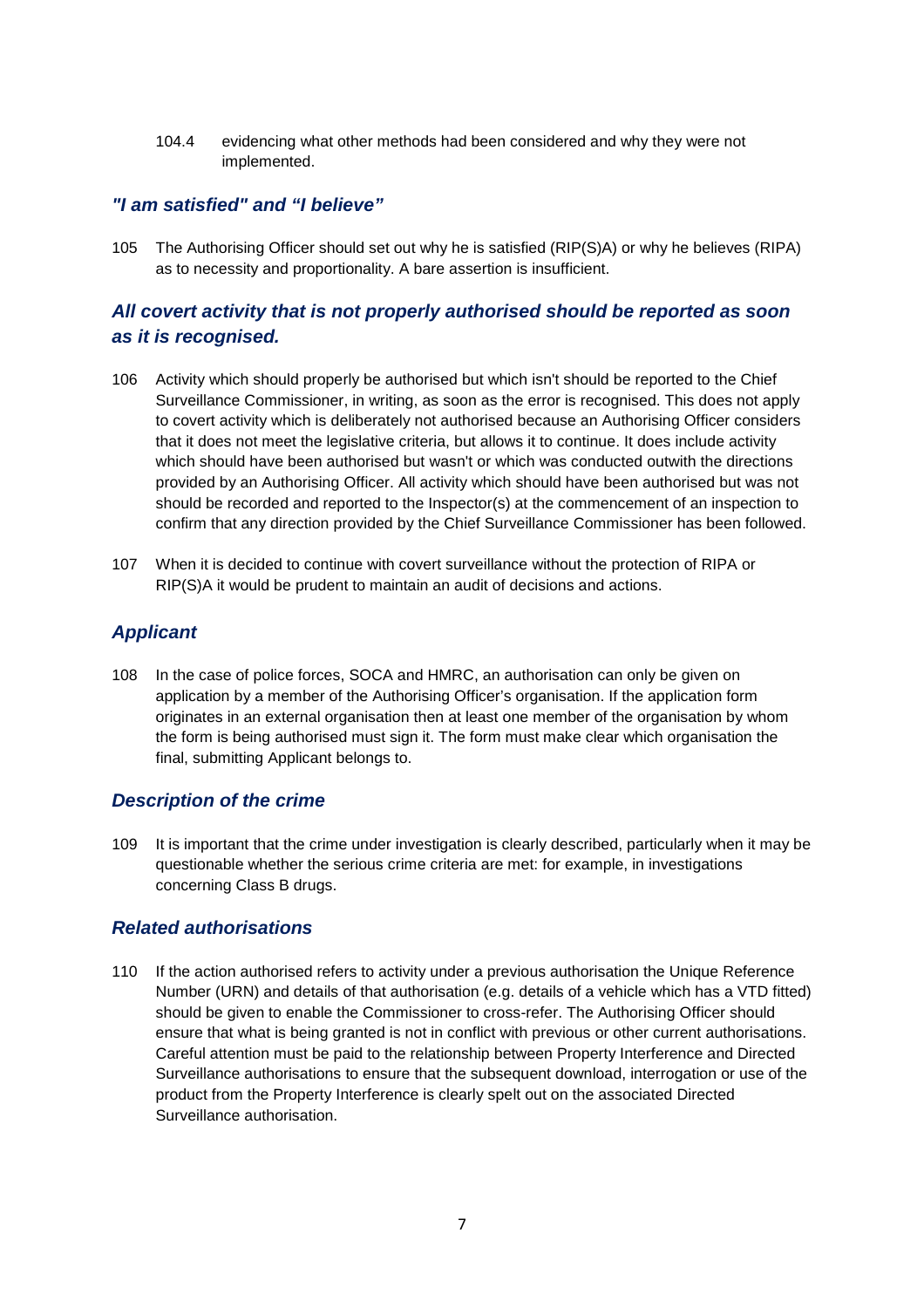# *The Authorising Officer must state explicitly what is being authorised*

111 For the benefit of those operating under the terms of an authorisation, or any person who may subsequently review or inspect an authorisation, it is essential to produce, with clarity, a description of that which is being authorised (i.e. who, what, where, when and how). The Authorising Officer should as a matter of routine state explicitly and in his own words what is being authorised, and against which subjects, property or location. Mere reference to the terms of the application is inadequate.

#### *Authorisation different from Application*

112 If an application fails to include an element in the proposed activity which in the opinion of the Authorising Officer should have been included (for example, the return of something to the place from which it is to be taken for some specified activity), or which is subsequently requested orally by the Applicant, it may be included in the authorisation; if so a note should be added explaining why. Conversely, if an Authorising Officer does not authorise all that was requested, a note should be added explaining why. This requirement applies equally to Intrusive Surveillance, Property Interference, Directed Surveillance and CHIS authorisations.

#### *Careful use of words*

113 The Authorising Officer must be careful in the use of "or" and "and" in order not to restrict what is intended. For example, do not use "or" when "and" is meant (e.g. "deployment of …. on vehicle A or vehicle B" limits deployment to either vehicle, not both simultaneously or one after the other).

#### *Duration of authorisations and renewals*

114 Every authorisation and every renewal (except where there is a statutory limit of 72 hours or where the use of a juvenile CHIS is being authorised) must be for the designated statutory period (three or twelve months). For authorisations the period begins when the authorisation is given unless the prior approval of a Commissioner is required. If the fact that the operation to which the authorisation relates is only expected to last for a short time raises issues of necessity and proportionality, they can be taken into account by cancellation or on review. It is not acceptable for authorisations to be granted for a period less than that required by the Act. Nor is it possible for commencement dates to be other than at the time and date on which the authorisation is given or notification of a Commissioner's prior approval is received. (See notes 117 to 120).

#### *Renewals*

115 Renewals become effective on the day on which the existing authorisation expires (see Section 2, paragraph 15 of this document). This rule also applies where a renewal requires a Commissioner's approval, provided that the Authorising Officer has received written notice of approval before expiry of the current authorisation.

#### *Cancel at the earliest opportunity*

116 If, during the currency of an authorisation, the Authorising Officer is satisfied that the authorisation is no longer necessary, he must cancel it. It is a statutory requirement that authorisations are cancelled as soon as they are no longer required. In the case of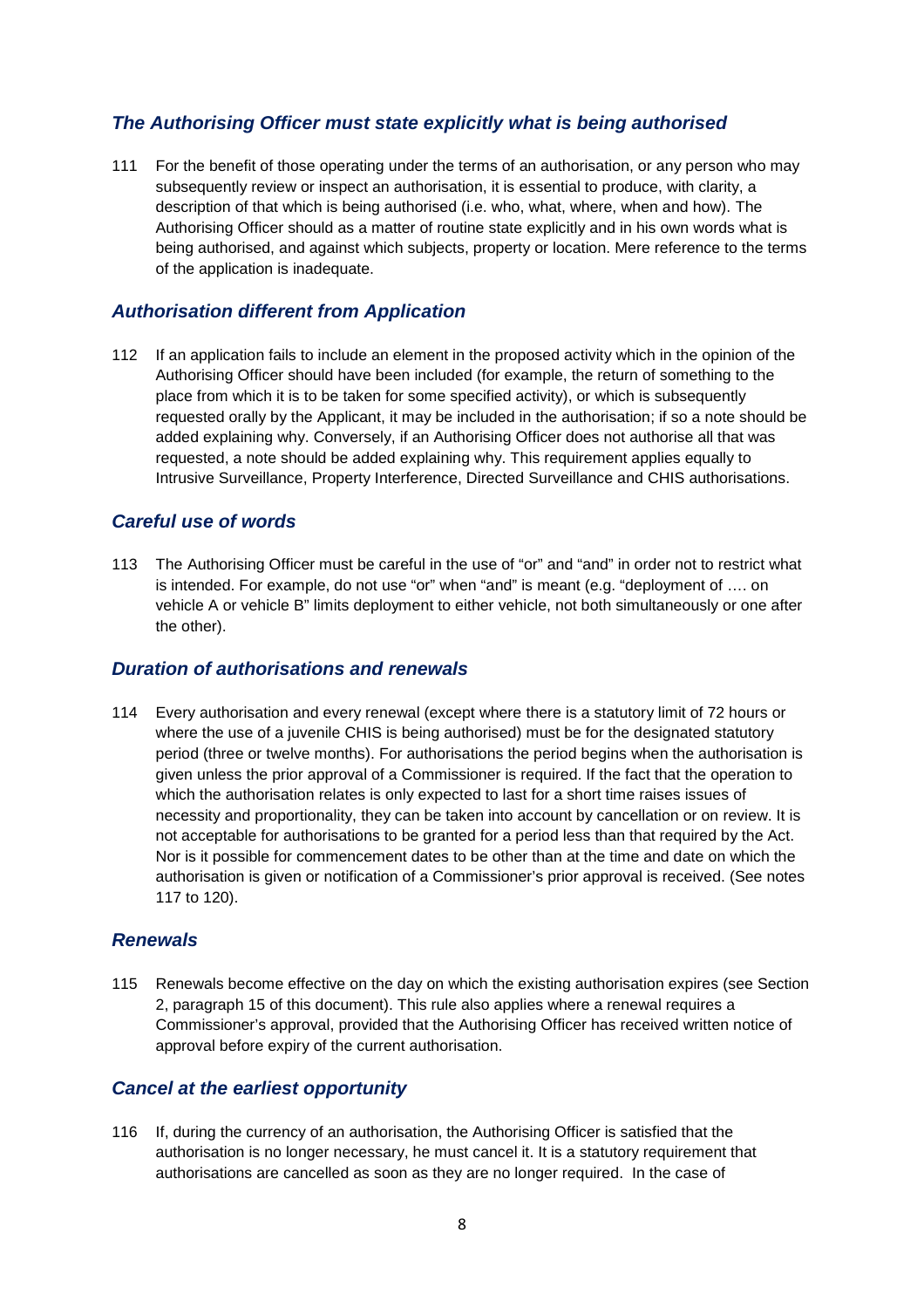authorisations for Property Interference and Intrusive Surveillance, the Authorising Officer should, within four working hours of signing the cancellation, give notice to a Commissioner (which in practice means the OSC) that he has done so. Authorisations may be cancelled orally (see note 190).

#### *Dates of effectiveness - expiry date*

117 Dates of authorisations must comply with statute: a three-month authorisation will cease to have effect three months from the beginning of the day on which it was given. So an authorisation given at 14:10 hours on 9 June will expire on 8 September. Authorisations (except those lasting for 72 hours) will cease at 23:59 on the last day, so it is not necessary to specify a time.

#### *Dates of effectiveness - day on which granted*

118 Section 43(9) of RIPA (section 19(9) of RIP(S)A) provides that references to the day on which the grant of authorisation takes effect are references to the day on which the authorisation was granted.

#### *Dates of effectiveness - leaving date boxes blank*

119 Because authorisations requiring prior approval will only be effective on receipt by the Authorising Officer of written notice of the Commissioner's approval, the date boxes should be left blank until the decision has been received. If, for any reason, the Authorising Officer does not personally see a Commissioner's Prior Approval (for example, when a Chief Constable is out of the force area), receipt in the office of the Authorising Officer will suffice as an indication of the Authorising Officer having received written notice of approval. See paragraph 5.19 of the Covert Surveillance Code of Practice. The Commissioners require forces which adopt this procedure to notify the Authorising Officer, by an effective and auditable means, of any comments by the Commissioner when giving approval.

#### *Dates of effectiveness - renewal information required by the OSC*

120 The OSC must be notified of the effective to and from dates when the authorisation is renewed. Where a renewal requires a Commissioner's prior approval, the dates of effectiveness should be accompanied by a note from the Authorising Officer acknowledging that the dates are conditional upon receipt of approval before the expiry of the current authorisation.

# *The rank of the Authorising Officer should be provided*

121 Every authorisation should show the rank of the person giving it. Designated Deputies must identify themselves as such and say why they are giving the authorisation. ACCs who are not Designated Deputies should state when it would next be reasonably practicable for the Authorising Officer or Designated Deputy to consider the application. Where a new Chief Constable or Designated Deputy is appointed, the OSC should be notified as soon as possible.

#### *Renewals involving minor changes*

122 Commissioners are content to treat as renewals authorisations where minor changes have occurred, e.g. the removal of a person or a vehicle from the investigation or the addition to the authorisation of previously unknown details such as a vehicle registration or a subject's identity,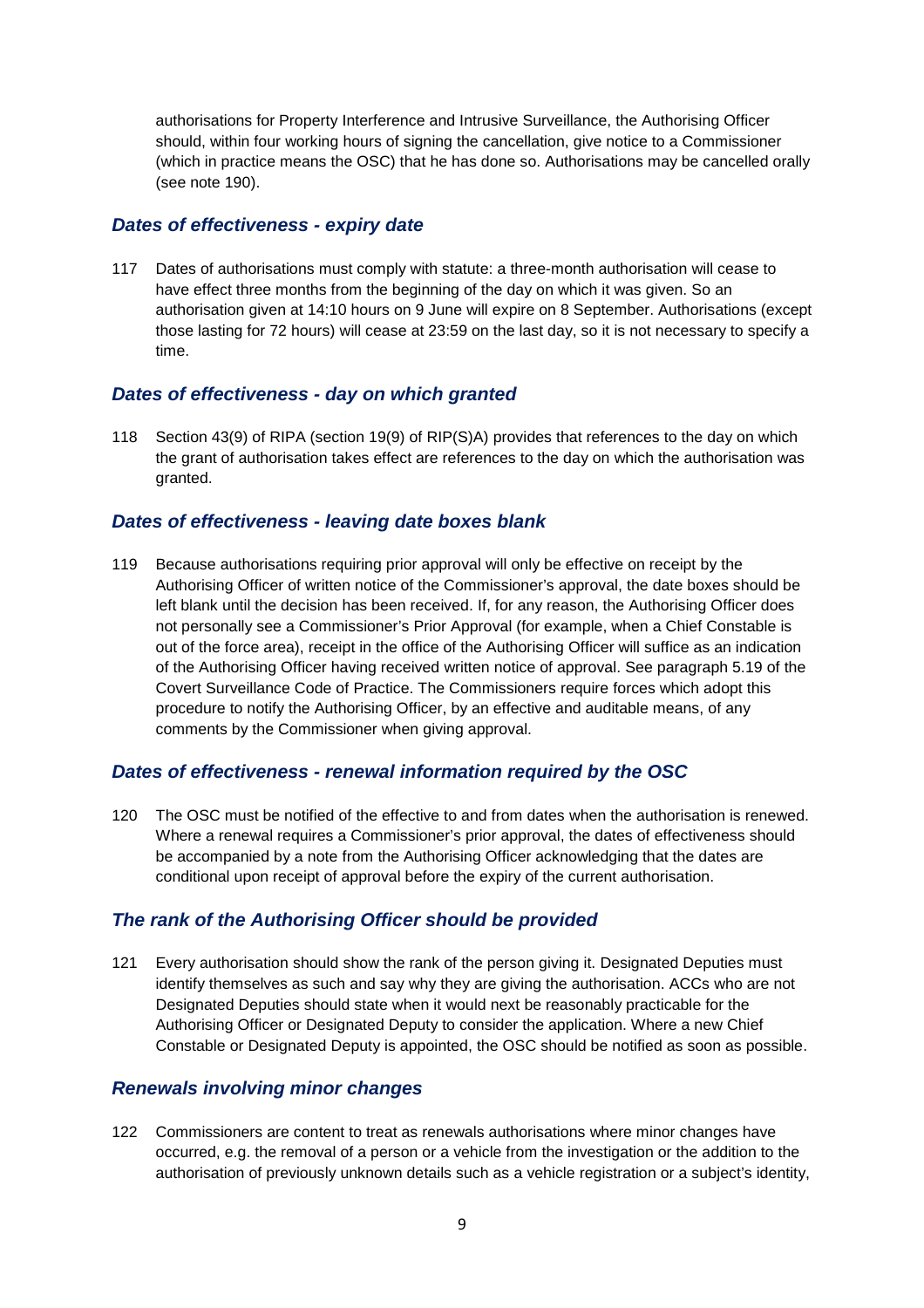provided that the terms of the original authorisation allowed for such amendment. Where details in authorisations are amended at renewal, the reason for adding or removing subjects or vehicles must be given.

# *The scope of an authorisation may not be broadened*

- 123 The Commissioners reject the concept of "re-authorisation" referred to in paragraph 2.8 of the RIPA Covert Surveillance Code of Practice where other subjects unexpectedly come under surveillance. Where this may happen, authorisations can anticipate it by using words such as 'suspected of', 'believed to be' or 'this authority is intended to include conversations between any and all of the subjects of this investigation, including those whose identities are not yet known'. When the identities of the other criminal associates and vehicle details become known, they should be identified in the renewal authorisation, so long as this is consistent with the terms of the original authorisation. Otherwise, fresh authorisations are required. Renewals should not broaden the scope of the investigation but can reduce its terms.
- 124 When an authorisation includes the phrase "... and other criminal associates..." a review or renewal can only include those associates who are acting in concert with a named subject within the authorisation. It does not enable "associates of associates" to be included, for whom a fresh authorisation is required.

# *Authorising more than has been requested, more than is justifiable in the specific circumstances, or more than it is intended to use*

- 125 Authorisations should state specifically covert activities or techniques likely to be required. It is recognised that it is not always possible, at the outset of an investigation, to foresee how it will progress. However, it is inappropriate to authorise Property Interference or covert surveillance techniques where they are not demonstrated to be necessary, or clearly not required, or where they would not be used until the investigation is more mature. The Authorising Officer should demonstrate control and a proper understanding of proportionality, which relates to the method to be used, not only the seriousness of the crime or the convenience of those conducting covert surveillance.
- 126 Authorisations against a named subject should indicate when, where, and in what circumstances the surveillance is to be carried out.

# *What must be specified in authorisations (section 32(5) of RIPA and section 6(5) of RIP(S)A)*

127 Intrusive Surveillance authorisations must specify or describe (a) the type of surveillance, (b) the premises or private vehicle, and (c) the investigation or operation. For example, an authorisation for the use of an audio device could be for 'the monitoring and recording of conversations taking place between x and y at z address in connection with operation w, an investigation into drug trafficking.'

# *Crime other than specified in authorisation*

128 Discussion by subjects of crimes other than such as are specified in an authorisation need not be disregarded.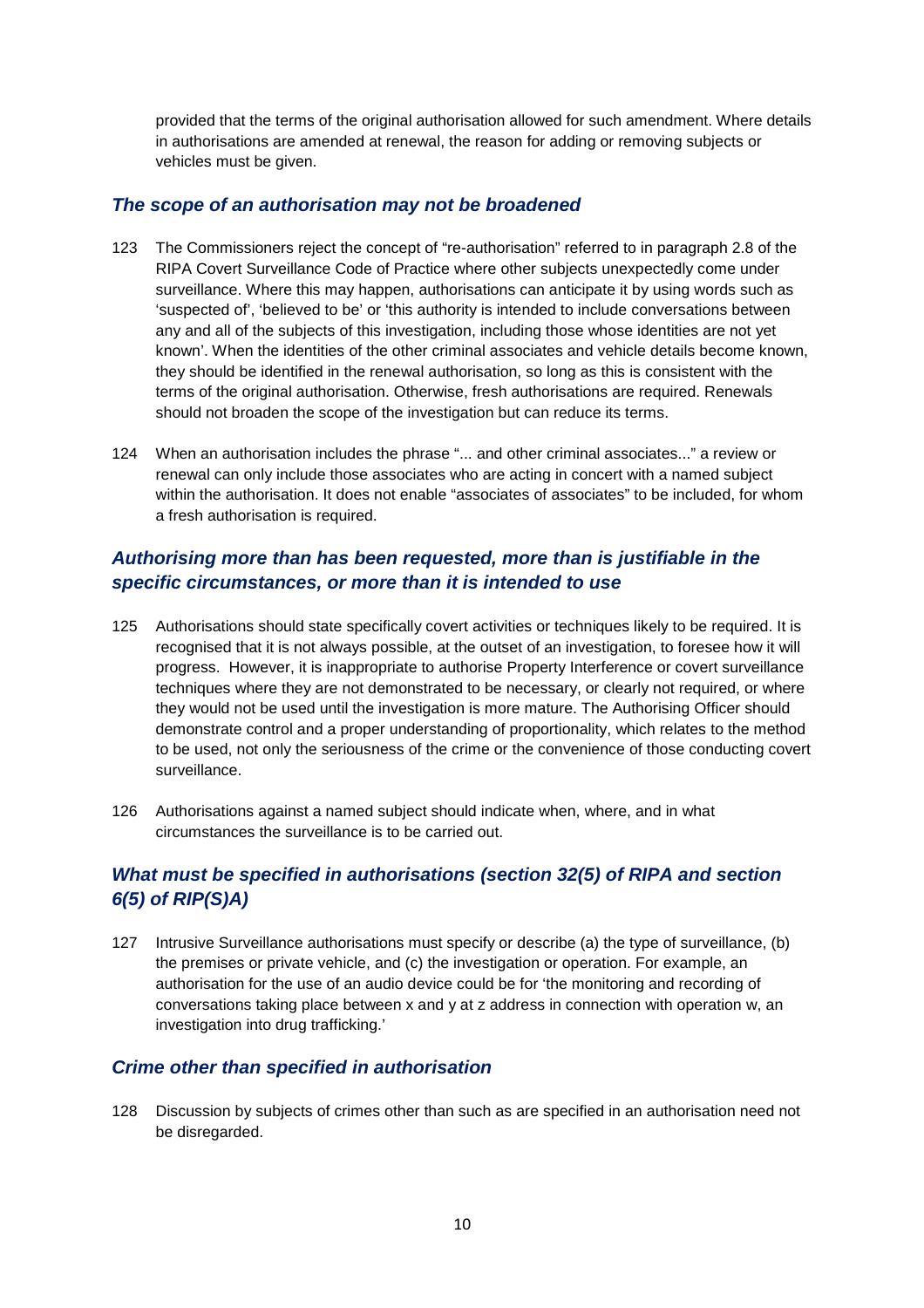# *Absence of Authorising Officer (section 94(1) of PA97, section 34(2) of RIPA and section 12(2) of RIP(S)A)*

- 129 It is unlikely to be regarded as "not reasonably practicable" (within the meaning of sections of the Acts specified above) for an Authorising Officer to consider an application, unless he is too ill to give attention, on annual leave, is absent from his office and his home, or is for some reason not able within a reasonable time to obtain access to a secure telephone or fax machine. Pressure of work is not to be regarded as rendering it impracticable for an Authorising Officer to consider an application.
- 130 Where a Designated Deputy gives an authorisation the reason for the absence of the Authorising Officer should be stated.

# *Authorisations under section 93(3) of PA97: execution by another organisation*

131 Although, in the case of police forces, SOCA and HMRC, an application for an authorisation has to be made by a member of the Authorising Officer's own organisation, the application can seek authorisation of actions by members of another organisation. This guidance is extended to RIPA and RIP(S)A.

# *The impact of UK SI 2003/3171 (restricting local authority grounds to section 28(3)(b) of RIPA)*

132 Local authorities (outwith Scotland) can no longer seek the protection that the Act affords on the grounds provided by subsections 28(3)(d) and (e) (i.e. in the interests of public safety and for the purpose of protecting public health). In order to conduct covert surveillance with the protection of RIPA, the Authorising Officer must demonstrate that the proposed activity is necessary for the prevention and detection of crime or prevention of disorder (see RIPA section 81(5)).

# *The use by one authority of another to conduct surveillance for a crime that it has no capability to prosecute*

133 RIPA and RIP(S)A deal not with enforcement powers but the acquisition of information; there is no obligation to do something with the information collected. It is acceptable for one authority to use the services of another even if the requesting authority has no power or intent to use the product providing that the surveillance is necessary and proportionate to what it seeks to achieve. CHIS should not be exposed to unnecessary risk to obtain information that is unlikely to be used.

# *Disclosure of techniques*

- 134 A Surveillance Commissioner and an Authorising Officer can only authorise on the basis of what he has been told. Issues of disclosure should not inhibit the proper construction of applications and authorisations but can be dealt with at the appropriate time using existing procedures. Where necessary, authorisations should cross-refer to the intelligence report.
- 135 To comply with *R v Sutherland* the Authorising Officer should clearly set out what activity and surveillance equipment is authorised in order that those conducting the surveillance are clear on what has been sanctioned.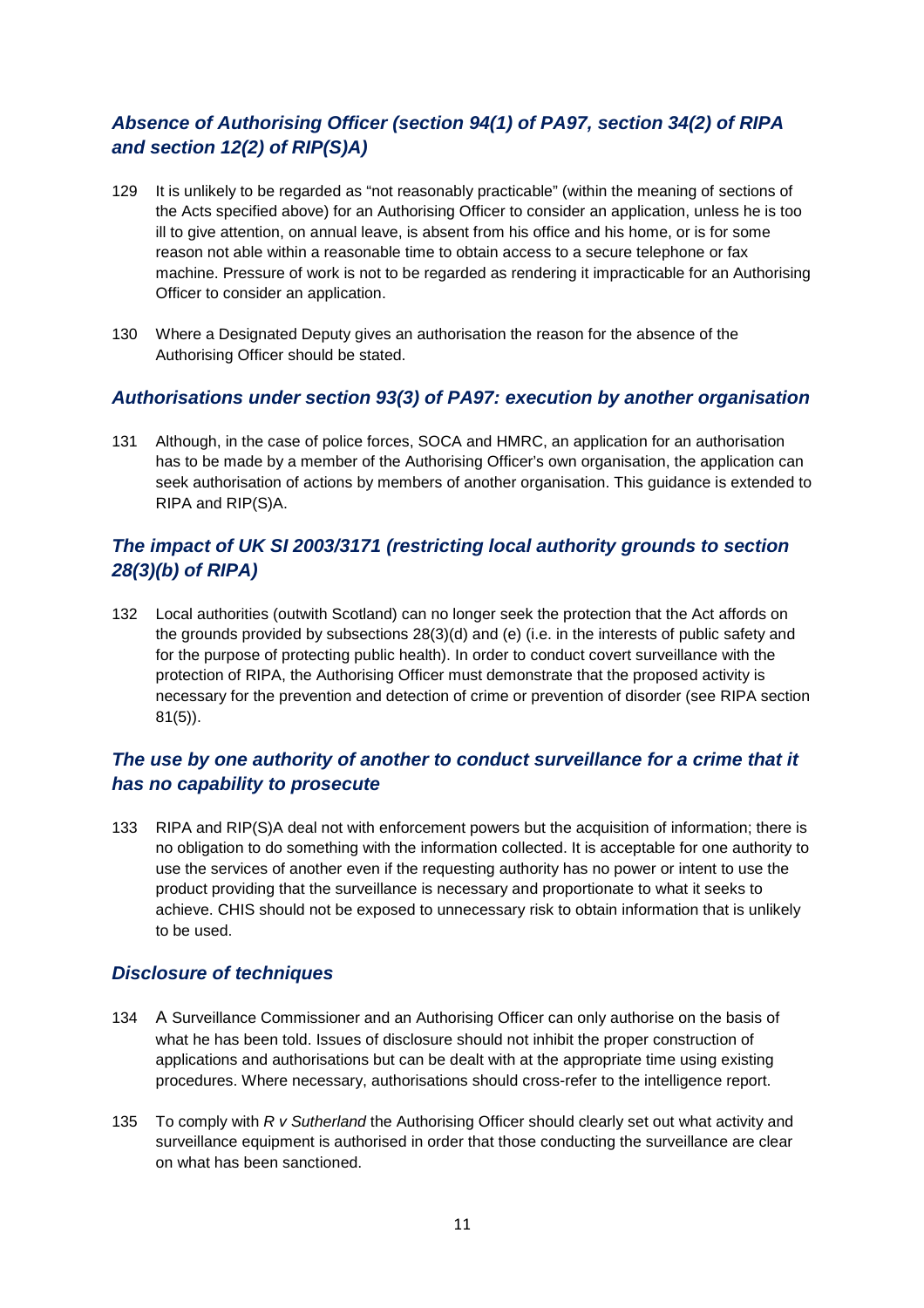# *One public authority may not force the terms of an authorisation on another*

136 One authority may request another to conduct covert surveillance on its behalf (see note 131) but it may not force those conducting the surveillance to act in a manner that is counter to their beliefs or where the risk is unacceptable to them. If agreement cannot be reached then the requesting authority will have to find an alternative solution.

#### *Requests to amend data*

137 If an overt approach is made to the owner of data to amend data that he holds to prevent the compromise of a covert investigation (for example, amendment to flight manifests or delivery tracking details), Property Interference authorisation is not necessary. It would be prudent, however, for the request and amendments to be made in an auditable manner so that the data owner is appropriately protected.

#### *The retention of applications with 'wet signatures'*

138 The key signature is that of the Authorising Officer. If information technology is used to construct applications and authorisations, it must be capable of authenticating the user's identity (i.e. it must be protected from alteration and auditable) if hand-written signatures are not used. In the absence of authentication, hand-written (so-called 'wet') signatures are required. Authorisations with wet signatures may be retained by the Authorising Officer or centrally.

#### *Surveillance conducted in public spaces*

139 Surveillance conducted in public spaces or out in the open is not automatically rendered overt and not subject to an authorisation.

# *The meaning of 'Core Functions'*

140 The 'core functions' referred to by the Investigatory Powers Tribunal (*C v The Police and the Secretary of State for the Home Office - IPT/03/32/H dated 14 November 2006*) are the 'specific public functions', undertaken by a particular authority, in contrast to the 'ordinary functions' which are those undertaken by all authorities (e.g. employment issues, contractual arrangements etc). A public authority may only engage RIPA when in performance of its 'core functions'. The disciplining of an employee is not a 'core function'. The Surveillance Commissioners interpret that this may only relate to non-criminal activities (see IPT/03/32/H paragraph 85) and make the inference that the investigation of criminal misconduct is not embraced by the 'ordinary functions' concept and therefore the protection of RIPA is available so long as the activity is deemed to be necessary and proportionate.

#### *Legal Privilege*

141 Legal privilege attaches to communications with a legal adviser (usually someone in a position to provide professional advice normally involving a contractual relationship).

#### *The design of forms*

142 The Commissioners will continue to criticise the use of forms which do not require the Authorising Officer to fulfil his or her statutory responsibilities. Forms should require an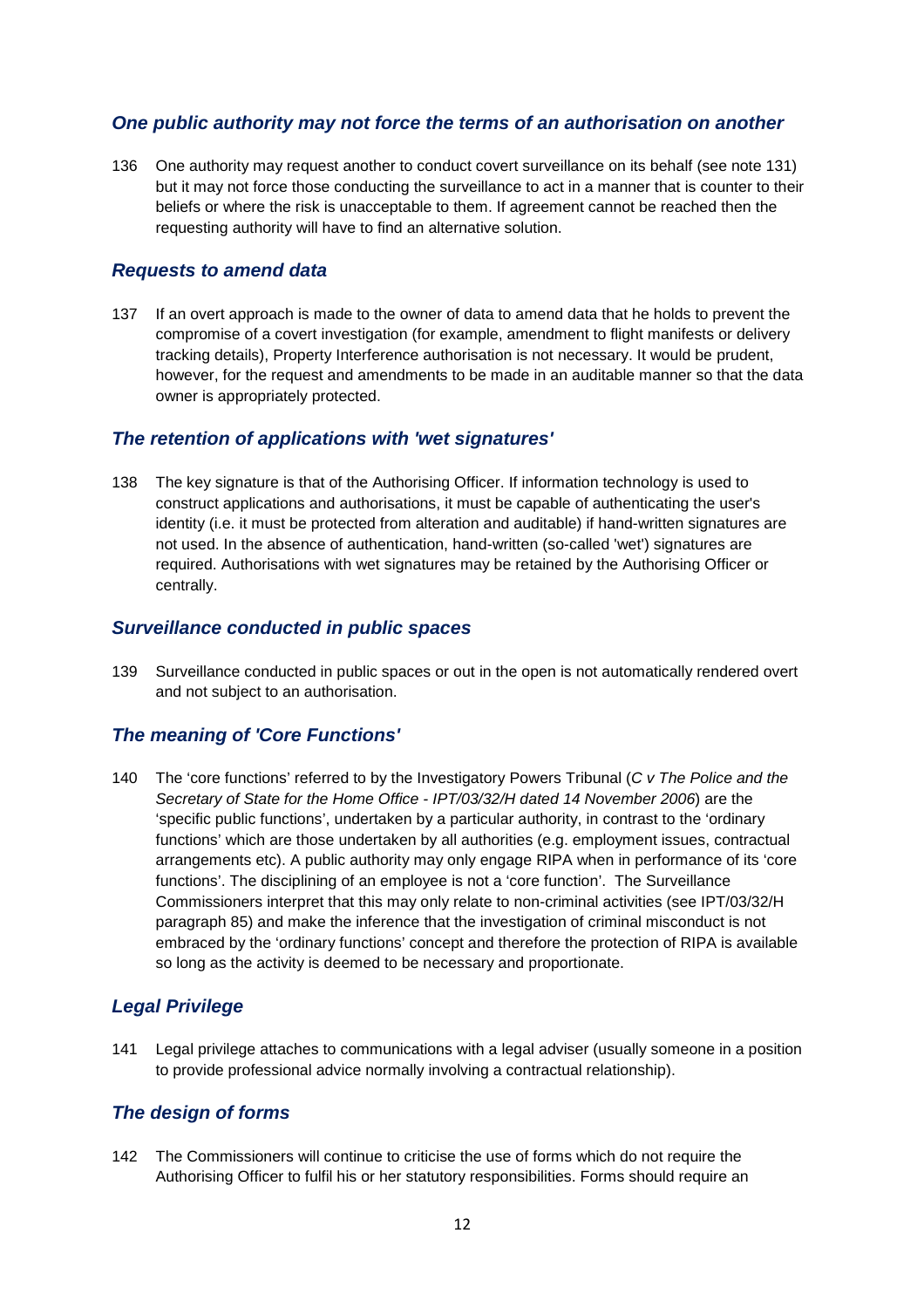Authorising Officer to explain the details required by the legislation. The use of pre-scripted assertions is usually inadequate.

#### *Combined authorisations*

143 Although an authorisation combining one or more types of covert activity is within the legislation, such contribution often causes error; for example Directed Surveillance can only be authorised for three months and a CHIS may only be authorised for 12 months and ensuring synchronised documentation is difficult. It should also be remembered that Property Interference and Intrusive Surveillance require separate authorisations because they are the requirements of different Acts. (See also note 184).

# *Retention of property*

144 The principles of RIPA regarding the retention of property apply equally to PA97 (see Covert Surveillance Code of Practice paragraphs 1.2, 2.16 to 2.18 and 6.29).

# *The Authorising Officer should provide direction regarding the management and disposal of product*

145 When cancelling an authorisation, an Authorising Officer must ensure that proper arrangements have been made for the activity's discontinuance, including the removal of technical equipment, and directions for the management of the product.

# *The Authorising Officer should fully understand the capability of surveillance equipment*

146 In order to give proper consideration to collateral intrusion, and to comply with *R v Sutherland,* the Authorising Officer must fully understand the capabilities and sensitivity levels of technical equipment intended to be used, and where and how it is to be deployed.

# *The Authorising Officer should be responsible for the conduct of reviews*

147 Paragraphs 4.21 and 4.22 of the RIPA and paragraphs 5.21 and 5.22 of the RIP(S)A Covert Surveillance Codes of Practice, and paragraphs 4.19 and 4.20 of the RIPA and paragraphs 5.19 and 5.20 of the RIP(S)A CHIS Codes of Practice, require regular reviews of authorisations to assess the need for the surveillance or use of a source to continue. The codes do not specify who is to undertake these reviews. A practice has developed of delegation of this responsibility by the Authorising Officer to some subordinate officer. This may occasionally be appropriate. The Authorising Officer is usually best placed to assess whether the authorisation should continue or whether the criteria on which he based the original decision have changed sufficiently to cause a revocation of the authorisation. Support staff can do the necessary research and prepare the papers but the actual review is the responsibility of the original Authorising Officer and should, generally as a matter of good practice, be conducted by him or, failing that, by an officer who would be entitled to grant a new authorisation in the same terms: cf. section 43(4) of RIPA and s.19(4) of RIP(S)A.

#### *Those required to respond to tasking should see the authorisation*

148 Where Technical Support Units or other officers are required to respond to tasking, they should see a copy of the authorisation and of any comments by a Surveillance Commissioner or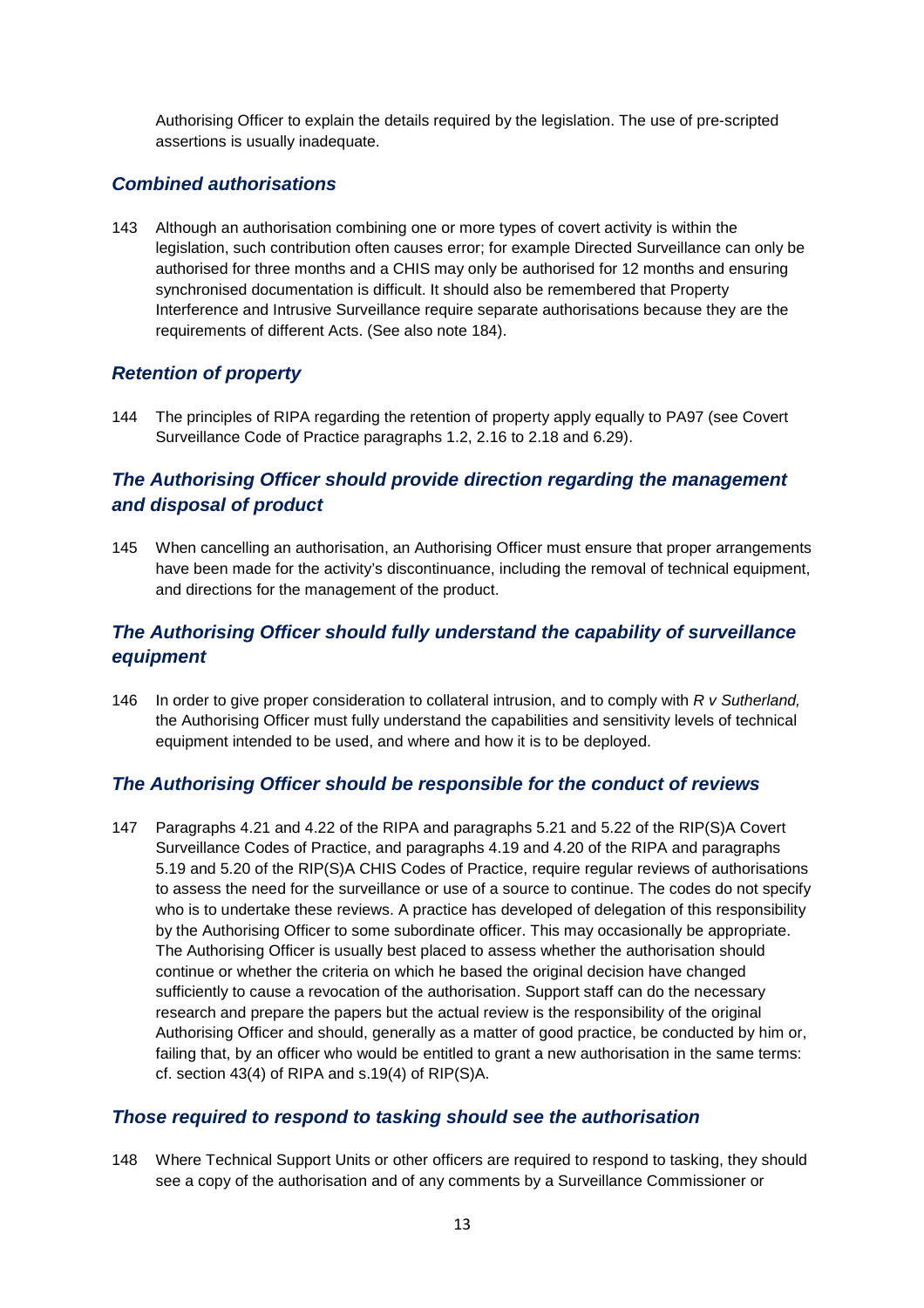Authorising Officer. For Directed Surveillance not involving the installation of devices, it is sufficient for the officer in charge of the surveillance team to see these documents and then to brief the team accordingly while taking care to repeat precisely the form of words used by the Authorising Officer. In the case of CHIS, the handler should not proceed until the authorisation has been seen. In each case there should be acknowledgement in writing (with date and time) that the authorisation has been seen.

# *Private information - activity in public*

149 What is done in public does not automatically cease to be private. To record the activities of individuals or their conversations by means of cameras or audio devices for subsequent consideration or analysis is to process personal data about them and so amounts to the obtaining of private information.

# *Private information (section 26(10) of RIPA and section 1(9) of RIP(S)A)*

150 The provision in these subsections that 'private information', in relation to a person, includes any information relating to his 'private or family life' should be read in the light of Article 8 of the ECHR, which provides that "Everyone has the right to respect for his private and family life". The concept of 'private life' is broadly interpreted and includes not only personal information, but also an individual's relationships with others and can include how he runs his business affairs. Family life is treated as extending beyond the formal relationships created by marriage.

# *Biographical information does not satisfy the private information test on its own*

- 151 Use of the term 'biographical information' appears to have resulted from the data protection case of *Durant v Financial Services Authority [2003] EWCA Civ 1746*. The Court of Appeal was construing the Data Protection Act 1998, which gave effect to the EC Directive in relation to the protection of personal data and its holding by data controllers. In construing the meaning of 'personal data' in s.1(1) of the Act, the Court held that one of the two notions which may be of assistance is "whether the information is biographical in a significant sense, that is going beyond the recording of the protective data subject's involvement in a matter or an event that has no personal connotations, a life event in respect of which his privacy would not be said to be compromised". It is important to note about this decision that:
	- 151.1 s.1(1) defines 'personal data' by reference to individuals who can be identified from data: it is therefore obvious that 'personal data' is a different concept from private information;
	- 151.2 it was not concerned with RIPA nor was the Court referred to the Strasbourg decisions in relation to private or family life which underpin note 150.
	- 151.3 'Private information' in RIPA s26(10) reflects private life in Article 8. 'Private life' has been broadly defined at Strasbourg to include professional and business activities.
- 152 It is dangerously misleading to seek to apply a court's tests for construing a term in one statute to the construction of a different term in a different statute, particularly when the statutes have different purposes, as these have. "Biographical information" which identifies a subject may be convenient shorthand for identifying some material which Directed Surveillance may disclose,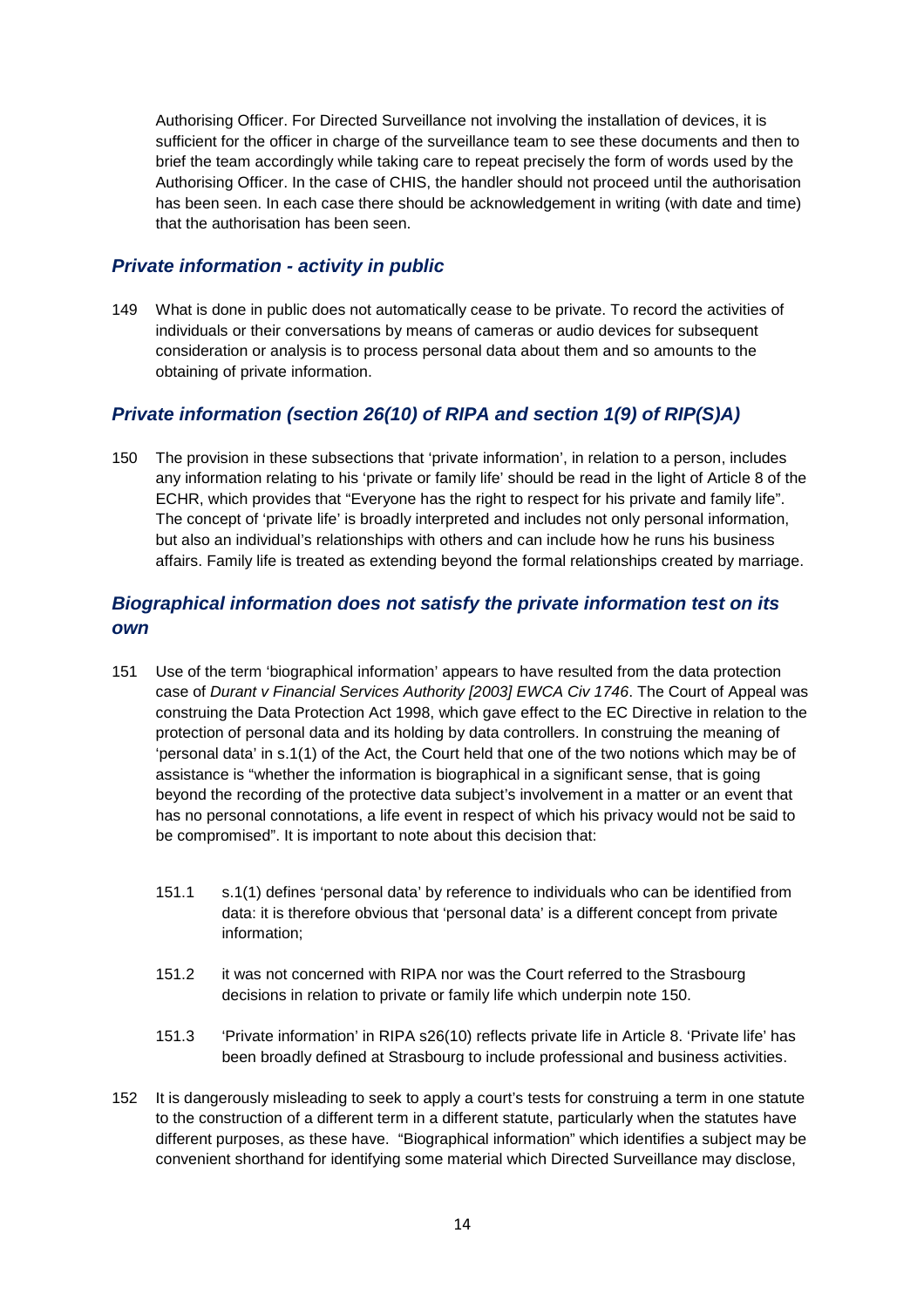but it does not cover, for example, a subject's relationships with others which are part of private and family life.

153 For example, a tracking device which shows a driver visiting his mistress's address, his children's school, his bank, or any other premises unconnected with crime is likely to give rise to a breach of Article 8 even though these details may not be "biographical information" as defined in *Durant*: it should therefore be authorised as Directed Surveillance if there is to be RIPA protection.

#### *Central Record of Authorisations*

- 154 Paragraphs 2.14 and 2.15 of RIPA and paragraphs 3.14 and 3.15 of RIP(S)A Covert Surveillance Codes of Practice and paragraphs 2.13 to 2.16 of RIPA and paragraphs 3.13 to 3.16 of RIP(S)A CHIS Codes of Practice detail the requirements for a centrally retrievable record of all authorisations to be held by each public authority. Some aspects of covert policing are especially sensitive and require strict application of the 'need to know' principle (e.g. investigations into suspected police misconduct by a force Professional Standards Department, anti-corruption investigations and Special Branch operations). Authorisations (i.e. the document that provides the detail of the activity and the signature of the Authorising Officer) arising from these sensitive matters may be held in separate systems, away from the general run of authorisations, so long as they are centrally retrievable, are accessible to at least the Head of the Central Authorities Bureau (or equivalent unit), in order to ensure proper quality control, and are made available for examination by the relevant Surveillance Commissioner or OSC Inspector.
- 155 Full compliance is no mere bureaucratic requirement but will allow the person responsible for the Central Record, at a glance, to exercise effective oversight and quality control. It will enable the that person to identify when reviews, renewals and cancellations are due, which Authorising Officer is directly involved in any of the operations which they authorise, and will draw attention to investigations likely to involve confidential information.
- 156 There should be a single centrally retrievable record, preferably in a tabular or electronic format, which contains the information required by the legislation. This record must include references to all the covert activities authorised by a prescribed officer of the authority. Any specialist units applying the 'need to know' principle may retain their own authorisations but must record the Unique Reference Number and key details of the authorisation on the single Central Record.
- 157 It is acceptable to have a Central Record for all CHIS activity (other than those authorised by the Security Service) and a separate Central Record for all other types of covert surveillance. It is also prudent to maintain a record of PA97 authorisations for Property Interference in the same place as the record for Intrusive Surveillance.

#### *The use of template entries*

158 Template forms inevitably lead to, or at least give the appearance of, minimal or no consideration of: (a) the nature and extent of the surveillance proposed and the justification for the use of the devices to be employed; (b) necessity; (c) proportionality; (d) collateral intrusion; and (e) what alternative methods have been considered. Template entries are therefore to be avoided or used with great care.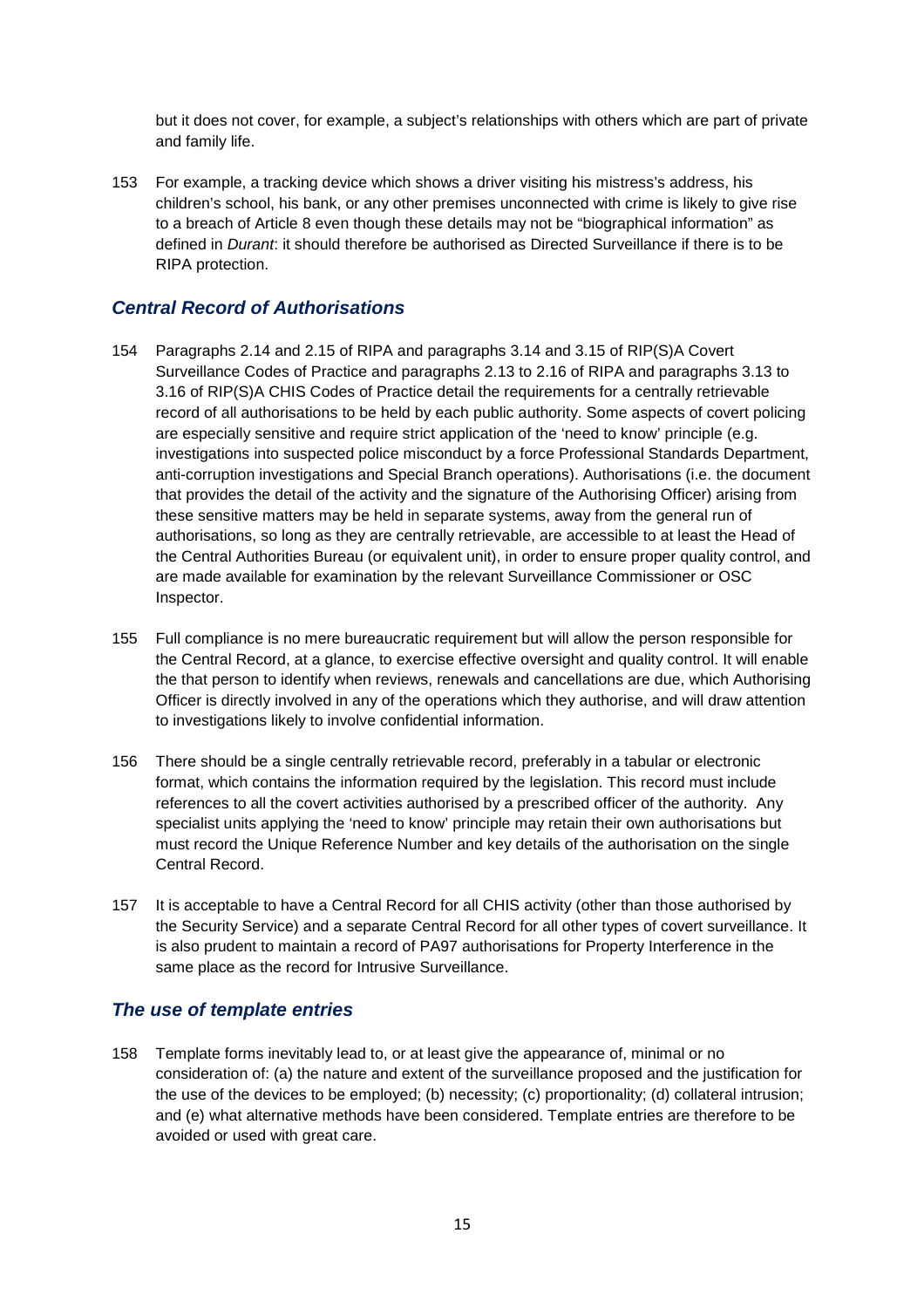# *Overseas surveillance - Schengen Convention*

- 159 Cross-border surveillance is now regulated under the Schengen Convention. Article 40.1 allows officers from one contracting party who are carrying out surveillance to continue that surveillance in the territory of another party where the latter has authorised the surveillance in response to a request for assistance. There are administrative provisions dealing with how and to whom requests for assistance should be made, and there is also provision for the surveillance to be entrusted to officers of the party in whose territory it is to be carried out. RIPA and RIP(S)A will apply in such a case in the UK.
- 160 Article 40.2 permits the officers carrying out surveillance in one territory to continue it across the border of another territory, where "for particularly urgent reasons" prior authorisation cannot be requested. This permission is subject to a number of conditions, including the requirement for officers to carry identification, make reports, etc. Those which seem significant are as follows:
	- 160.1 Article 40.2 requires that the appropriate authority in the territory where the surveillance is being carried out should be notified immediately that the border has been crossed, and that a request for assistance should be submitted immediately, explaining the grounds for crossing the border without prior authorisation.
	- 160.2 Article 40.2 further requires that the surveillance must cease as soon as the contracting party in whose territory it is being carried out so requests or, where no authorisation is obtained in response to the request mentioned above, five hours after the border was crossed.
	- 160.3 Article 40.3.c provides that entry into private homes and places not accessible to the public is prohibited.
	- 160.4 Article 40.3.d provides that the officers carrying out the surveillance may neither challenge nor arrest the person under surveillance.

# *Surveillance outside the UK (RIPA section 27(3))*

161 Although under RIPA section 27(3) conduct may be authorised outside the United Kingdom, the application for such an authorisation calls for the exercise of judgement by the Applicant because it could only be relevant in the United Kingdom (see note 185). In case of doubt it is good practice to apply for an authorisation.

# *Urgent oral authorisation (section 43(1)(a) of RIPA, section 19(1)(a) of RIP(S)A and section 95(1) of PA97)*

162 For the purposes of sections 43(1)(a) of RIPA, 19(1)(a) of RIP(S)A and 95(1) of PA97, a case is to be regarded as urgent, so as to permit an authorisation to be given orally, if the time taken to apply in writing would, in the judgement of the person giving the authorisation, be likely to endanger life or to jeopardise the operation for which the authorisation is being given.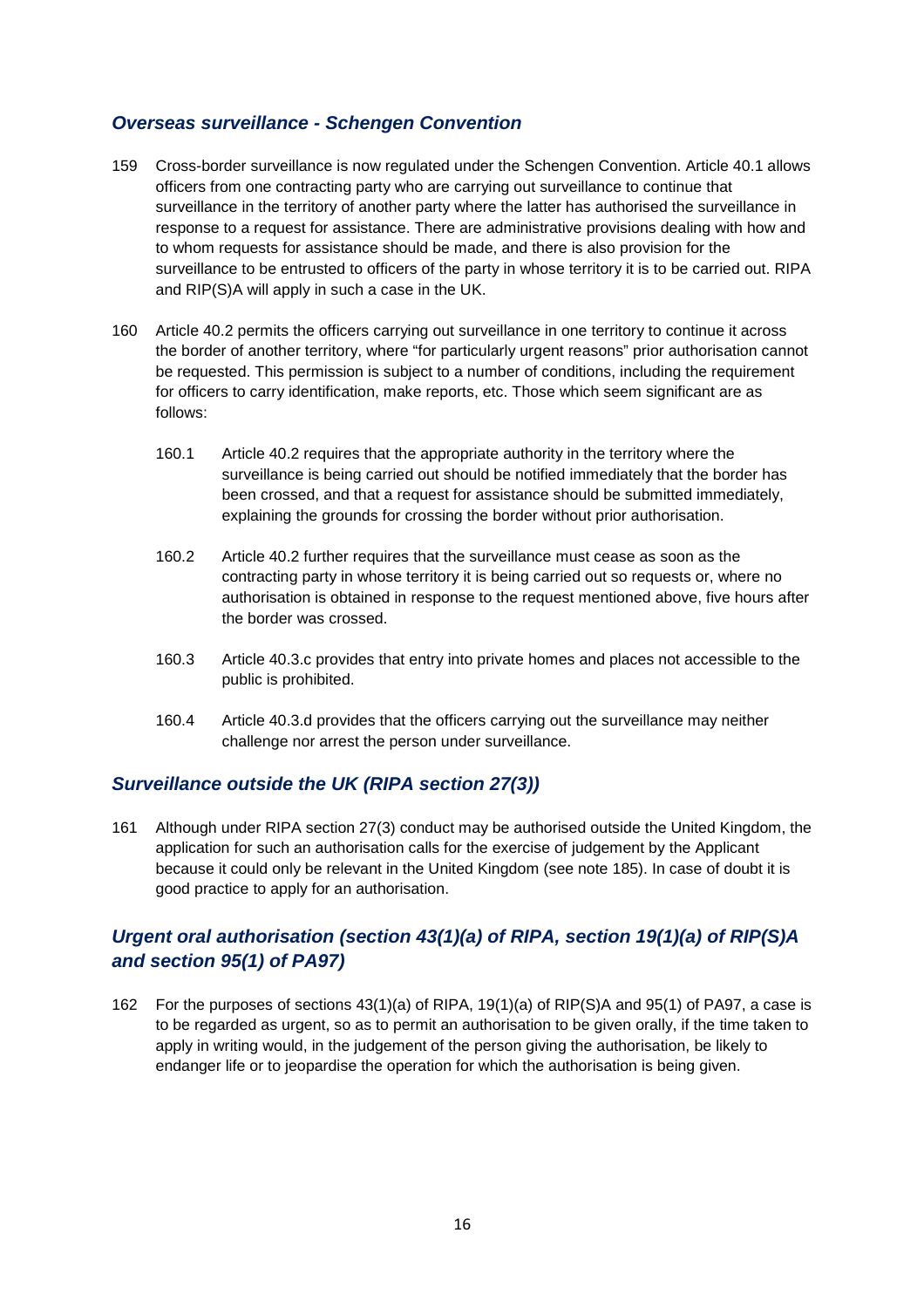# *Use by officers of covert surveillance devices to confirm at a later date what has been said or done by another person (section 48(2) of RIPA and section 31(2) of RIP(S)A)*

163 No matter that the status of the officer is obvious, this would be surveillance under section 48(2)(b) and (c), and covert since the person is unaware that it is taking place: section 26(9)(a).

# *Length of applications*

- 164 Applications for covert activity should be concise and should only contain material facts. This applies especially to intelligence cases.
- 165 The issue is one of balance, the object of OSC observations is not to restrict the information to be provided but to achieve a focus on what is really material and avoid burdening the process with information that is not relevant to the decision which is being made.

# *Serious crime (section 93(4) of PA97 and section 81(3) of RIPA)*

166 An authorisation for Property Interference cannot be obtained for an operation that does not concern 'serious crime'. If there is uncertainty about whether or not crime is 'serious', it is good practice to seek an authorisation.

#### *Identification of vehicles and property*

- 167 Where a vehicle can be identified it must be. If, for example, a subject drives two known vehicles but has access to others and the Property Interference or Intrusive Surveillance may take place on or in any of the vehicles, the wording of the authorisation must reflect this and the two known vehicles be specified in the authorisation, as well as a suitable formula to allow for deployment on as yet unidentified vehicles.
- 168 It is essential that the OSC is notified in writing as soon as practicable of the identification of any vehicle interfered with under a Part III authorisation if that vehicle could not be identified at the time the authorisation was given. Similarly, if a subject of an investigation cannot be identified at the time when the authorisation was given, his details should be notified to OSC as soon as they become known.

#### *Notification signatures*

169 Although it is desirable, it is not necessary for a written notification to a Commissioner to be signed. The name of the Authorising Officer must always be clearly stated.

#### *Collateral Intrusion*

170 When notification of Property Interference is made to a Commissioner, details of any collateral intrusion that may result as part of it or from use of any equipment put in place must be made known to the Commissioner at the same time. Such matters should be included in the application.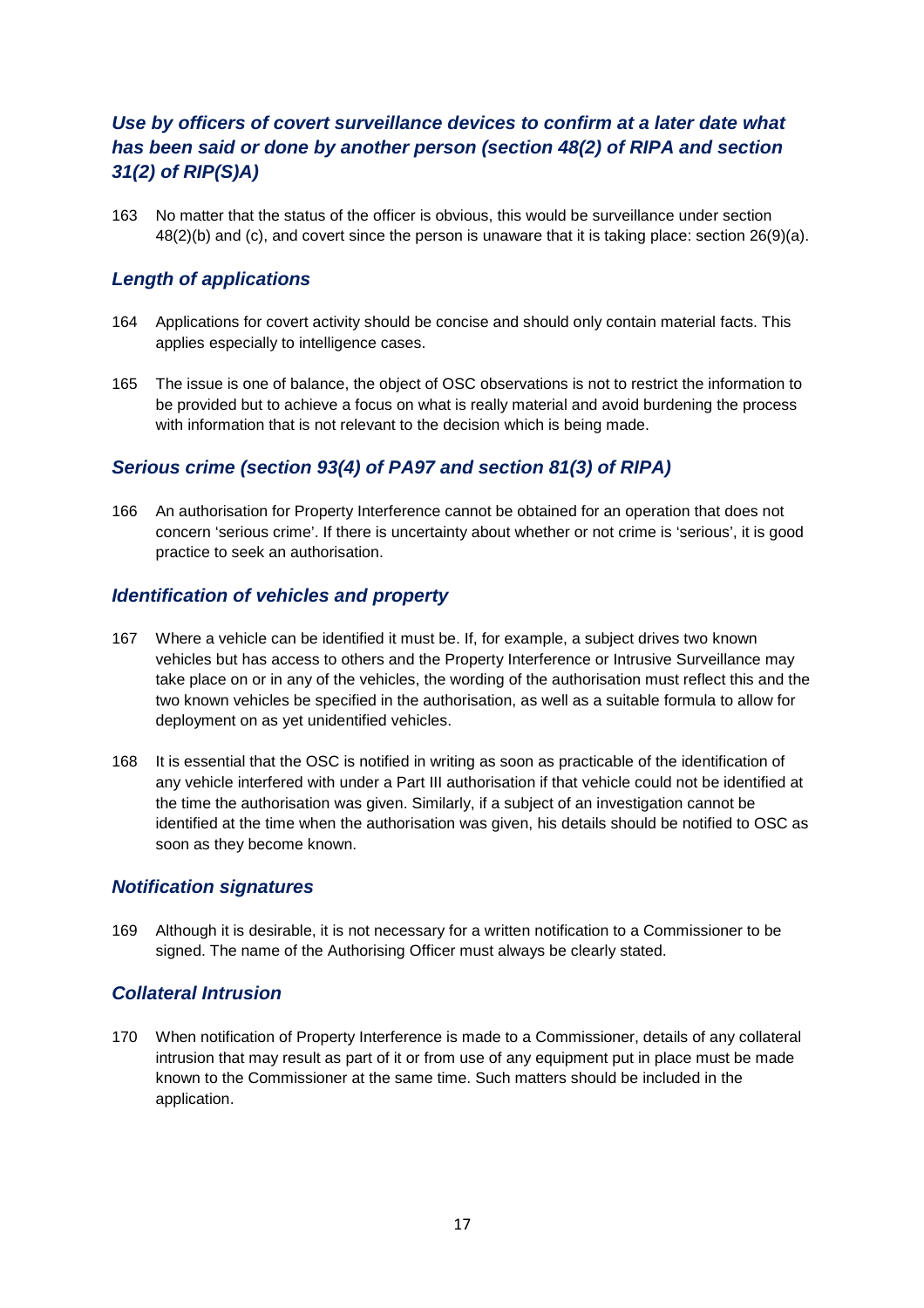# *Renewals for Property Interference and Intrusive Surveillance must specify all actions taken*

171 Commissioners do not see review forms so it is important that renewals for Property Interference and Intrusive Surveillance summarily specify all actions taken and material discovered since the previous authorisation was granted.

# *Continuing interference (sections 92 and 93(1)(a) of PA97)*

- 172 The continuing presence of a surveillance device placed on any private property, including dwellings, hotel bedrooms and private or hired vehicles, is to be treated as a continuing interference. The wording of PA97 (and RIPA or RIP(S)A)) authorisations for surveillance equipment must cover its continued presence.
- 173 In the event that surveillance equipment is considered to be lost, and if all attempts to locate the equipment have been exhausted, the existing Property Interference authorisation and any associated authorisation may be cancelled. The Chief Surveillance Commissioner should be informed immediately in writing. Should the equipment's location subsequently be identified, a new Property Interference authorisation should be granted to enable the removal of the equipment as soon as its location is known and the Chief Surveillance Commissioner informed.
- 174 In the event that equipment is irretrievable a Property Interference authorisation should remain extant until its recovery is possible and any other surveillance authorisation should be cancelled. In extraordinary circumstances, when recovery is unlikely within a reasonable period, the Chief Surveillance Commissioner should be informed in writing detailing the circumstances and requesting permission to cancel the Property Interference authorisation. In this circumstance, interference continues but the equipment is not being authorised for the purpose of surveillance. If an opportunity to recover the item appears, a new Property Interference authorisation should be granted. As soon as the equipment is recovered the Chief Surveillance Commissioner should be informed in writing.

# *Property details*

- 175 It is important that any entry to surrounding property needed to achieve the objective is defined as clearly and as narrowly as possible. A Commissioner will not regard anything that is not specifically mentioned in the authorisation as being authorised.
- 176 When describing land to be entered, care should be taken to provide Commissioners with sufficient detail to permit the land to be clearly identified (e.g. O.S. grid references with plans showing them and the relevant land).

#### *Specify the interference*

177 Property Interference authorisations must specify the interference. For example, a search would be authorised as 'entry into x address and the recording or copying of any contents believed to be relevant to the investigation into the murder of y'.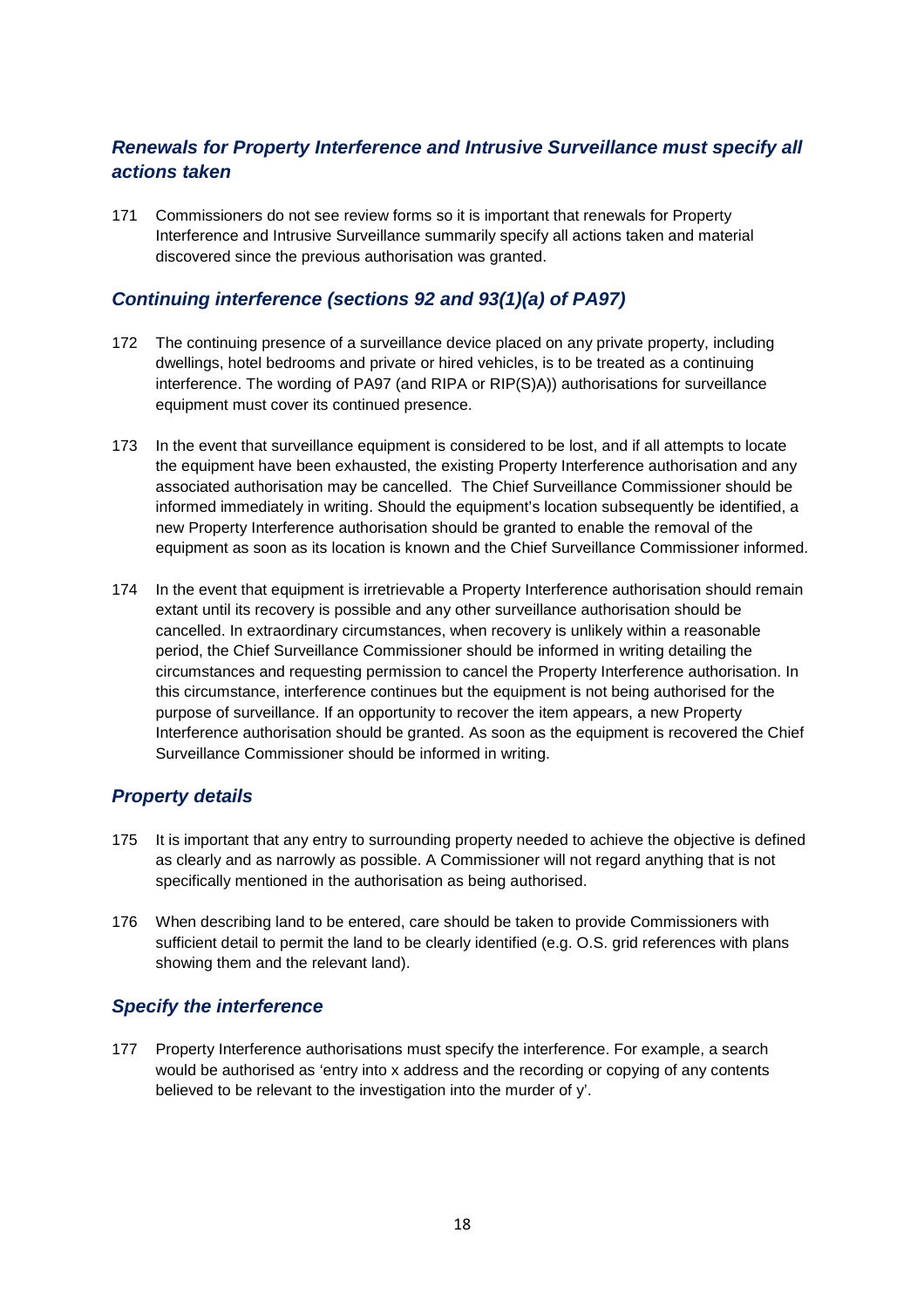# *Specify the interference - maintenance and retrieval outside the authorising force area*

178 If a Property Interference authorisation is intended to cover maintenance and retrieval outside the authorising force area, the Authorising Officer must specify this: see the 1997 Act (as amended) section 93(1)(a). This only extends to entry onto public land to carry out these actions. If entry onto private land outside the Authorising Officer's force area is required, the Authorising Officer of the force area within whose area the land lies must give the authorisation. (See also note 206).

#### *Property Interference outside designated operational areas of responsibility*

- 179 If a force wishes to interfere with property outside its own area (other than by way of maintaining or retrieving equipment as to which see s.75 of RIPA amending s.93 of PA97) a new Property Interference authorisation must be obtained.
- 180 Authorisations from outside forces, in particular when Property Interference is sought, should be accompanied by the supporting Directed Surveillance authorisation, technical feasibility reports and a comprehensive map indicating where deployment is to take place. (See also notes 178 and 206).

#### *Maintenance/replacement of equipment*

181 Removal of a Tracking Device to replace its batteries and redeployment of the same equipment amounts to maintenance of the equipment, rather than replacement, and so can take place outside the Authorising Officer's force area, provided that the maintenance was authorised originally.

# *The use of tracking devices*

182 Attaching or placing a tracking device onto, or remotely obtaining information about the location of, property without the consent of the owner and when the property is not owned by the investigating authority is interference with property. The usual need to relate the location data obtained by the device to other information causes a potential and foreseeable invasion of privacy even if the location data is historical. In these circumstances it is necessary to obtain a Property Interference authorisation (to interfere with the property) and usually a Directed Surveillance authorisation (to make effective use of the product).

# *Tracking devices and surveillance equipment within public authority vehicles*

183 Placing tracking devices or surveillance equipment in or on vehicles owned by the public authority entails no Property Interference by the authority. The activity is unlikely to be regarded as covert if the staff using the vehicle are appropriately notified that they are in place for the purpose of recording vehicle movements and may also be used for evidential purposes should the need arise. If tracking devices, or equipment capable of being used for surveillance purposes (including the remote activation of public authority owned equipment), are used for a purpose not notified to the vehicle occupants this use is covert and an appropriate authorisation should be sought.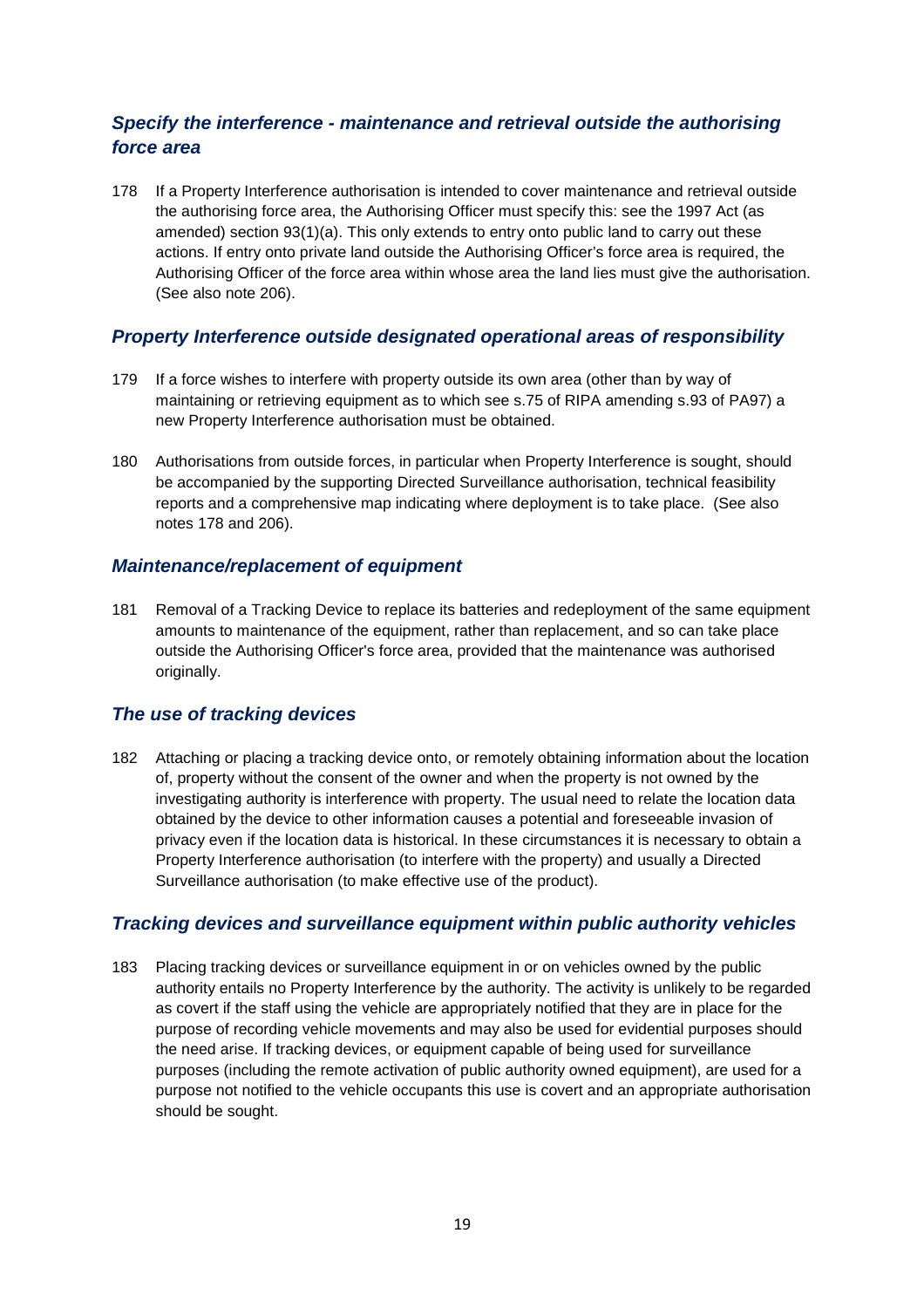# *Separate authorisations for each property interfered with*

- 184 Separate authorisations are normally required for each property entered or interfered with in order to ensure that full consideration is given to whether each interference is warranted. The only exceptions are:
	- 184.1 where all the properties concerned are owned by the main subject under investigation and it makes administrative sense to combine them. This may cover searches of rubbish at more than one address, if the main subject frequently moves home, or entry on property in order the carry out a feasibility study and subsequently deploy technical equipment. However it is not good practice to combine authorisations where part may require cancellation whilst part continues to be needed. Thus a private dwelling and a vehicle, even if belonging to the same person, would require separate authorisations.
	- 184.2 where a subject has access to more than one vehicle, in which case the application can cover as many vehicles as is necessary, if such a wide authorisation is shown to be needed. Such authorisations will normally only cover one subject unless more than one subject uses the same vehicles. All vehicles must be identified whenever it is possible to do so.
	- 184.3 where an operation requires entry on or interference with more than one property in order to achieve the main objective, for example when officers need to cross various pieces of land to reach the property they wish to enter or interfere with, or where there is a need to enter private land to attach a tracking device.
	- 184.4 where a subject is expected to book into one of two or more hotel rooms or two subjects are likely to book into different rooms in the same hotel.
	- 184.5 where persons are suspected of joint involvement in a criminal enterprise, unless it is foreseen that an authorisation in respect of one suspect may need to be cancelled before that in respect of another.

(See also note 143).

#### *Overseas surveillance - subject nationality*

185 An authorisation under RIPA is required whenever surveillance is carried out overseas by law enforcement agencies either directly or by others on their behalf. But where a subject is neither a UK national nor likely to be the subject of criminal proceedings in this country, and the conduct under investigation would neither affect a UK national nor give rise to material likely to be used in evidence before a UK court, such authorisation is not required.

#### *Overseas deployment of Vehicle Tracking Devices*

186 If a vehicle is expected to be travelling through several countries, it is sufficient for the authorisation to state that the deployment has the approval of the host countries without need for an authorisation for each country. If maintenance or retrieval of surveillance equipment whilst the vehicle is overseas is foreseen then the authorisation should enable this action to be taken.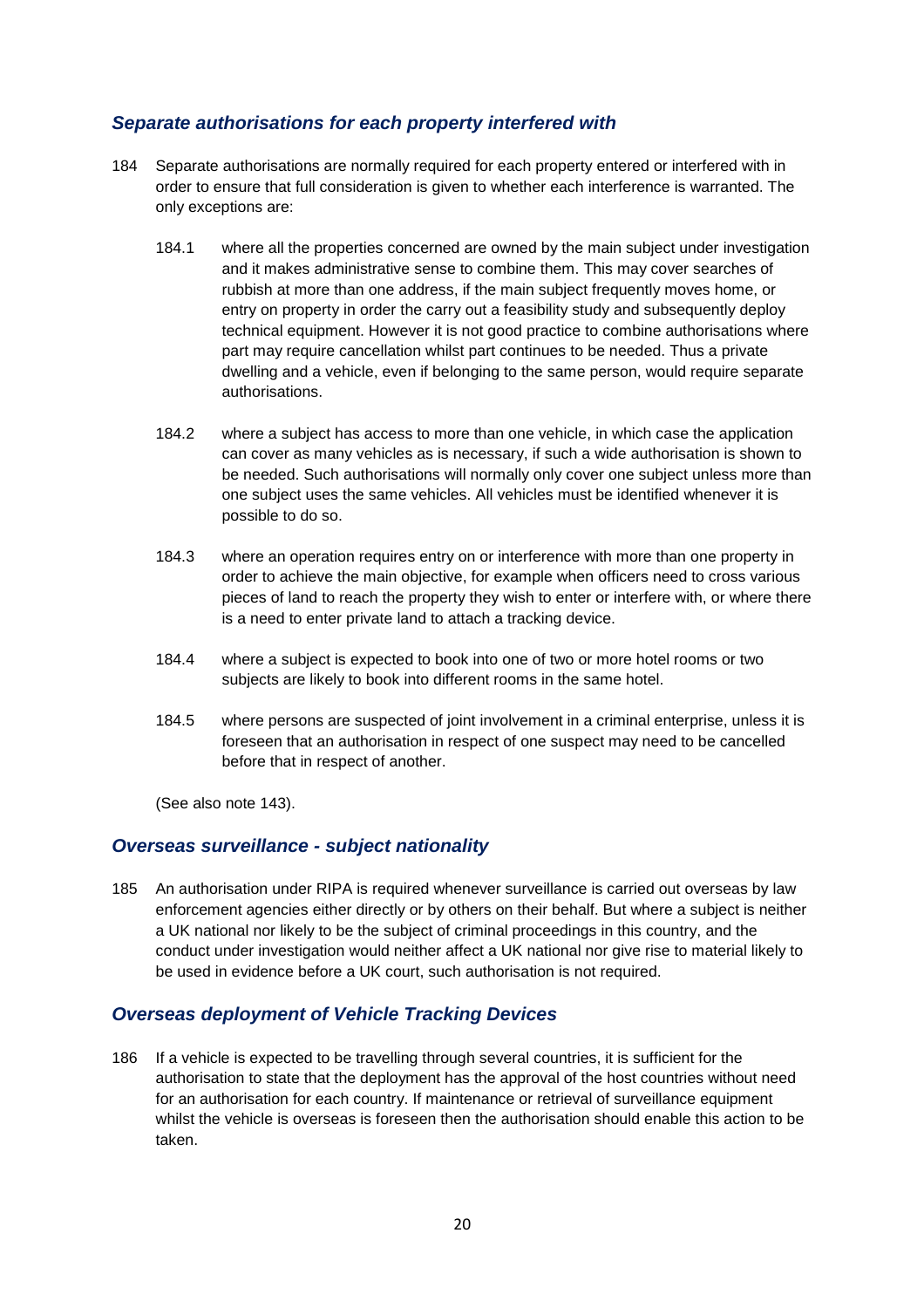# *Extra-territorial offences*

- 187 In relation to offences committed abroad, any actions under the provisions of Part III of PA97 may be undertaken in the United Kingdom only where the serious crime, in the prevention or detection of which such surveillance is likely to be of substantial value, consists of conspiracy to commit offences outside the United Kingdom [see sections 5, 6 and 7 of the Criminal Justice (Terrorism and Conspiracy) Act 1998].
- 188 Section 27(3) of RIPA provides that the conduct which may be authorised under Part II includes conduct outside the UK. A request for authorisation for surveillance in a Convention State would therefore be competent in terms of UK legislation. However, Article 40 of the Schengen Convention clearly restricts surveillance in the territory of any Convention State and Article 40.3.c, in particular, restricts Intrusive Surveillance. If any request for authorisation for surveillance in such a State which is party to the relevant provisions of the Convention is made, it should make clear how the surveillance is to be carried out consistently with the Convention, and what steps are being taken to request assistance from the State in question.
- 189 The Crime (International Cooperation) Act 2003 has inserted a new section 76A into RIPA. This section provides that if a foreign police or customs officer is carrying out relevant and lawful surveillance outside the UK and circumstances arise in which the surveillance needs to continue in the UK, but it is not reasonably practicable for a UK officer to carry out the surveillance in accordance with Part II of RIPA or RIP(S)A, it is lawful for the foreign officer to carry out surveillance in the UK. This permission is, however, subject to conditions which give effect to the Schengen provisions. Notice must be given, to a person designated by the Director General of SOCA (or other nominated person), and an application for an authorisation under RIPA or RIP(S)A must immediately be requested. Without an authorisation being granted the person designated by the DG must notify the officer that the surveillance is to cease being lawful. In any event it ceases to be lawful five hours after the foreign officer enters the UK. This very short timeframe indicates that authority for such surveillance should normally be obtained in advance.

# *Cancelling oral authorisations*

190 Authorisations may be cancelled orally. When and by whom this was done should be endorsed on the cancellation form when it is completed, and recorded on the Central Record of authorisations. The reason why the Authorising Officer was not available to sign the papers at the time of cancellation must be given.

# *Urgent authorisations by persons other than the Authorising Officer or his Designated Deputy*

191 A case is not normally to be regarded as urgent unless the time that would elapse before the Authorising Officer or his Deputy was available to grant the authorisation would, in the judgement of the person giving the authorisation, be likely to endanger life or to jeopardise the operation for which the authorisation was being given. It should be noted that these authorisations can only be given in writing and will only be valid for 72 hours unless renewed by an Authorising Officer or his Designated Deputy.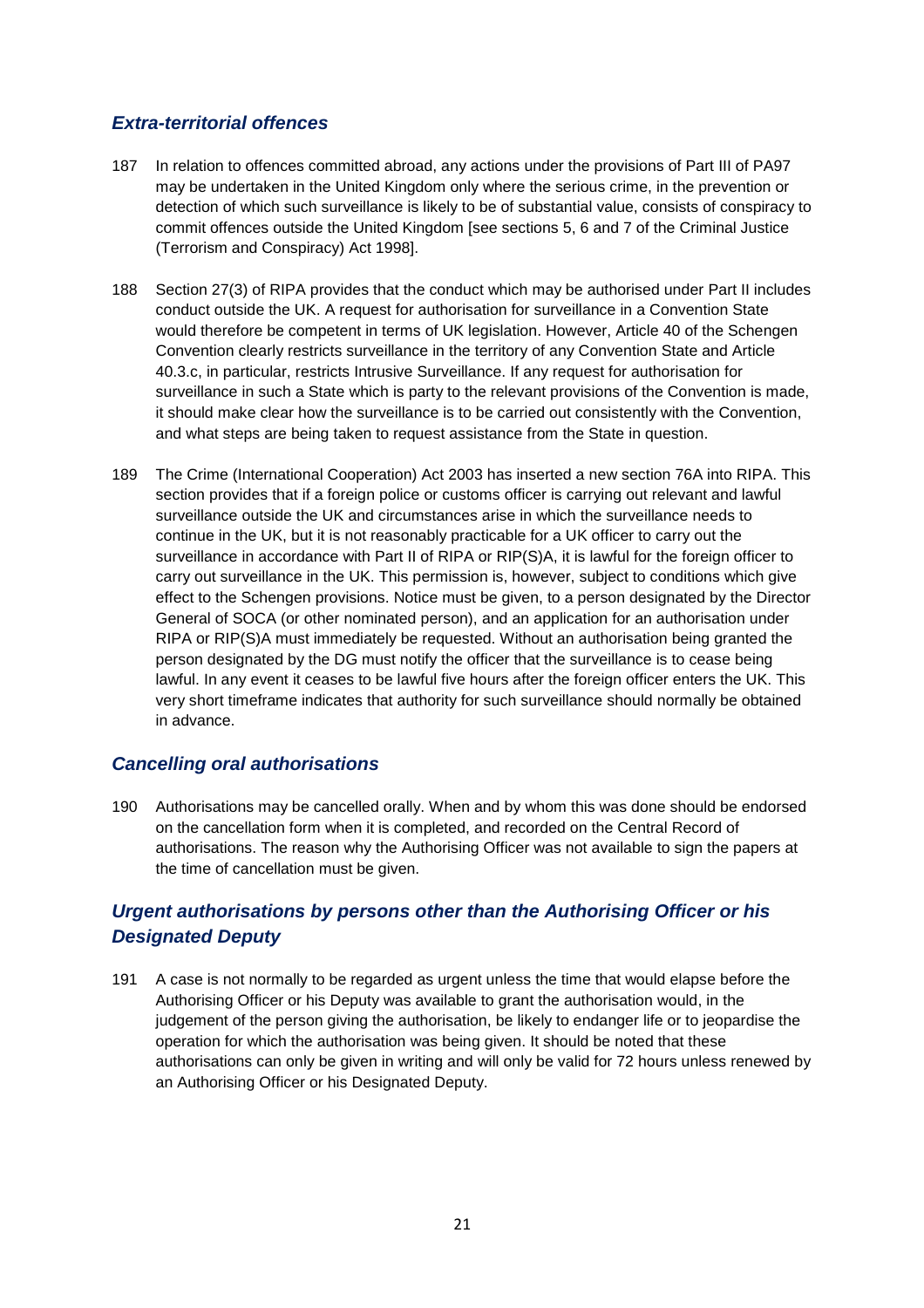# *Urgent prior approval cases*

192 A case is to be regarded as one of urgency within the meaning of the statutory provisions where either (a) the time taken to apply for the approval of a Commissioner, or (b) the further delay following at least one unsuccessful attempt to communicate with a Commissioner, or (c) inability to communicate securely with a Commissioner on account of mechanical failure, would in the judgement of the Authorising Officer, be likely to endanger life or jeopardise the operation in connection with which the surveillance is to be undertaken. A decision to give an authorisation under these circumstances must be notified to a Commissioner as soon as practicable after it is taken even if this is outside normal working hours (but not between 11pm and 7.30am).

# *Urgent oral authorisations – recording*

193 When using the urgency provisions, the Applicant must make contemporaneous notes and it is advisable that the Authorising Officer also makes them. If, at a later stage, the oral authorisation is recorded in another form (e.g. electronically) care should be taken to copy the contemporaneous notes precisely and not refer to the decision in the past tense. The same considerations apply to the notes and formal records completed by the Applicant.

# *What constitutes 'property' and 'interference' (section 92 of PA97): keys, shoes, baggage searches and computer passwords*

- 194 'Property' includes personal property such as keys and mobile phones.
- 195 If a computer is set up to work with a password, interference with the password requires an authorisation for Property Interference.
- 196 Taking shoes away for prints is interference, unless authorised under another enactment, whereas taking impressions left after a person has trodden on a mat would not be, provided, of course, that access to the mat was lawful.
- 197 Deliberately holding up other people's baggage in order to avoid the suspicion of the subject as part of the operational plan to search his luggage constitutes interference.
- 198 If software is installed in the computers in an internet café with the consent of the owner in order to determine when a known password is entered, an authorisation for Property Interference is not required, as the persons using the consoles do not have ownership of this property.

# *Interference (section 97(2)(a) of PA97)*

199 Touching or pushing a door or a window, or putting a probe into a lock of a dwelling, office or hotel bedroom constitutes interference with that property and requires a Commissioner's prior approval before being undertaken.

#### *Multiple vehicles*

200 An authorisation may be expressed to permit interference with any vehicle which the subject may use and any vehicle into which the goods targeted may be transhipped. But such a formula should not be used except in relation to vehicles that cannot be further particularised.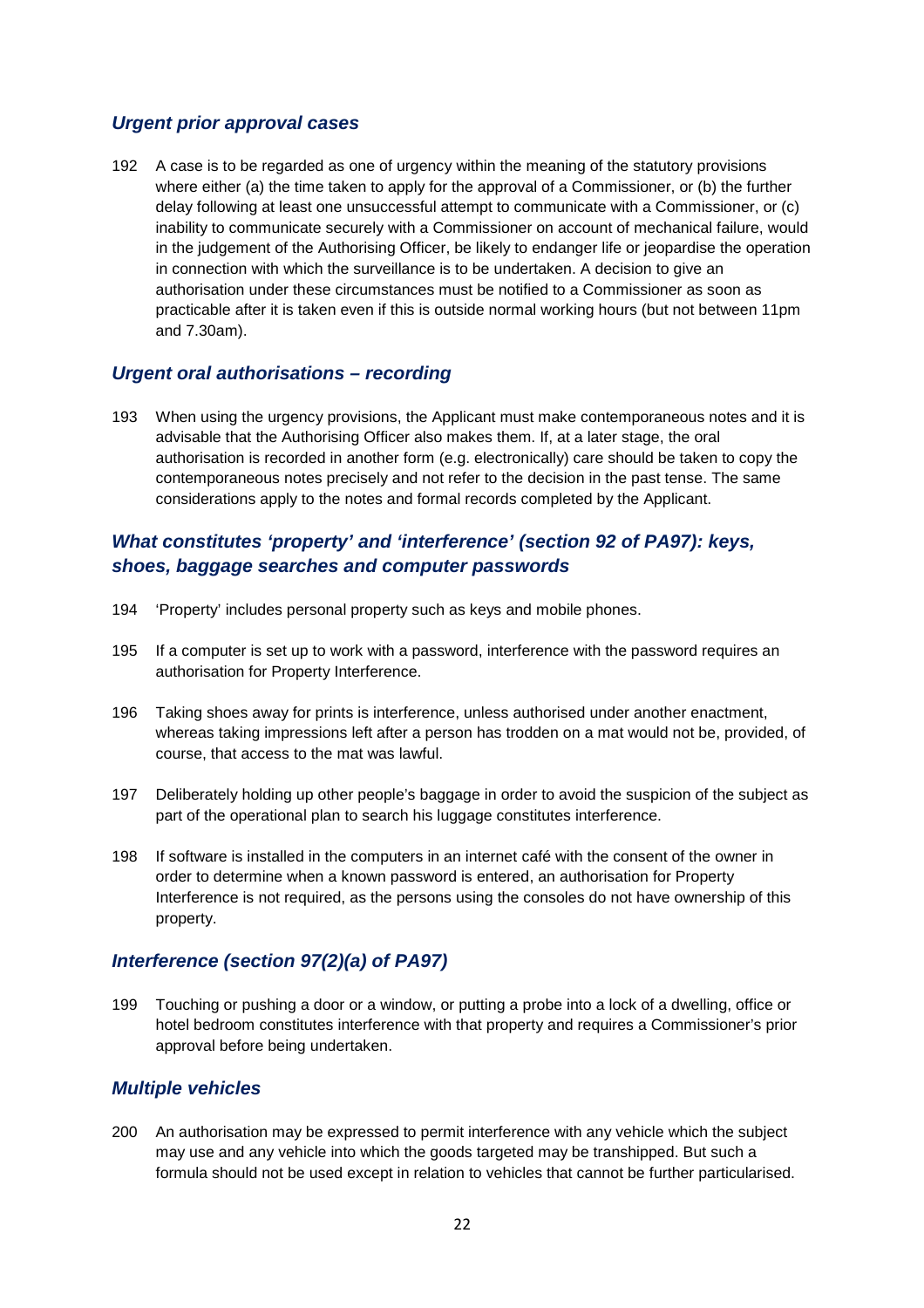#### *Boats*

201 Where it is possible that crew members of a boat may change, it is only necessary to name the owner in an authorisation relating to it.

# *Placing a device in a vessel (section 97(2)(a) of PA97)*

202 Where devices are located on parts of a vessel which, arguably, are not used as a dwelling, (such as the engine room) the safer course is nevertheless to seek prior approval.

#### *Entry on private property*

- 203 When it is appreciated that an operation concerned with the prevention or detection of serious crime will entail covert entry on private property without the consent of the property owner, a Property Interference authorisation should be obtained unless overt entry is made lawful by any other legislation or power. This applies whether the property concerned belongs to the subject of the operation or to a third party.
- 204 Unless someone has been given power of attorney, no third party consent can be given and Property Interference authorisation should be sought.
- 205 When it is not practicable to obtain a Property Interference authorisation, because the need to enter on private property was not known in advance, and there is no time to obtain an authorisation because the need for entry is immediate, the officer concerned will have to use his own judgement to determine whether the entry is justified and to assess what the repercussions may be. If, however, it proves necessary to remain on the property, authorisation should be applied for as soon as practicable. That authorisation will only have effect from the time that it is given, because authorisation cannot be given retrospectively.

# *Entry on private land outside force area (section 93(1)(a) of PA97)*

206 All that can be authorised outside a force area is the maintenance and retrieval of equipment. Entry on private land is not covered. Only the Authorising Officer for the area in which private land lies can authorise entry on it or interference with property on it (see also note 178).

#### *Entry on property*

207 A Property Interference authorisation is not required for entry (whether for the purpose of covert recording or for any other legitimate purpose) into areas open to the public in shops, bars, restaurants, hotel foyers, blocks of flats or any other premises to which, with the implied consent of the occupier, members of the public are afforded unqualified access. Nor is authorisation required for entry on any other land or premises at the invitation of the occupier. This is so whatever the purposes for which the premises are used. If this consent for entry has been obtained by deception (e.g. requesting entry for a false purpose), it could be argued that this is not true consent and an authorisation for Property Interference should be obtained.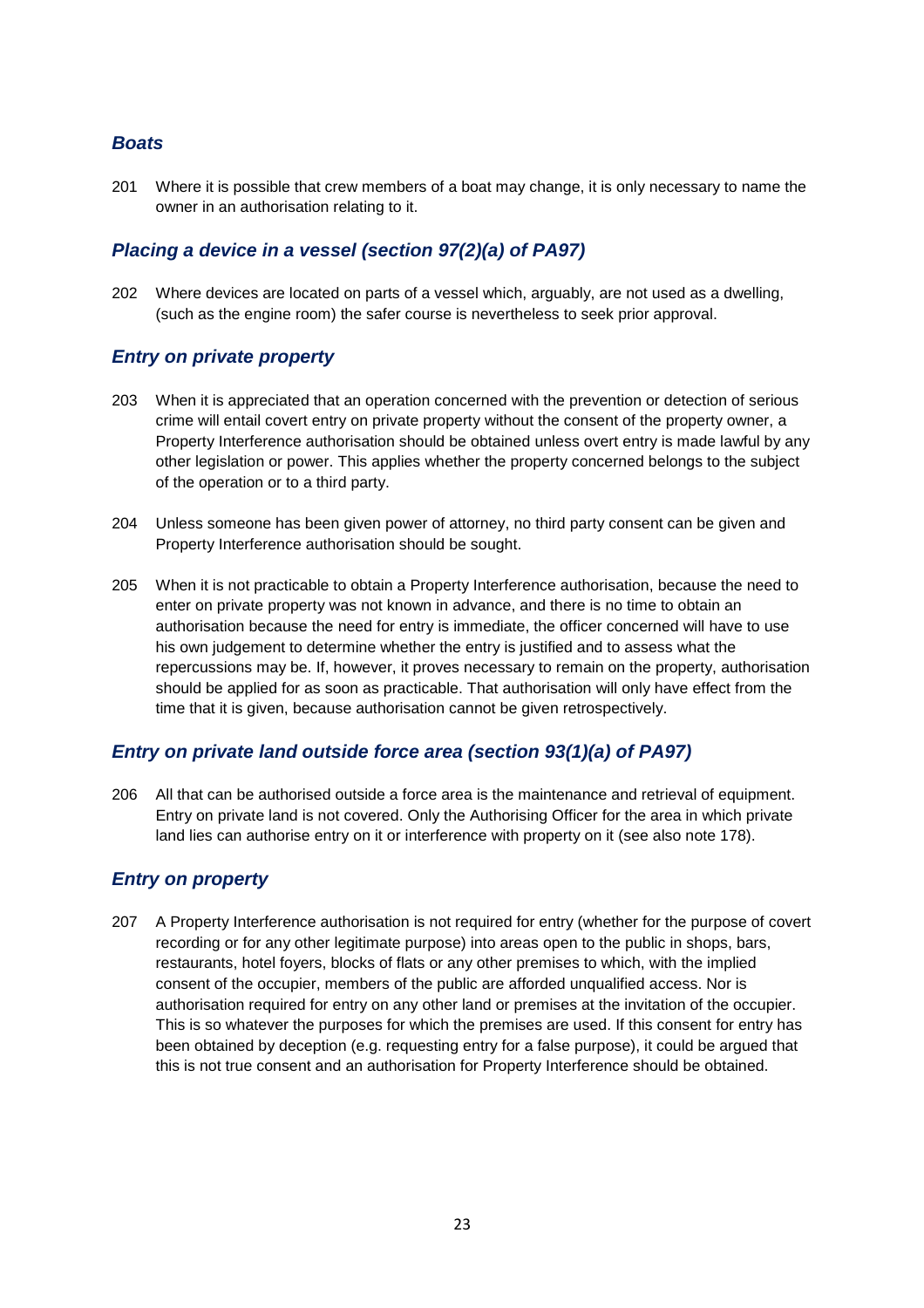# *Covert search of residential premises or a private vehicle and of items found therein (section 26(3) of RIPA and section 1(3) of RIP(S)A)*

208 When a covert search is authorised under PA97 Part III there is no need for a RIPA authorisation for Intrusive Surveillance as well. A separate authorisation for Directed Surveillance will usually be required.

# *The use of listening devices on police property and in prison cells (section 32(5) of RIPA and section 10(4) of RIP(S)A)*

- 209 For covert surveillance in police or prison cells a prior approval of an Intrusive Surveillance authorisation is needed, unless the surveillance has to start immediately (see note 191). For covert surveillance in other areas (e.g. waiting or interview rooms), a Directed Surveillance authorisation is needed.
- 210 Ordinarily a subject should have been interviewed before there is any recourse to listening devices, unless the Authorising Officer believes that further interview(s) will not progress the investigation.
- 211 When approval is sought for the deployment of audio equipment in a room on police premises that has been allocated exclusively to another party for their permanent use (e.g. a solicitors' room), an Intrusive Surveillance application is not required, because such a room does not constitute 'residential premises' or a 'private vehicle'. But in such a case it may be expedient to seek a Property Interference authorisation and a Directed Surveillance authorisation. Particular care should be taken in this type of case; if the subject might expect a high degree of privacy or if confidential material is likely to result (cf. Chapter 3 of the Covert Surveillance Code of Practice) then authorisation is likely to be required.

# *Police cells and prison cells (section 97(2)(a) of PA97)*

212 No authorisation for Property Interference is needed for the placing of an audio or video device in a police or prison cell, provided that consent has been given by the Chief Constable of the appropriate force or by the officer in charge of the cell area.

# *Items seized under PACE*

213 Items seized under PACE should not be covertly opened or searched without a Property Interference authorisation, because seizure does not make a package the property of the arresting officers. A separate authorisation for Directed Surveillance will usually be required.

# *Examination of mobile telephones*

214 Section 32(9)(b) of PACE, which does not apply to persons not arrested, allows a constable to retain anything not subject to legal privilege if he has reasonable grounds to believe that it is "evidence of an offence or has been obtained in consequence of the commission of an offence". This provision relates to offences already committed. It cannot extend to anything believed to reveal useful intelligence, the gathering of which will usually be at least part of the purpose of the examination. Section 54(5) of PACE requires that where anything is seized, the person from whom it is seized shall (except in two specified circumstances) be told the reason for the seizure. Ordinarily the purpose will be considerably wider than officers would want the suspect to be told. The examination of any mobile telephone will generally be likely to lead to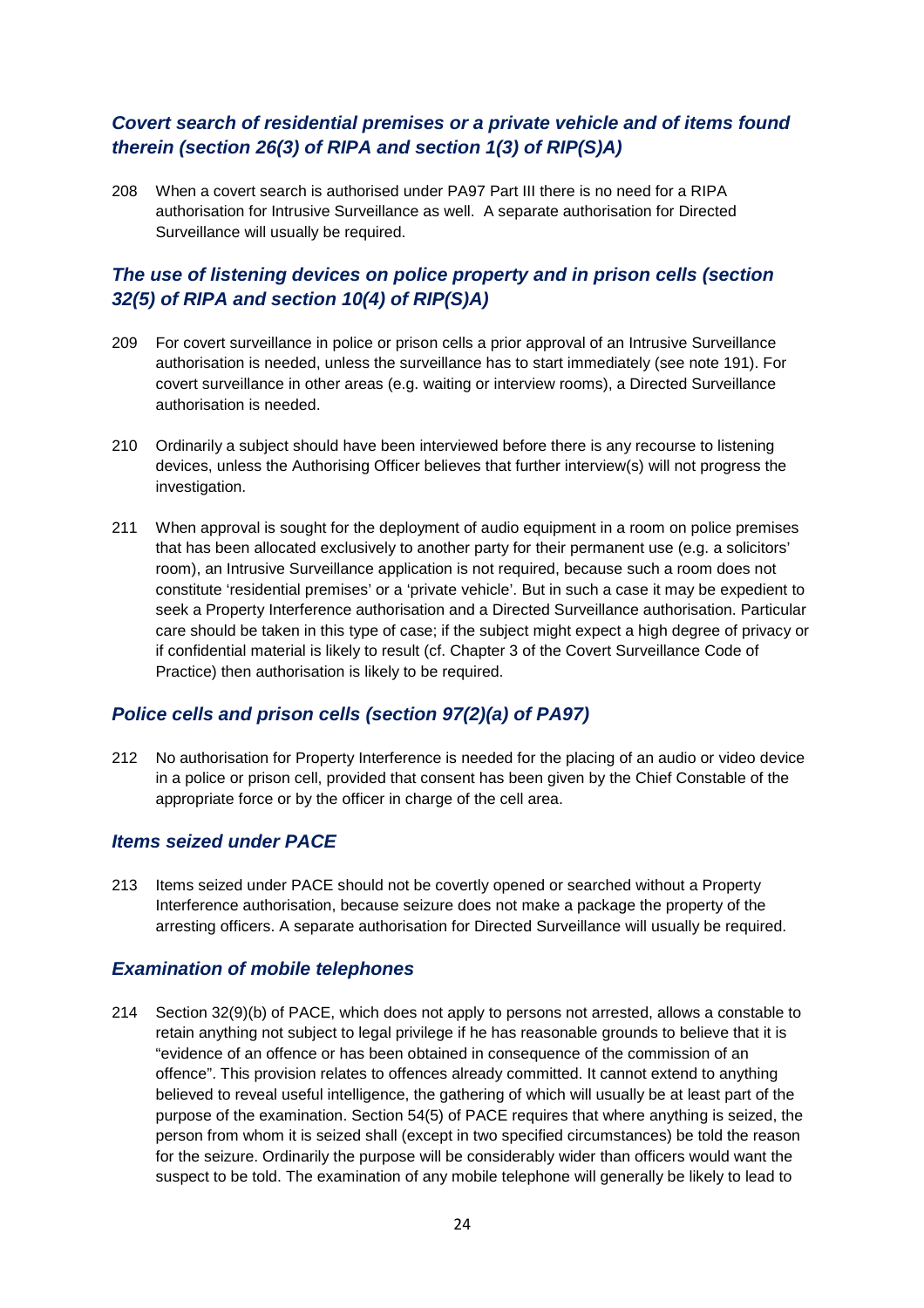the acquisition of at least some private information. For these reasons, before examining a mobile telephone covertly it is prudent to obtain authorisations for both Property Interference and Directed Surveillance. The Authorising Officer must be explicit when completing the authorisation regarding what is allowed (e.g. view or extract) and what is to happen in specified circumstances (e.g. when texts or voicemail arrives). Simple references to "examination" or "interrogation" are insufficient. The Commissioners' view is that authorisations cannot in general authorise the opening of unread messages or texts.

# *Refuse in dustbins (section 92 of PA97)*

215 Refuse made available by the occupier of premises for collection by the local authority in dustbins or disposable bags or any other container, whether on private property or in the street, is to be regarded as having been abandoned by the occupier only in favour of the local authority, and it accordingly remains "property" within the meaning of the section.

#### *Refuse in a public place*

216 Where a subject discards an item belonging to him that the police may wish to retrieve in a public place (e.g. for DNA analysis) an authorisation for Property Interference is not required if the proper inference is that it has been abandoned.

# *Surveillance devices installed in moveable property*

- 217 Where a surveillance device installed within moveable property (e.g. a parcel or a briefcase) is to be taken into private property, an authorisation for the 'entry' of the device into those premises should be obtained. If these premises are either a dwelling or a hotel bedroom, prior approval of a Commissioner will be required. If the device is to be put into movable property without the property owner's consent, then an authorisation for the installation of the device should also be obtained.
- 218 An authorisation for Intrusive Surveillance need not be obtained just in case a device contained within movable property (e.g. a parcel or a briefcase) ends up in residential premises or a private vehicle. The possibility of a surveillance device being introduced into either of these places must be considered at the outset of the operation and a realistic view taken about the need for such authorisation. If the device is purely for the tracking of an asset (e.g. a drugs parcel) in order not to lose 'sight' of it, and the data is not going to be used for evidence or to assist in the construction of intelligence, an authorisation may not be required.

# *Audio devices and hostage takers (section 93 of PA97)*

219 Where an audio device is concealed in a microphone belonging to a law enforcement agency which is handed over to a hostage taker, no authorisation for Property Interference is required. But surveillance (which has a very wide meaning – see section 48(2) of RIPA) by means of the device would be within the scope of RIPA or RIP(S)A.

# *Substantial financial gain (section 93(4)(a) of PA97)*

220 "Substantial financial gain" is not defined in either of the Acts. Had Parliament intended this to be a fixed amount for every case it would have said so. In each case it is a matter of judgement by the Authorising Officer whether, taking into account all of the circumstances, the resulting gain is substantial.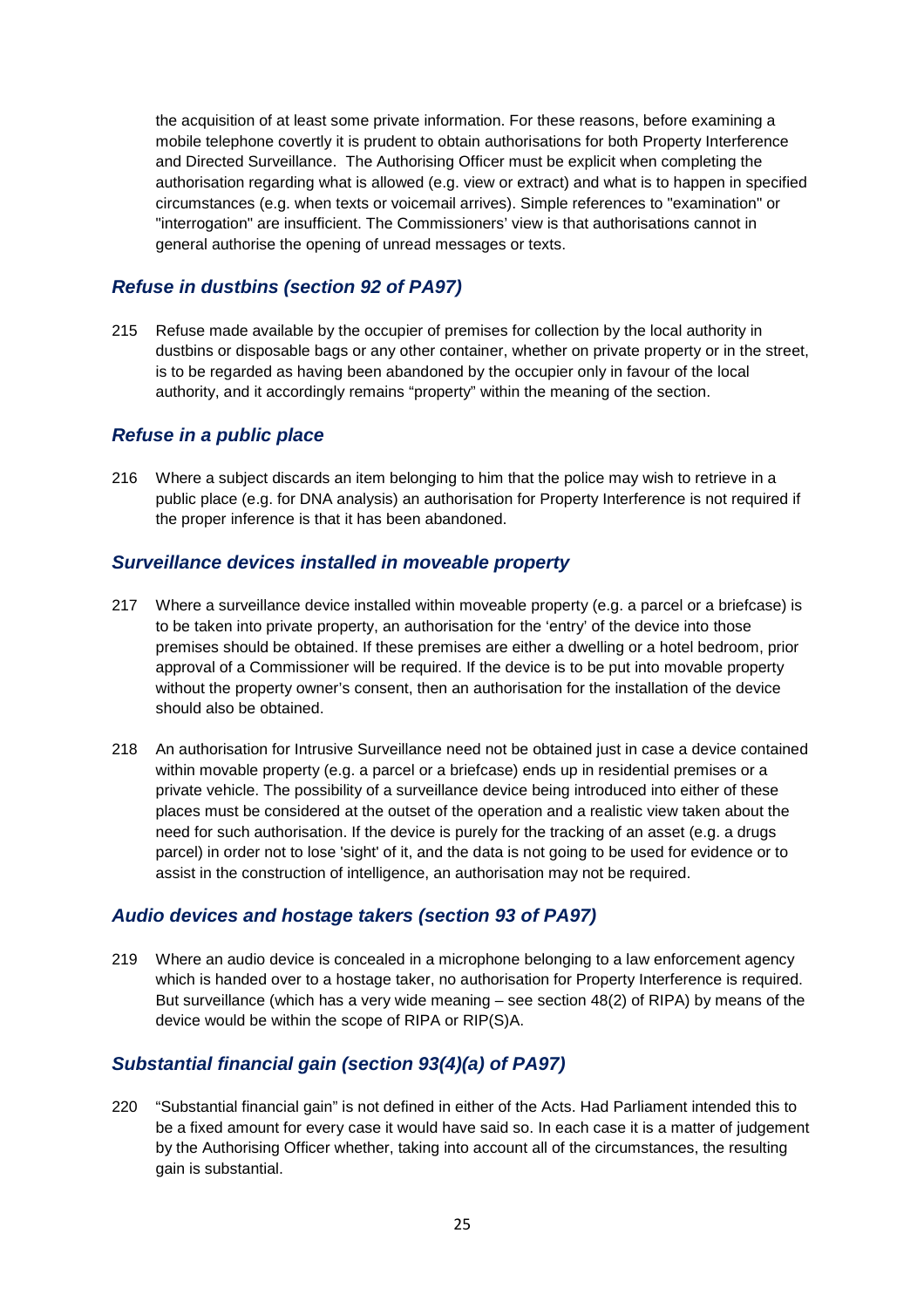- 221 What is to be considered is belief about resulting gain, not resulting profit. A drug supplier who buys drugs for £500 and sells them for £1,000 gains £1,000 from his supplying. The view may be reasonably taken that a burglar who steals jewellery valued at £1,000 gains £1,000, whether or not he then sells it for £100 or throws it away and whether or not what he throws away is recovered and returned to the loser.
- 222 In most cases the gain will be that of the offender(s), but gain to others criminally involved is material if it is believed to result from the conduct in question.

#### *Victim communicators*

223 When victim communicators or couriers are used in a kidnap or extortion situation, and surveillance equipment is deployed, a RIPA/RIP(S)A authorisation may not be required but, as so much depends on whether or not a crime is in fact being committed and on the scope of the surveillance being proposed, it would, in most cases, be prudent to obtain the appropriate RIPA/RIP(S)A authorisation.

# *Dwelling (section 97(2)(a) of PA97)*

- 224 Prior approval to enter without consent is required where any of the property specified in an authorisation is used wholly or mainly as a dwelling. A dwelling is a place of abode. The Act is concerned not with permanence but with use. So any use as a dwelling will suffice, and authorisation will be necessary in respect of caravans, houseboats, railway arches, tents and any other such place as is believed to be in use as a place to live. If a place such as a yacht or walker's hide may be regarded as in use as a dwelling (for example, because someone sleeps in it), prior approval should be applied for.
- 225 While some lorry drivers may have sleeping accommodation within their vehicle (particularly those who regularly make long journeys), it is unlikely that the lorry could be classified as being used wholly or mainly as a dwelling (s.97(2) of the Act refers). Accordingly, while an authorisation for Property Interference would still be required for installing technical equipment, a Commissioner's prior approval will not be required. An authorisation for Intrusive Surveillance may also be necessary.
- 226 Although an address may be used to specify all the land at that address, a driveway must be specified by reference to its address. If the driveway, but not the house, is specified, prior approval is not required. Nor is it required for entry into or interference with an outbuilding which is separate from, and specified separately from, the house, provided that the Authorising Officer does not believe the outbuilding to be used wholly or mainly as a dwelling or as an office.
- 227 Free-standing garages are not dwellings even if they contain domestic equipment such as a deep freezer or the residents' photographic studio. If a garage is integrated with the house it is safe practice to regard it as forming part of the dwelling.

(See also note 230).

# *Hotel bedrooms (section 97(2)(a) of PA97)*

228 Property Interference authorisation should be given and the prior approval of a Commissioner obtained for any interference with or entry into a hotel bedroom, whether devices are installed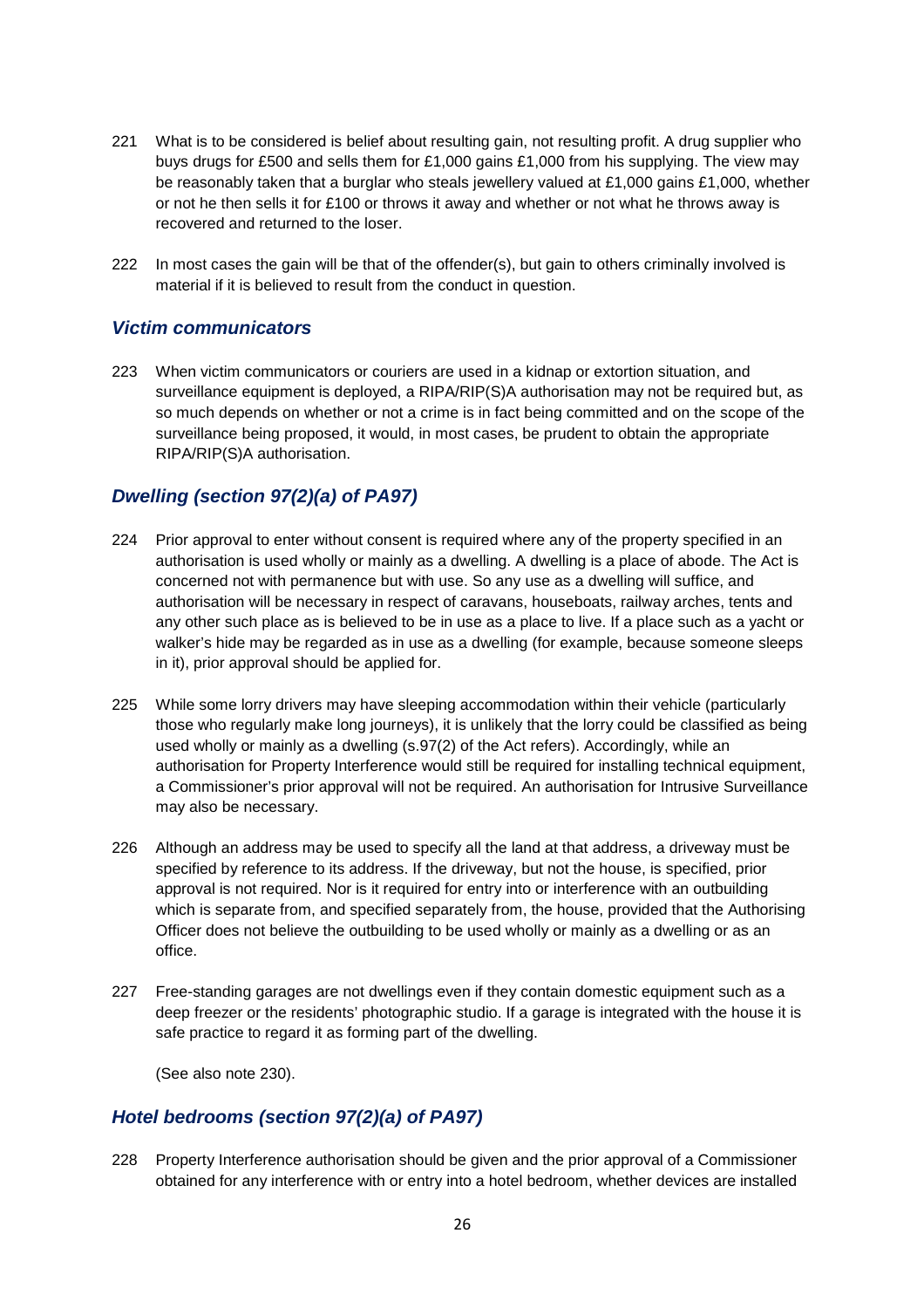before or after allocation, signing the register or entering the room. Even if a device is fitted with the consent of the hotel owner or manager prior to the subject(s) taking occupancy, a Property Interference authorisation and the prior approval of a Commissioner are still required for the continued presence of the device and any servicing or retrieval of it whilst the room is allocated to the subject.

#### *Interference with leased premises*

229 Property leased to a public authority by tenancy agreement does not make the public authority the owner. Without the consent of the owner, the fabric of such property may only be interfered with (for example by way of installing a listening device or drilling a hole to insert a probe to monitor neighbouring property) after authorisation for Property Interference and an associated intrusive or Directed Surveillance authorisation.

# *Residential premises (section 48(1) of RIPA and section 31(1) of RIP(S)A)*

230 Because these provisions provide that 'residential premises' means premises used as living accommodation, gardens and driveways are not included within the definition but hospital wards and police cells are.

(See also note 224).

#### *Repeat burglary victims and vulnerable pensioners*

- 231 While the consent of the owner to the installation of a surveillance device on his premises avoids the need for a Property Interference authorisation, the Authorising Officer should consider whether it is likely that the privacy of another person lawfully on the premises may be invaded. Any visitor who is not made aware of it is subject to covert surveillance. This is a technical breach of the visitor's Article 8 rights, although in such circumstances any complaint may be regarded as unlikely.
- 232 The surveillance is intrusive because it is carried out in relation to things taking place on residential premises: s.26(3)(a). But if the crime apprehended is not "serious", Intrusive Surveillance cannot be authorised: cf s.32(3)(b). On the other hand, the surveillance is not directed, because it is intrusive: s.26(2).
- 233 The fact that particular conduct may not be authorised under RIPA or RIP(S)A does not necessarily mean that the actions proposed cannot lawfully be undertaken, even though without the protection that an authorisation under the Acts would afford.

# *Binoculars and cameras (section 26(5) of RIPA and section 1(5) of RIP(S)A)*

234 If binoculars or cameras are used in relation to anything taking place on any residential premises or in any private vehicle the surveillance can be intrusive even if the use is only fleeting. It will be intrusive "if it consistently provides information of the same quality as might be expected to be obtained from a device actually present on the premises or in the vehicle". The quality of the image obtained rather than the duration of the observation is what is determinative.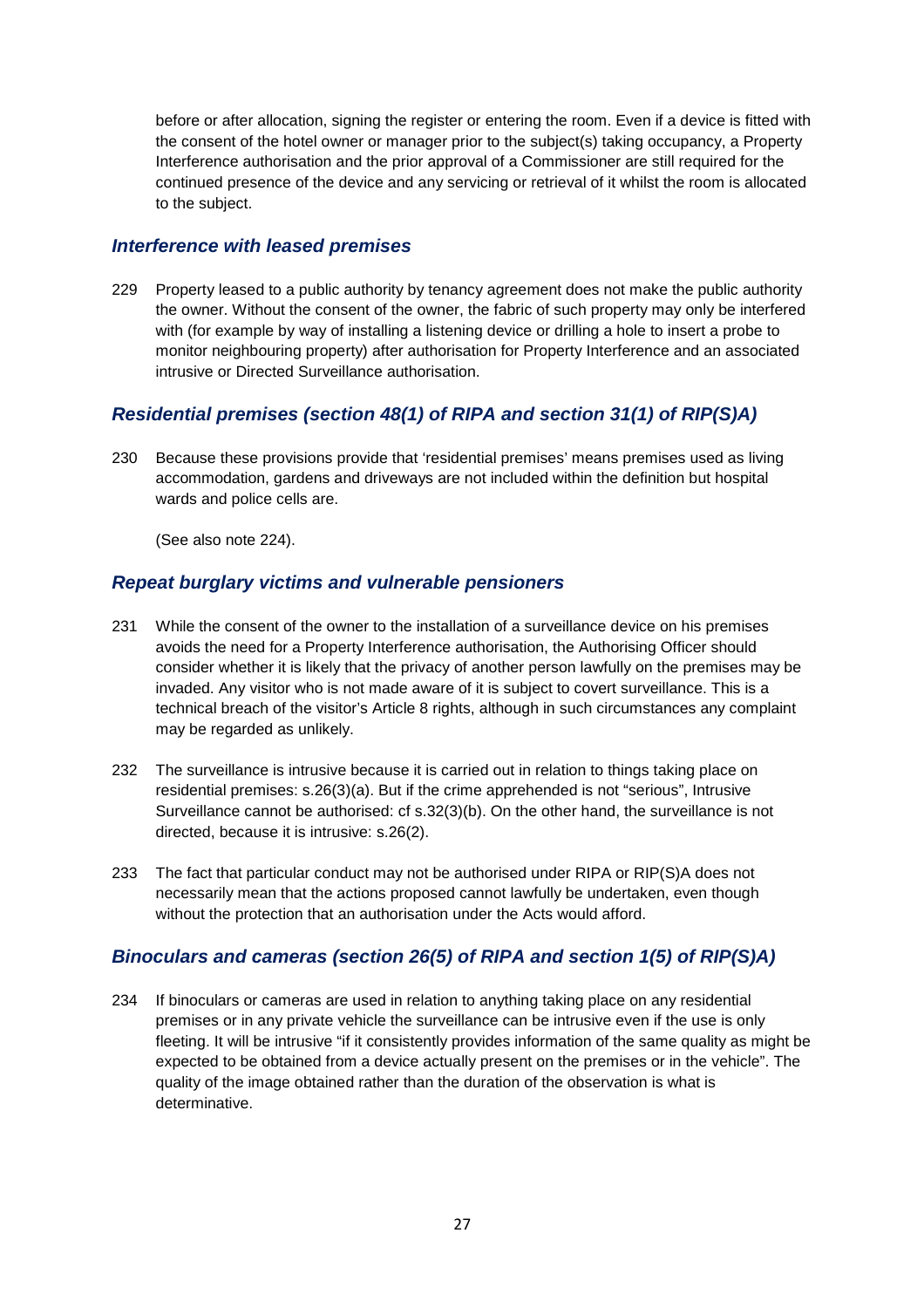# *Stolen vehicles (section 48(1) of RIPA and section 31(1) of RIP(S)A)*

235 A stolen vehicle is not a 'private vehicle' for purposes of the Acts because a private vehicle is defined by these provisions by reference to use by the owner or person who has the right to use it.

#### *Automated Number Plate Recognition*

236 The 'private life' of a car driver is not interfered with because the registration number of his vehicle is recorded by ANPR while he is travelling on a public road. That is because the registration plate is a publicly displayed object. But it is not adequate to say that this is so because the occupants of the car are in a public place: they are, but they are ignorant of the technology which is capable of identifying them and their movements or the extent to which the data may be retained and used. Because ANPR is now capable of producing clear images of the occupants of a car, as well as of its registration number, private life may be interfered with. If the occupant is in a private vehicle it may constitute Intrusive Surveillance if data that is recorded for potential later use is capable of identifying the occupants. Furthermore the tracking of a particular vehicle is likely to be Directed Surveillance.

#### *Premises set up to monitor traders covertly*

237 Premises set up solely for surveillance purposes and not occupied or in current use for residential purposes are not residential premises within s.26(3)(a) of RIPA and surveillance carried out there is therefore not intrusive but will require authorisation for Directed Surveillance. The position would be otherwise if a variety of defects were deliberately set up in premises which continued to be occupied for residential purposes (sometimes referred to as a 'house of horrors'). In some cases a CHIS authorisation may afford protection and merits consideration depending on the facts.

# *Authorisation for Undercover Officers (section 29(4)(b) of RIPA and section 7(5)(b) of RIP(S)A)*

- 238 The conduct that is authorised for a CHIS must be conduct by the person specified or described in the authorisation as the person to whose actions as a CHIS it relates. So where it is not possible before the authorisation to nominate the undercover officer to carry out an operation, the following procedure should be adopted:
	- 238.1 The authorisation should describe the officer as "to be nominated in writing by [a named senior officer]'';
	- 238.2 Before the operation begins, a risk assessment should be completed in respect of the officer so nominated;
	- 238.3 At the review stage the pseudonym or Unique Reference Number of the officer should be added to the authorisation; and
	- 238.4 The authorisation for their use will cease at the time of cancellation of the original authorisation (i.e. their authorisation for use commences at the time the authorisation is signed not from the time that they are engaged on the operation).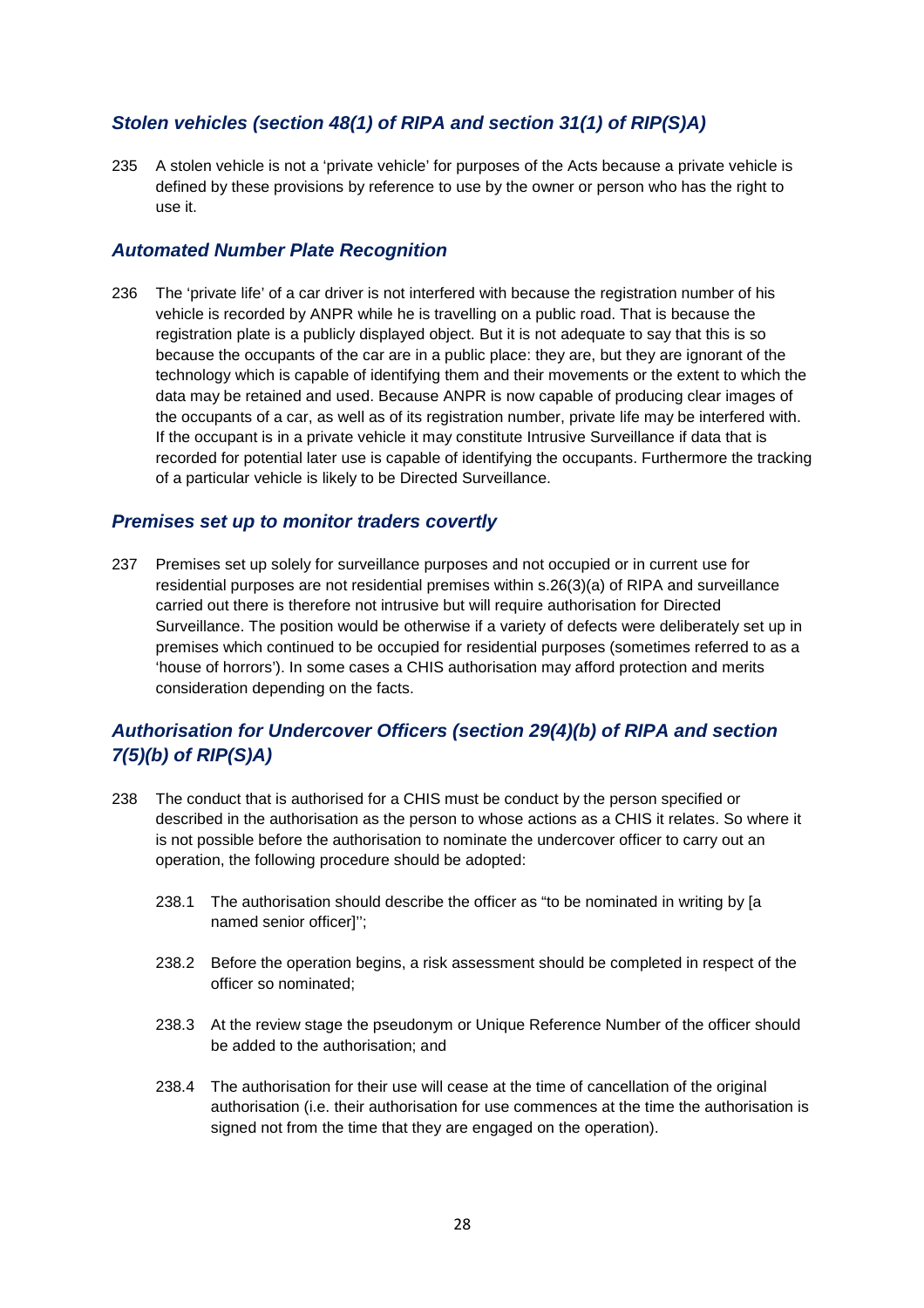#### *Risk assessments should be completed for each CHIS*

- 239 Although more than one Test Purchase Officer or Undercover Officer can be included in a single CHIS authorisation, a risk assessment should be completed for each individual which takes account of all the circumstances of the environment in which each is to be deployed and the relevant experience of the officer.
- 240 If the Authorising Officer is properly to consider risk, he should be aware of all other covert activities in which that officer has been engaged. (See also note 241).

#### *Recording Undercover Officer details*

241 It is important that the authorisation makes it clear that it is authorising one or more CHIS and that there should be some way of referring to them that does not compromise the Undercover Officer. The use of a pseudonym should suffice but the Authorising Officer should be able to link the pseudonym to an identifiable individual so that he can make a proper risk assessment. (See also notes 238 and 239).

# *Use of Directed Surveillance for a prospective CHIS (paragraph 2.12 (RIPA) and paragraph 3.12 (RIP(S)A) CHIS Codes of Practice)*

242 The Commissioners resist the assertions made in the Codes of Practice because an assessment of suitability is not usually an investigation of crime under PA97 or any of the other reasons cited in RIPA s.28(3) or 29(3) and the Scottish equivalent. Although the use by a police force of covert surveillance to assess the suitability of a person to act as a CHIS cannot usually be authorised under RIPA or RIP(S)A, it should be capable of being justified under Article 8.2 of ECHR.

#### *Pre-authorisation meetings with prospective CHIS*

- 243 Historical debriefing may not normally require an authorisation but any tasking to test reliability may. In principle, it may be better to authorise early and then cancel, if it is later decided not to progress with the CHIS use and conduct, than it is to jeopardise the admissibility of evidence because an authorisation was not obtained.
- 244 This should not be confused with the assessment of CHIS suitability where no tasking is involved (see also note 242).

# *Adult CHIS (including Undercover Officers and those authorised to participate in crime) require a full 12 months' authorisation*

245 All written authorisations for CHIS, of whatever kind, should be of 12 months' duration: cf. section 43(3) of RIPA and s.19(1(b)) of RIP(S)A. Reviews, on the other hand, may be conducted at whatever frequency the Authorising Officer deems appropriate (juvenile CHIS require one month authorisation).

#### *Participating CHIS - level of authorisation*

246 The legislation prescribes the minimum rank or grade for an Authorising Officer granting the use of a CHIS (see note 245). Some public authorities, in a desire to supervise this type of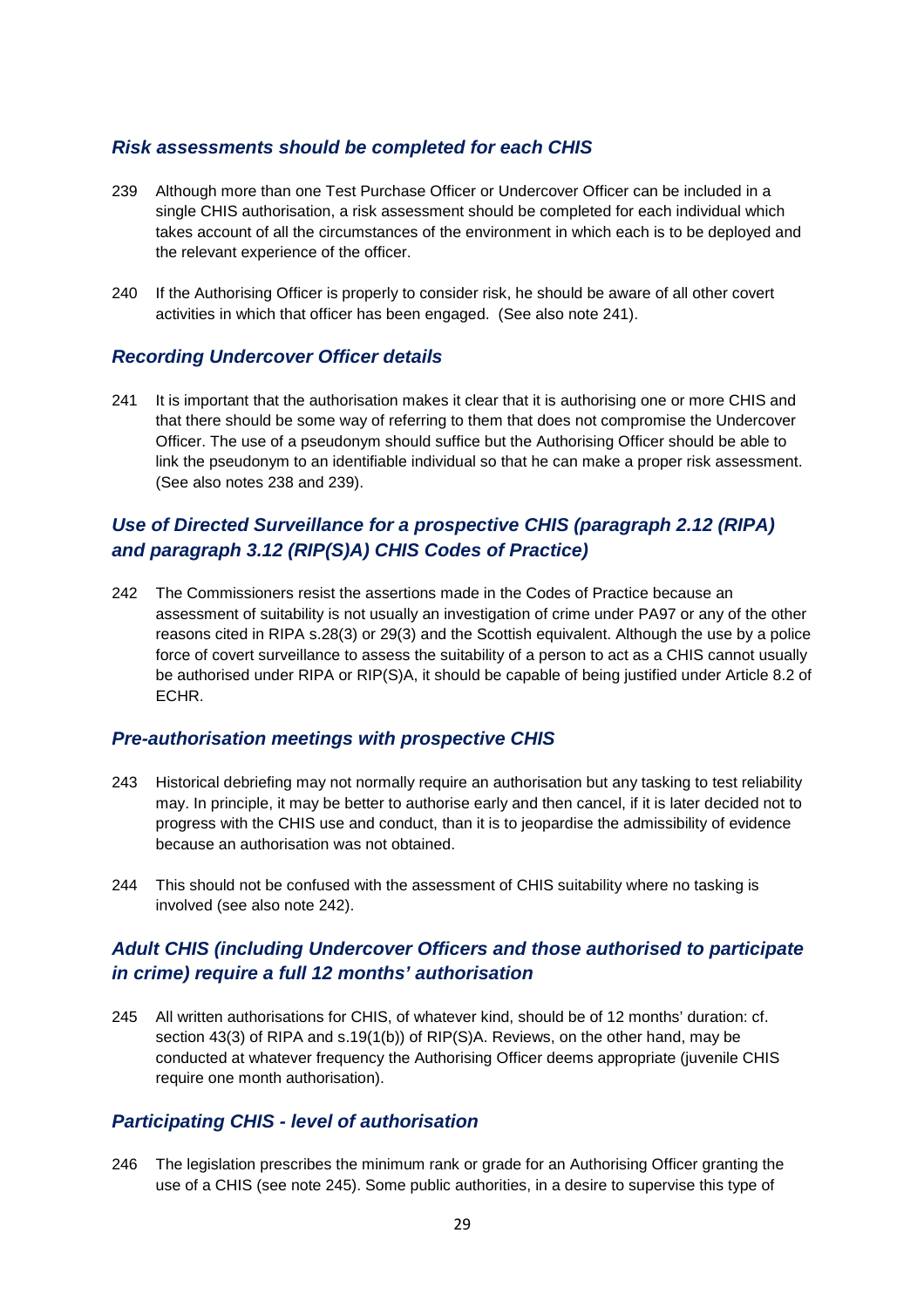CHIS more closely, have stipulated a higher rank or grade officer. The legislation enables this but it does not enable an adjustment to the length of an authorisation and the Authorising Officer may not delegate all or part of his or her statutory responsibilities. In other words there can only be one Authorising Officer per CHIS at the same time and that person must be responsible for all aspects of use and/or conduct until that specified conduct (i.e. participation) is cancelled.

247 The Commissioners will not criticise an arrangement that retains the rank or grade of an Authorising Officer at the minimum prescribed level but which requires the Authorising Officer to inform a more senior officer of the necessity and proportionality of the use of the CHIS in this way. This will enable the senior officer to consider the corporate risk to the organisation (not the risk to the CHIS or the tactics involved) which will enable the Authorising Officer to make an informed risk assessment. It is imperative that the senior officer does not interfere with the Authorising Officer's statutory responsibilities.

# *Chief Constable acting as CHIS Authorising Officer*

248 The principle of note 246 applies: there can only be one Authorising Officer per CHIS at any point in time. In stipulated circumstances (see Annex A of the CHIS Code of Practice) the Chief Officer must be the Authorising Officer and may not delegate any part of his or her responsibilities. If the Chief Officer is unable for any reason to use electronic facilities, paper documentation should be produced which may be copied into electronic format by another. The original paper copies should be retained.

# *CHIS – sub-sources and conduits*

249 Where the identity of a sub-source is unknown and information said to have been obtained from him/her is passed on to a public authority by a conduit, without the knowledge of the subsource, the conduit is maintaining a covert relationship with the sub-source and should be treated as a CHIS.

# *Covert Internet Investigations - e-trading*

250 CHIS authorisation is only required for the use of an internet trading organisation such as e-Bay when a covert relationship is likely to be formed. The use of disguised purchaser details in a simple, overt, electronic purchase does not require a CHIS authorisation, because no relationship is usually established at that stage.

# *CHIS should not be dual authorised*

251 The Security Service, or any other public authority, is not entitled to regard a CHIS as its agent unless it has authorised him or her. For authorisation to be proper it must be given by an organisation with a single system of management. Put another way, there cannot properly be dual authorisation of an individual – by the Security Service for National Security and by the police for crime: the risk of overlap and confusion is obvious and to be avoided. This principle also applies to Directed Surveillance authorisations.

# *CHIS relationships*

252 The word "establishes" when applied to a relationship means "set up". It does not require, as "maintains" does, endurance over any particular period. For example, a relationship of seller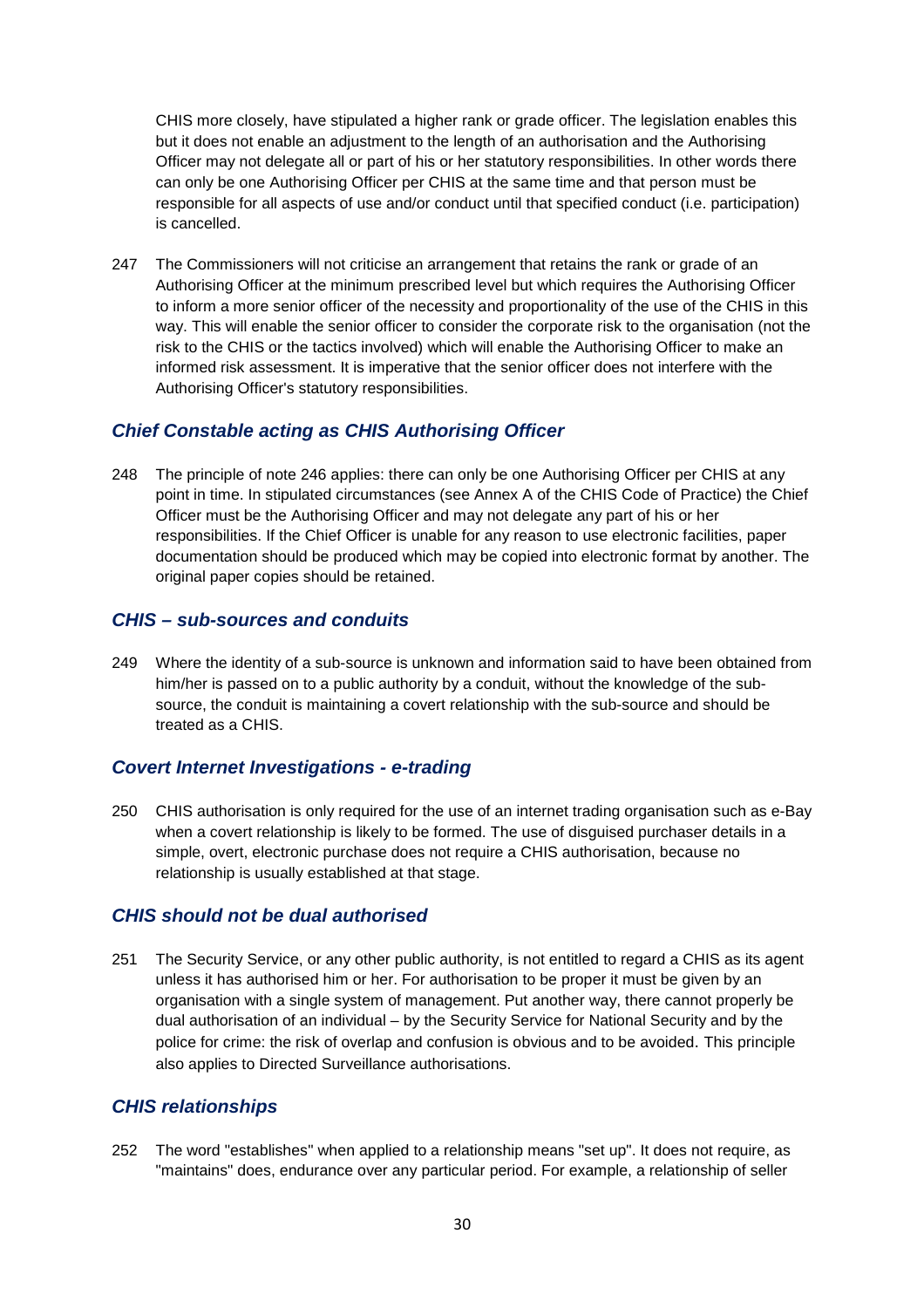and buyer may exist between a shopkeeper and a customer even if only a single transaction takes place: repetition is not necessary to give rise to a relationship; but whether or not a relationship exists depends on all the circumstances including the length of time of the contact between seller and buyer. There is no obligation to authorise as a CHIS everyone who is within the definition of a CHIS: this is a matter for judgement according to all circumstances of the case.

# *Test Purchasers*

253 When an adult or young person, pursuant to an arrangement with an officer of a public authority, carries out a test purchase at a shop, he may be a CHIS. It does not follow that there must be a CHIS authorisation because designated public authorities are empowered but not obliged to authorise a CHIS. But if covert technical equipment is worn by the test purchaser, or an adult is observing the test purchase, there can be no doubt that authorisation for Directed Surveillance is required and such authorisation must identify the premises involved. In all cases a prior risk assessment is essential in relation to a young person and desirable in relation to an adult.

# *Handlers and Controllers must be from the same investigating authority as the Authorising Officer.*

- 254 In circumstances where a single public authority is the beneficiary of the product obtained from a CHIS, the persons prescribed at section 29(5) of RIPA and section 7(6) of RIP(S)A (usually referred to as the controller and the handler) must be from the same investigating authority as the Authorising Officer.
- 255 The persons designated at s29(5)(a) and (b) of RIPA must be from the same force as the Authorising Officer when that force is the only beneficiary of the CHIS's activity. Section 4.35 of the CHIS Code of Practice enables these responsibilities to be shared between benefiting authorities. The Authorising Officer should carefully consider whether the simple passing of information resulting from a CHIS report is benefiting after the event or whether the benefit is clear at the time of authorisation. The Commissioners caution against the term 'beneficiary' being used as a convenience to share resources.
- 256 If a Test Purchase Officer or Undercover Officer is accompanied by a cover/welfare officer the latter cannot fulfil the obligations under s.29(5)(a).

# *The use of the term "Tasked Witness"*

257 The legislation does not envisage a different management regime for different types of CHIS. The term 'Tasked Witness' is sometimes used to identify a particular type of CHIS who is willing to testify in court. If this term is used, the individual is entitled to all the safeguards afforded a CHIS and the public authority must provide them, including proper considerations for, and completion of, authorisations and risk assessments.

# *CHIS - remote contact*

258 Other than in exceptional and explained circumstances, it is important that regular face-to-face meetings form the primary method for meeting a CHIS rather than remote contact (for example by telephone, text messages or email). The Authorising Officer should question, on review and renewal, why reasonably frequent face-to-face meetings are not being conducted.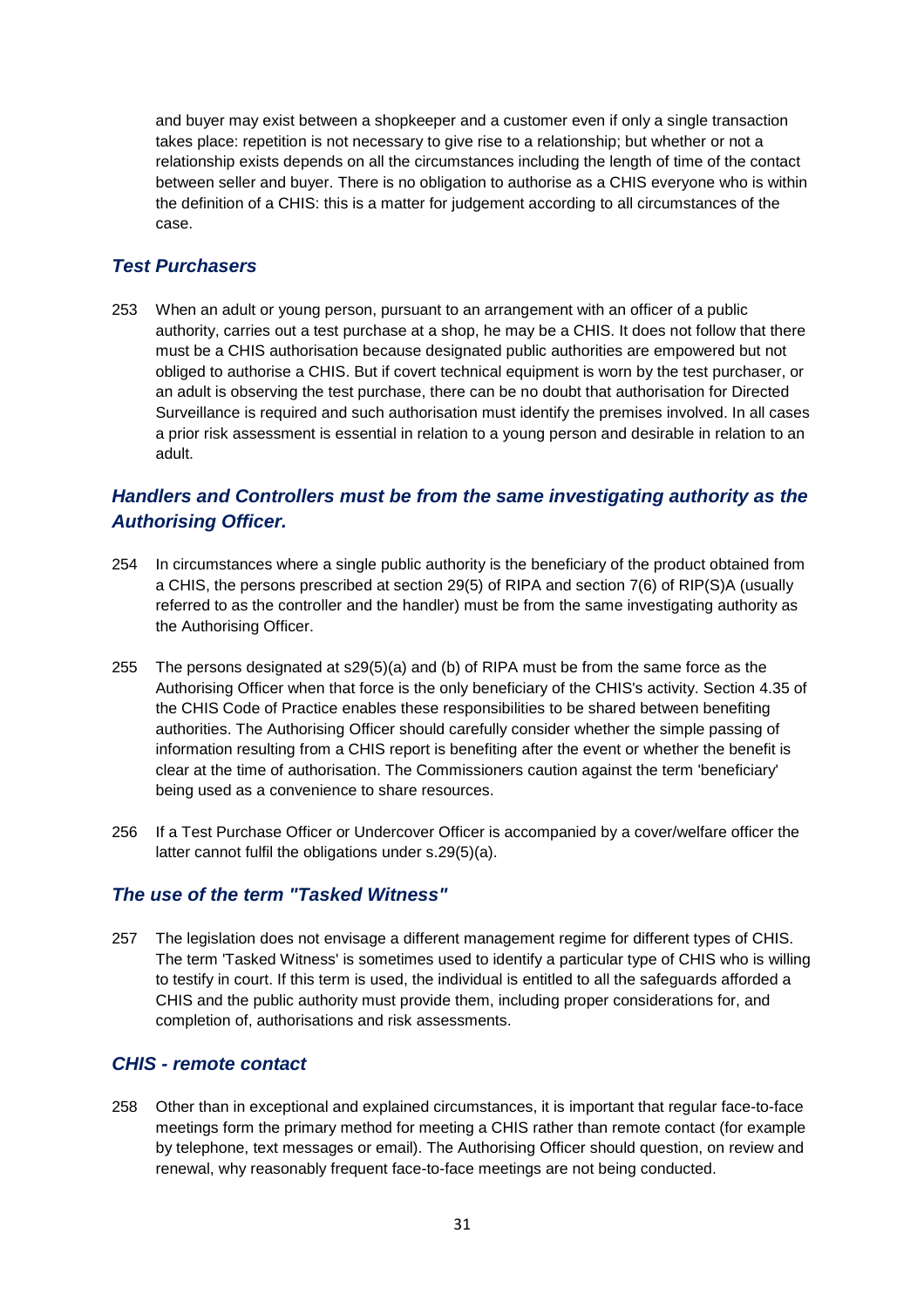#### *Monitoring of CHIS meetings*

- 259 If it is deemed necessary and proportionate covertly to record meetings with a CHIS an authorisation should be obtained.
- 260 Overt recording of meetings with a CHIS may be made but the product should be properly recorded, cross-referenced and retained. The Authorising Officer should assess and manage the risk of disclosure of audio recordings which may result in the compromise of the identity of the CHIS.

#### *Undercover Officer - legend construction*

261 During the construction of a legend an officer may establish or maintain a relationship with another person who is not the subject of an operation. The nature of that relationship may be for a covert purpose. It will be covert if it is not clear to the other person that the officer is not who he claims to be. The purpose may be to facilitate access to the subject of an operation or to facilitate *bona fide* checks later. If the relationship is for a covert purpose, and the activity relates to a current operation, an authorisation should be obtained. Where the legend is being prepared for possible later use an authorisation may not be necessary. Appropriate arrangements should be in place to manage 'status drift'.

# *Local Authority CHIS*

262 A local authority may prefer to seek the assistance of the police to manage its CHIS. In such a case a written protocol between the parties should be produced in order to ensure that an identified CHIS is properly managed. Without such an agreement the local authority must be capable of fulfilling its statutory responsibilities.

# *Repeat voluntary supply of information*

263 Some individuals provide information but do not wish to be registered as a CHIS; others repeatedly provide information that has not been sought or where the authority does not wish to authorise the individual as a CHIS (e.g. because there is evidence of unreliability). If the information being provided is recorded as potentially useful or actionable, there is a potential duty of care to the individual and the onus is on the authority to manage human sources properly. The legislation is silent regarding consent but sensible procedures should exist to monitor for status drift and to provide the trial judge with a verifiable procedure.

#### *Separate CHIS use and conduct authorisations*

264 It is the practice of some authorities to separate the use and conduct authorisations; there is nothing in the legislation to prevent this but it can lead to error. The principle is that there should be a minimum number of authorisations for a CHIS and each authorisation should stand on its own. Conduct authorisations should not conflict and care should be taken to ensure that the CHIS is clear on what is/is not authorised at any given time and that all the CHIS's activities are properly risk assessed. Care should also be taken to ensure that relevant reviews, renewals and cancellations are correctly performed.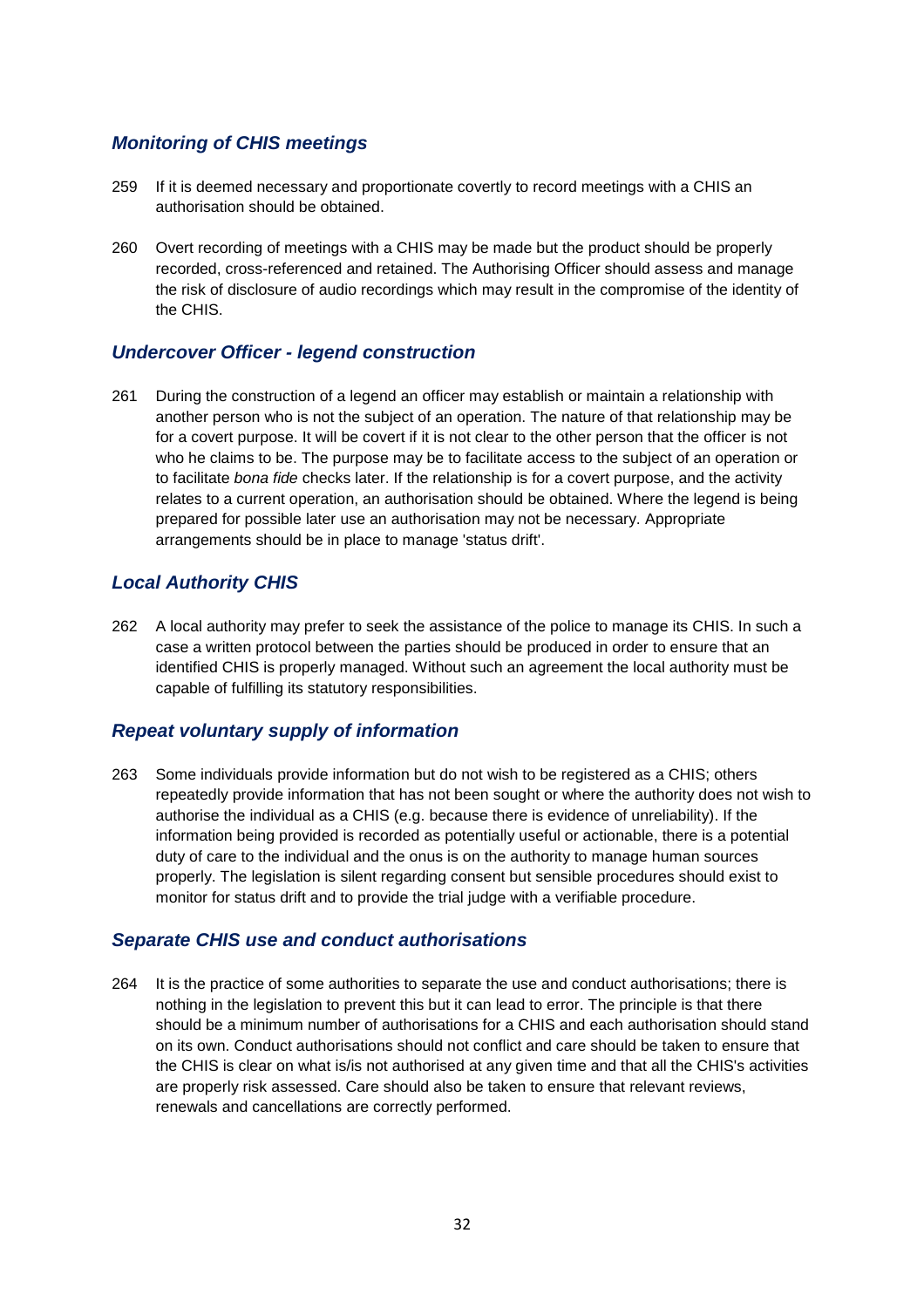# *CHIS interference with property*

265 Although it is not encouraged, it is permissible for CHIS to interfere with property (for example, by photocopying documents should an opportunity arise), provided that the terms of the authorisation contemplated this type of conduct. If Property Interference is foreseen, it would be prudent also to obtain an authorisation for Property Interference.

# *Confidential Contacts and potential CHIS*

- 266 Some forces take the view that provided individuals who report information (sometimes referred to as Confidential Contacts) and potential CHIS undergoing 'cultivation' are not tasked, they may safely be regarded as not warranting CHIS authorisation. The definition of a CHIS provided in s.26(8) RIPA and s.1(7) RIP(S)A does not contain any reference to tasking but to the establishment and maintenance of a relationship for a covert purpose. Those involved in the management of sources, of whatever kind, should carefully consider the nature of the relationship between the source and any handler or officer and the source and those he is targeting and, importantly, the use that is made of these relationships. In some cases Confidential Contacts may not meet the CHIS criteria but do require a risk assessment.
- 267 Even without any direct tasking of the source the CHIS criteria defined in s.26(8) and s.1(7) RIP(S)A may be met. Wherever there is any doubt it would be prudent to seek RIPA/RIP(S)A authorisation.

# *Extent of Directed Surveillance (section 26 of RIPA and section 1(2) of RIP(S)A)*

268 Directed Surveillance is covert surveillance that is carried out for the purposes of a specific investigation or operation in such a manner as is likely to result in the obtaining of private information about any person, whether or not he is a subject of the action. It need not be subject specific. A search for an identified person in a public place will not amount to Directed Surveillance, unless it includes covert activity that may elicit private information about that person or any other person. Any processing of data (e.g. taking a photograph to put on record) is an invasion of privacy.

# *Subject or operation specific (section 26(2)(a) of RIPA and section 1(2)(a) of RIP(S)A)*

269 Whether a fresh authorisation is required if new subjects emerge depends on the terms of the original authorisation. But in principle these provisions put the emphasis on the operation as being the purpose of the surveillance.

# *Immediate response (section 26(2) of RIPA and section 1(2)(c) of RIP(S)A)*

270 These provisions explain the expression "an immediate response to events or circumstances" by saying "the nature of which is such that it would not be reasonably practicable for an authorisation under this Part to be sought for the carrying out of the surveillance." In short, it relates to events or circumstances that occur extemporarily. A response is not to be regarded as "immediate" where the need for an authorisation is neglected until it is too late to apply for it. See also Covert Surveillance Code of Practice paragraph 1.3.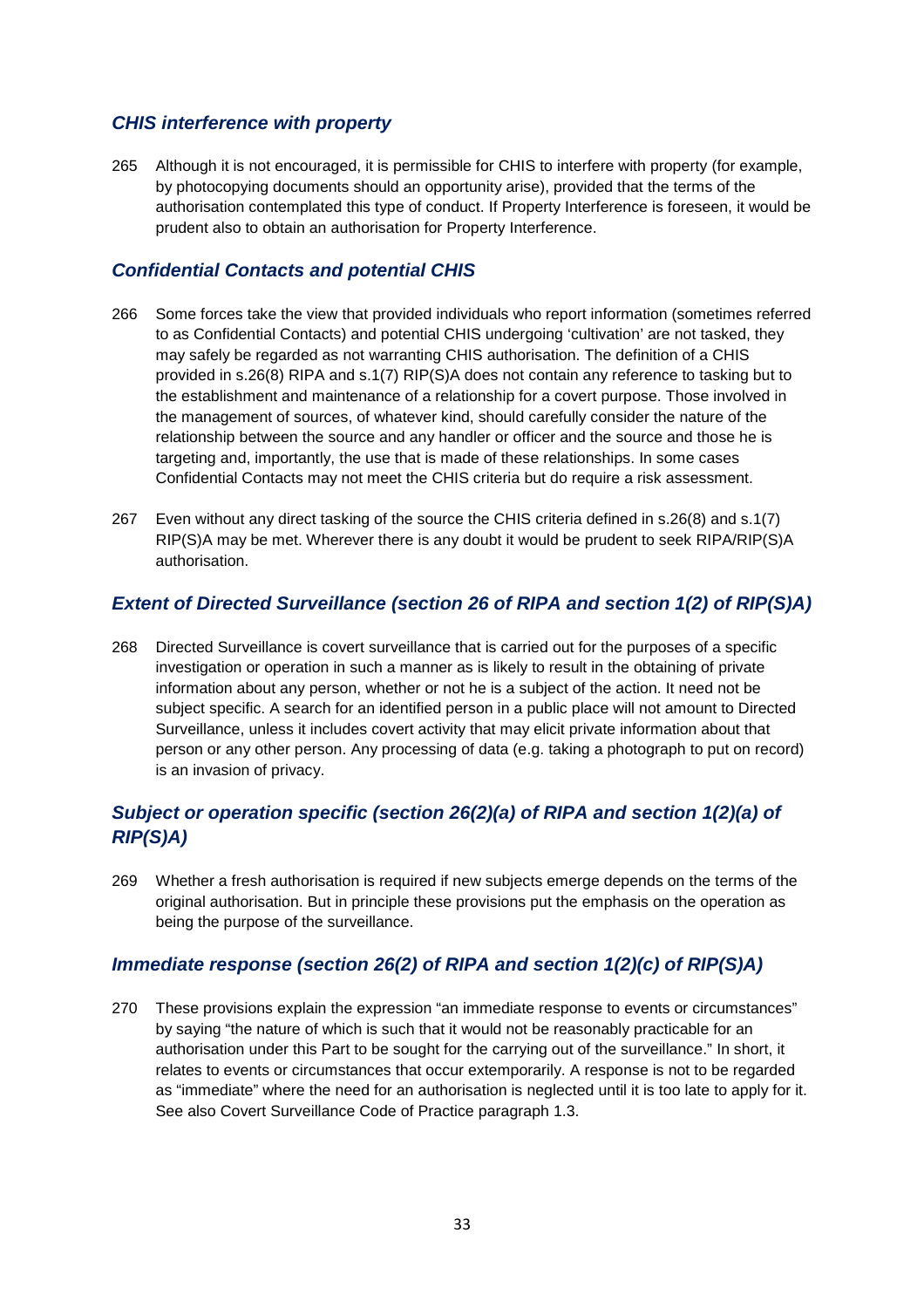# *Crime in progress: private information (section 26(10) of RIPA and section 1(9) of RIP(S)A)*

- 271 As a general principle, if it is clear that a crime is in progress, the offender can have no expectation of privacy and no authorisation for Directed Surveillance will be required.
- 272 It is important to differentiate between a crime in progress and a criminal situation which is believed to exist but where evidence may be lacking. In the latter case it would be prudent to obtain an authorisation if time permits.

#### *Describe the operation*

- 273 Authorisations against a named subject should indicate when, where, and in what circumstances the surveillance is to be carried out.
- 274 Authorisations should specify only the specific covert activities or techniques likely to be required.

#### *Pre-emptive Directed Surveillance authorisations*

275 When high grade intelligence is received which enables the production of a plan involving covert surveillance, but where the exact details of the location are not known, it is permissible to prepare an authorisation in order properly to brief those conducting the surveillance. But it must be subject to an immediate review once the missing details are known. It is unwise to act on an incomplete authorisation and this guidance should not be construed as enabling authorisations to be regularly prepared in anticipation of events. The difference between this guidance and use of the urgency provisions is that the urgency provisions may only be used when events could not be anticipated and when there is a threat to life or the operation would be otherwise jeopardised.

#### *Electronic surveillance across the Scottish/English border*

276 There is no difference between the method of surveillance (electronic or non-electronic) and the same rules apply to each.

# *'Drive by' surveillance*

277 'Drive by' surveillance may or may not need an authorisation and it is not acceptable to prescribe a minimum number of passes before an authorisation is required.

# *Use of noise monitoring equipment*

278 Where possible, the intention to monitor noise should be notified to the owner and occupier. Where giving notice is not possible or where it has not been effective, covert monitoring may be considered a necessary and proportionate option. So long as the recording device is only recording that which could be heard by the unaided ears of the receiver then the perpetrator has probably forfeited any claim to privacy and an authorisation may not be necessary. If it is decided to seek the protection that RIPA and RIP(S)A provides, the Authorising Officer should consider whether the surveillance equipment is capable of measuring volume only or whether it can identify the perpetrators, mindful that the more sensitive the equipment the greater the potential for Intrusive Surveillance.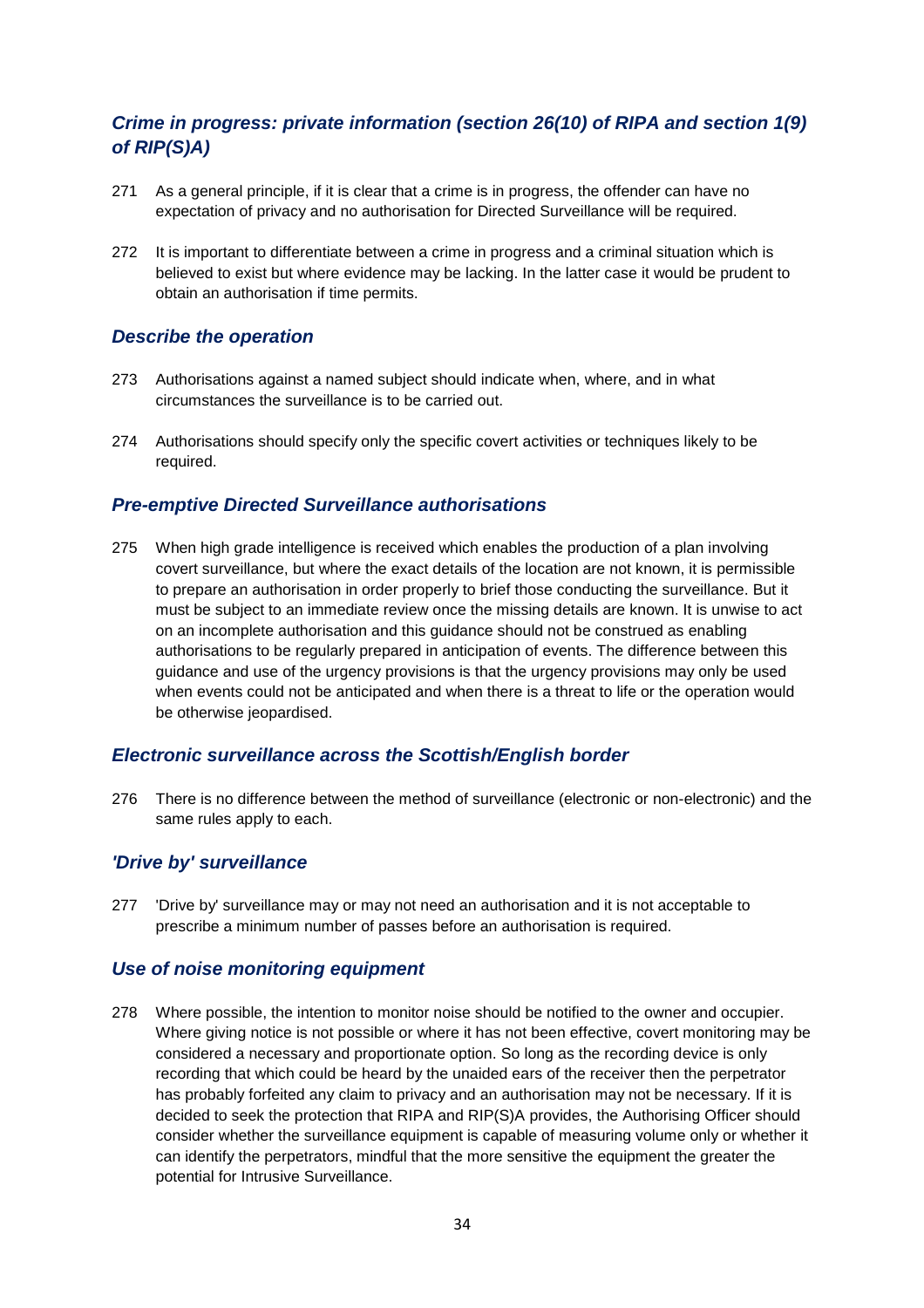#### *CCTV systems - the need for a unified protocol for use*

279 It is recommended that a law enforcement agency should obtain a written protocol with a local authority if the latter's CCTV system is to be used for Directed Surveillance. Any such protocol should be drawn up centrally in order to ensure a unified approach. The protocol should include a requirement that the local authority should see the authorisation (redacted if necessary to prevent the disclosure of sensitive information) and only allow its equipment to be used in accordance with it.

# *Urgent oral authorisations - essential information to be provided to local authority CCTV managers*

280 When an urgent oral authorisation has been issued, the local authority (or any other entity acting on the authorisation) should be provided with the details (including contact information) of the Authorising Officer, the start and expiry date and time and a written summary of what has been authorised (copy of contemporaneous notes taken by the Applicant).

#### *Surveillance of persons wearing electronic tags*

281 If surveillance against a person wearing an electronic tag is done in a manner not made clear to him, that surveillance is covert and an authorisation should be obtained.

#### *Recording of telephone calls - one party consent*

282 Providing there is no warrant authorising interception in accordance with section 48(4) of the 2000 Act, a telephone conversation may be recorded and authorised as Directed Surveillance providing that the consent of one of the parties is obtained. Providing that the original terms of the CHIS authorisation enables it, an additional authorisation for Directed Surveillance is not required if a CHIS sets out to overhear a telephone conversation or records a telephone conversation. If there is doubt, it would be prudent to obtain a Directed Surveillance authorisation.

#### *Closed visits in prison (section 48(7)(b) of RIPA)*

- 283 In prisons closed visits take place in a common area in which booths are set up in such a way as to prevent contact between the inmate and visitor, or in which cubicles are provided in order to afford a limited degree of privacy primarily in relation to other inmates. But whatever form surveillance may take, such a visiting booth or cubicle is not a space being used for residential purposes or otherwise as living accommodation, so does not amount to Intrusive Surveillance.
- 284 Provided that notices are displayed within visiting areas advertising the fact that CCTV is in operation, a Directed Surveillance authorisation is not needed for visual monitoring of prisoners during open prison visits, as they will be aware that they are under surveillance. But when CCTV is concentrated on a particular visit or visits as part of a pre-planned operation, and private information is likely to be obtained, an authorisation should be applied for.

# *Crime hotspots (section 26(2) of RIPA and section 1(4) of RIP(S)A)*

285 The statutory provisions apply to the obtaining of information about a person whether or not one specifically identified for the purposes of the investigation. It is not restricted to an intention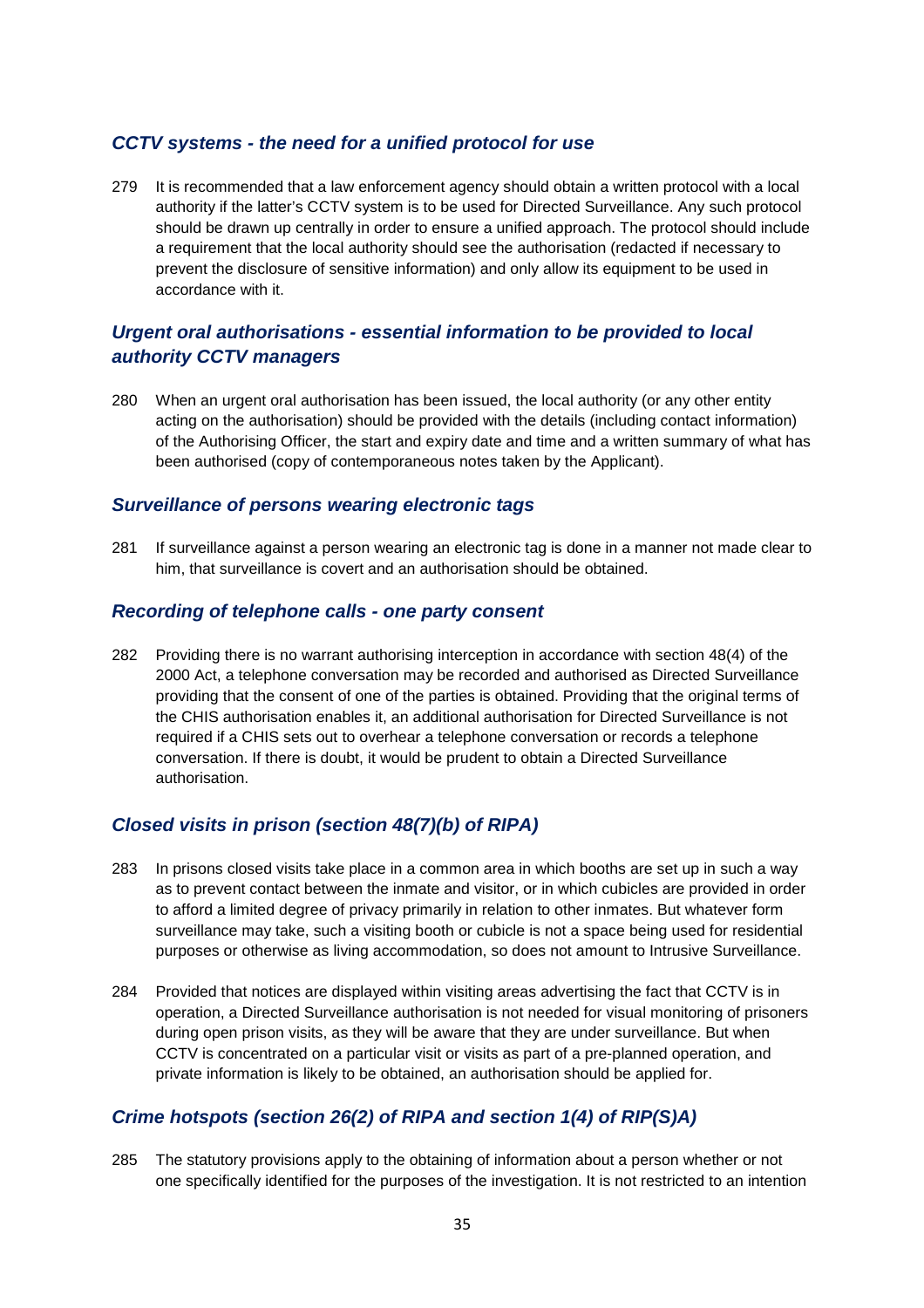to gain private information because the subsections refer to covert surveillance carried out "in such a manner as is likely to result in the obtaining of private information".

- 286 Surveillance of persons while they are actually engaged in crime in a public place is not likely to result in the obtaining of information about them which is properly to be regarded as 'private'. But surveillance of persons who are not, or who turn out not to be, engaged in crime is much more likely to result in the obtaining of private information about them.
- 287 An authorisation for Directed Surveillance is required whenever it is believed that there is a real possibility that the manner in which it is proposed to carry out particular surveillance will result in the obtaining of private information about any person, whether or not that person is or becomes a subject of the operation.

#### *Drivers using mobile telephones*

288 It is currently unwise to act covertly without authorisation to acquire evidence of drivers using mobile telephones whilst in private vehicles because it might be considered to be Intrusive Surveillance and would need to meet the appropriate necessity, proportionality and serious crime tests and require the prior approval of a Commissioner. (See also note 236).

# *Police use of grounds of national security (cf RIPA ss 28(3)(a) and 29(3)(a))*

289 RIPA enables a Chief Constable (using his Special Branch) to conduct activity on the grounds of National Security. The Commissioners acknowledge the Security Service's primacy and would expect a law enforcement agency to offer that Service the opportunity to take the lead (i.e. to authorise). If this offer is rejected, the Chief Constable should not be constrained from investigating using his own resources providing that the grounds of proportionality and necessity are met. If he decides to authorise a CHIS on these grounds, without 'concurrence', the CHIS should be managed in accordance with the legislation, Codes of Practice *and* OSC guidelines.

#### *Surveillance equipment should be under central management*

290 All surveillance equipment owned by the public authority should be under central management, since, whatever the object, covert use could be made of most devices. It is considered best practice to cross-reference equipment deployment records with the Unique Reference Number of the relevant authorisation. Where surveillance equipment is shared (e.g. partnership arrangements) there should be auditable processes to prevent unauthorised use of surveillance equipment.